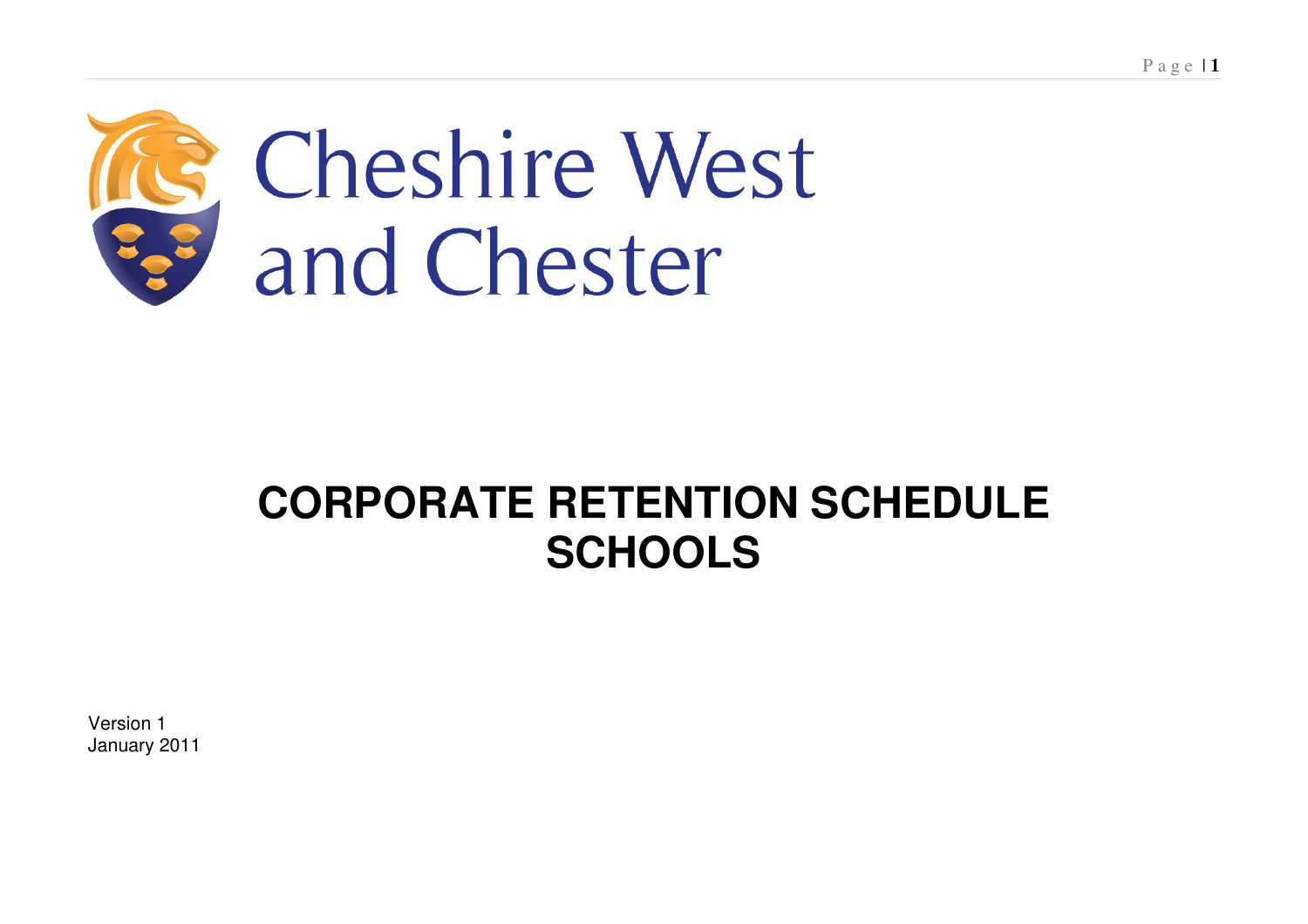#### P <sup>a</sup> g <sup>e</sup> | **2**

#### **Table of contents**

| Contacts for comments <b>contacts</b> and <b>contacts</b> for comments and contacts for comments <b>contacts</b> for comments <b>contacts</b> $\frac{1}{2}$                                                                         |  |
|-------------------------------------------------------------------------------------------------------------------------------------------------------------------------------------------------------------------------------------|--|
|                                                                                                                                                                                                                                     |  |
|                                                                                                                                                                                                                                     |  |
| How to interpret the Corporate Retention Schedule (Mathematic material contracts and all page 7                                                                                                                                     |  |
| Records which may be routinely destroyed <b>constructed</b> and constructed and a proportional construction of a page 9                                                                                                             |  |
|                                                                                                                                                                                                                                     |  |
| Using the records management service <i>manufactured contained as a contained a contained a contained a contained to</i>                                                                                                            |  |
|                                                                                                                                                                                                                                     |  |
|                                                                                                                                                                                                                                     |  |
|                                                                                                                                                                                                                                     |  |
|                                                                                                                                                                                                                                     |  |
| Schools retention schedule <b>constructed</b> and construction of the construction of the construction of the construction of the construction of the construction of the construction of the construction of the construction of t |  |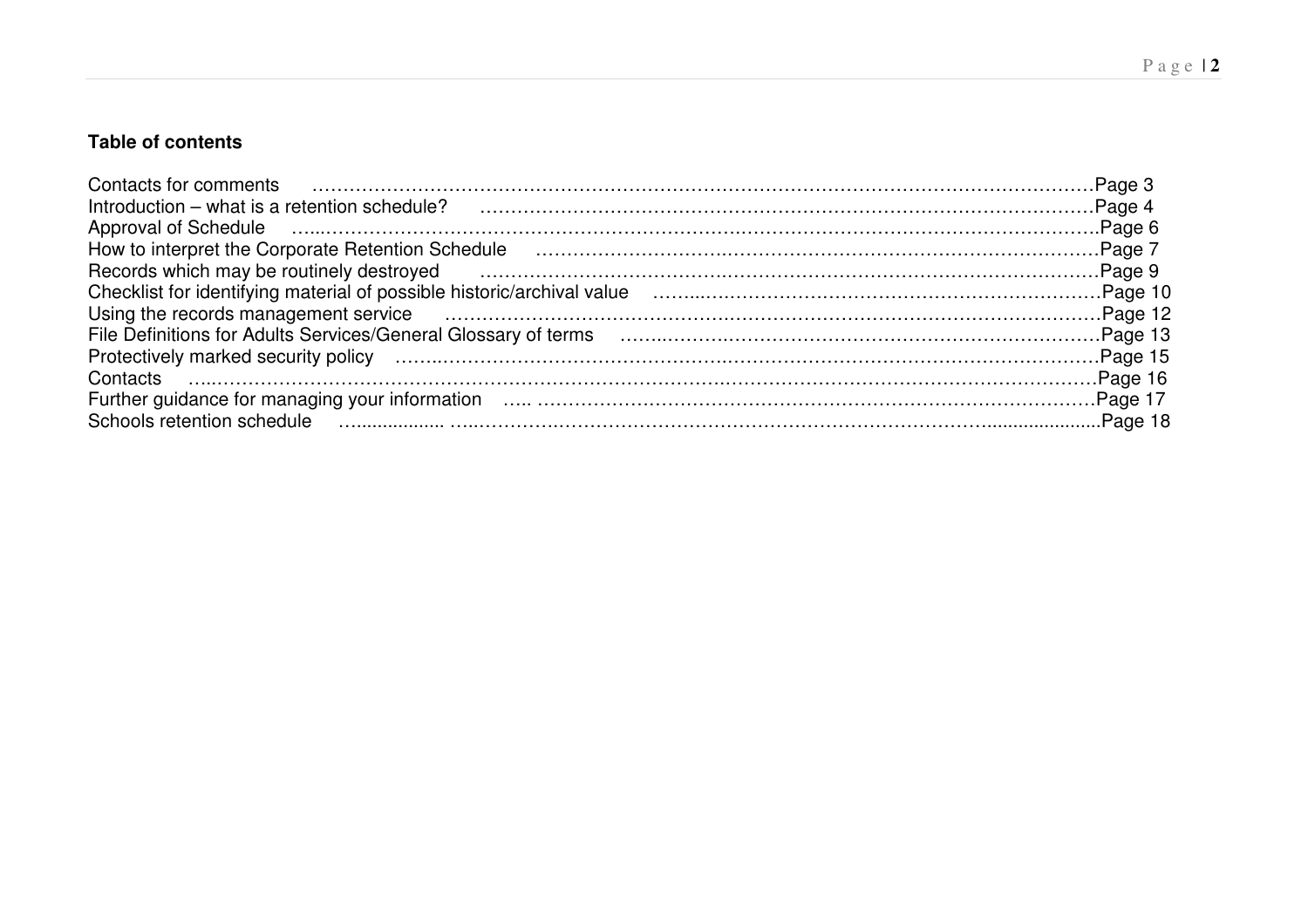## Contacts for comments

#### **To comment on this retention guidance or to request advice on retentions, please contact**

Liz Diack

Information Management

The Corporate Business Support Compliance & Development Team at

BusinessSupCorp-Compliance&Dev@cheshirewestandchester.gov.uk

Or contact:

**Tim Copley** Information/Project Coordinator

**Andrea Hawes** Team Leader

Carolyn Clifton Team Leader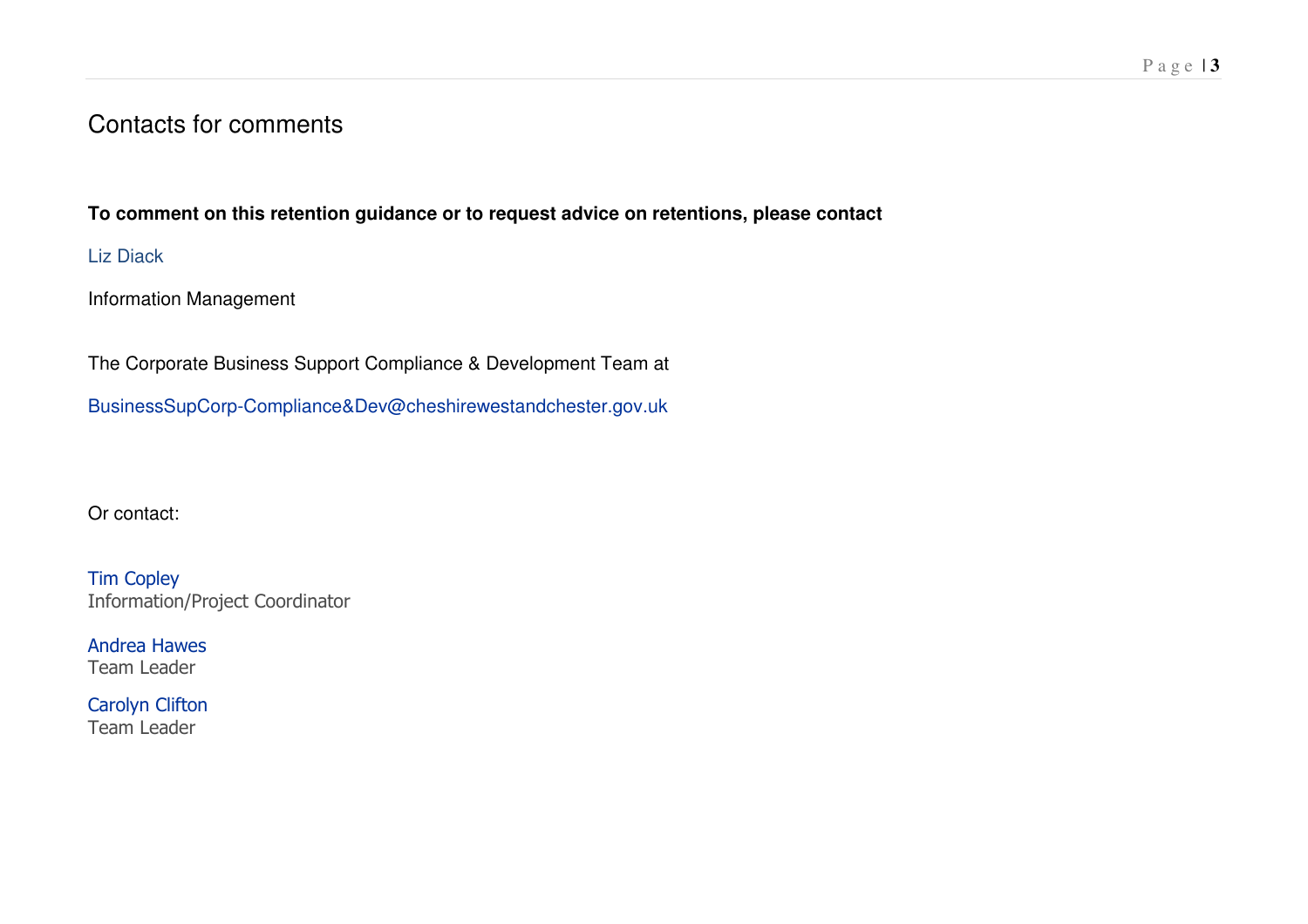# **CORPORATE RETENTION SCHEDULE**

#### **Introduction – what is a retention schedule?**

The Retention Schedule lists types of records which need to be retained by all councils for <sup>a</sup> designated period of time. These records may come from many different sources, for example external organisations or individuals, or may be generated by the council itself. The length of time <sup>a</sup> record should be retained may be designated by legislation or regulatory requirement or may be dictated by business need.

The Corporate Retention Schedule has been based on the LGCS (Local Government Classification Scheme) and amended in consultation with stakeholders to reflect CWAC requirements. The Corporate Retention Schedule should be applied consistently and any divergences from the Schedule should always be referred to the Compliance & Development Team. The ICT Security and Information Manager endorses and encourages the use of this document to aid compliance and to support good working practices as it provides <sup>a</sup> formal schedule for records retention and disposal.

The Corporate Retention Schedule will be reviewed and updated annually and the current version placed on the intranet. It is therefore important always to refer to this version when applying retentions.

To minimise risk to the council when dealing with <sup>a</sup> Freedom of Information request (Freedom of Information Act 2000) records should not be retained for longer than is necessary and should not be destroyed before their retention period has expired. Likewise under the terms of the Data Protection Act (Data Protection Act 1998) personal information should only be retained whilst there is <sup>a</sup> business need so should not be kept for longer than necessary for the purpose it was obtained. Exceptions can be made for records being kept for archival purposes. On the other hand if there are areas where there is an insurance claim in progress, or there is <sup>a</sup> likelihood of receiving one, the documents surrounding the incident and normal working practices need to be retained for the purpose of defending such <sup>a</sup> claim.

It may not always be practical to assign different retention periods to individual documents within <sup>a</sup> folder. It may be more practical to use the retention schedule to find <sup>a</sup> retention period which covers the whole contents of the folder. This would probably be the longest retention period suitable for the whole contents of the folder but should bear in mind that any personal information contained within <sup>a</sup> folder should only be held for as long as there is <sup>a</sup> business need and should therefore be removed as soon as this business need is fulfilled.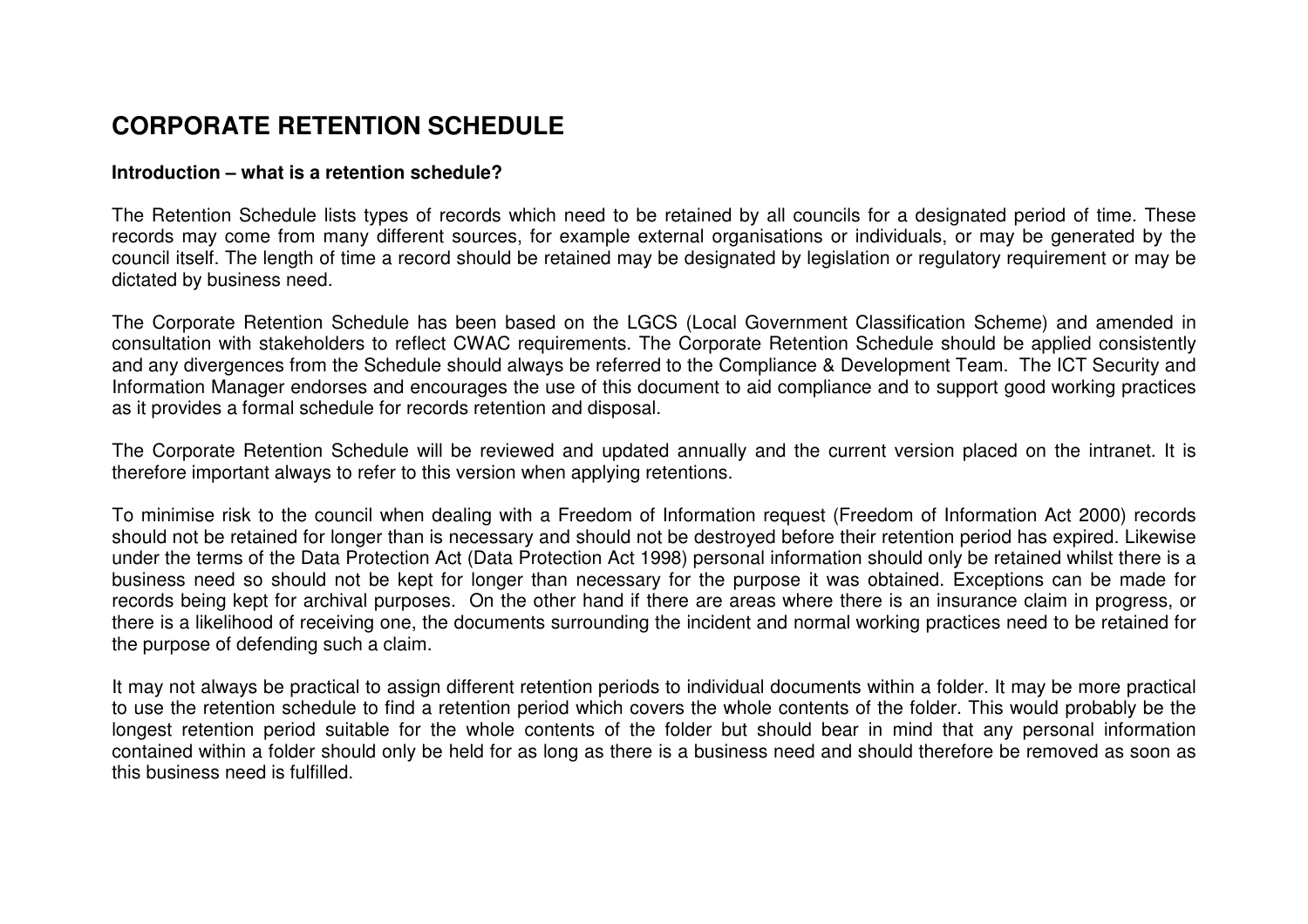Diaries should not contain entries regarding cases. Any pertinent information should be transferred to the case notes and held in accordance with the schedule.

Records should not be kept "just in case….."

A retention period should always be applied to records. If you are unsure of the retention period please ask for advice. If you are aware that any information relates to an insurance claim always ask for advice from the Audit and Risk Management Team.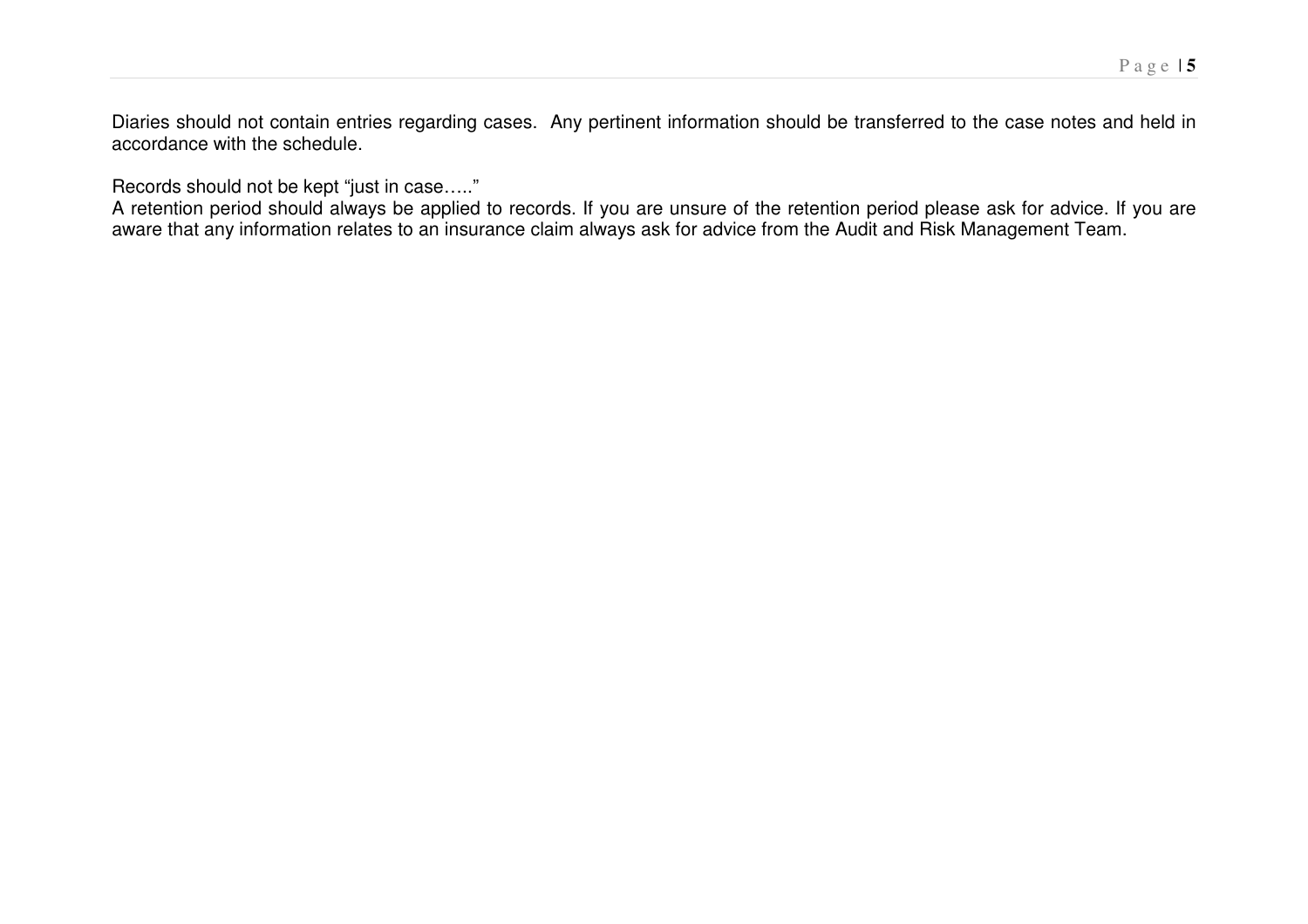approve the Corporate Retention Schedule for Schools:

Employee Name: **Ann Moore**

Title: **Head of Service - Head of Achievement and Wellbeing**

\_\_\_\_\_\_\_\_\_\_\_\_\_\_\_\_\_\_\_\_\_\_\_\_\_\_\_\_\_\_\_\_\_\_\_\_\_\_\_\_ \_\_\_\_\_\_\_\_\_\_\_\_\_\_\_\_\_\_\_\_\_\_\_\_\_\_\_\_\_ Employee Signature (Ann Moore) Date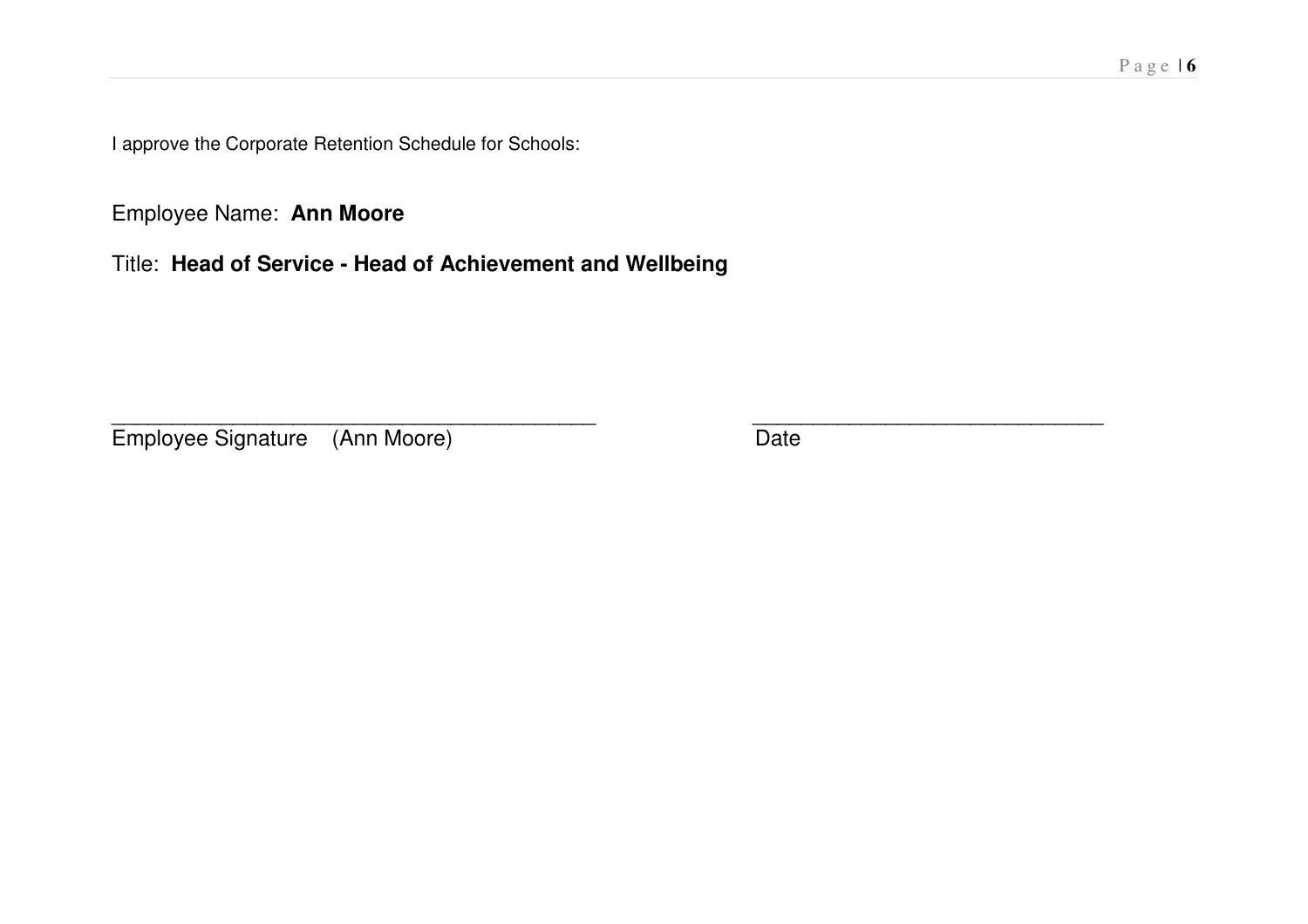# Understanding the Corporate Retention Schedule

How to interpret the Corporate Retention Schedule

| <b>Heading</b>                      | Example/Description of<br>Record                                                                                                  | Recommended<br><b>Retention Period</b> | <b>Authority</b> | <b>Security</b>                      | Prime<br>Record<br><b>Holder</b> |
|-------------------------------------|-----------------------------------------------------------------------------------------------------------------------------------|----------------------------------------|------------------|--------------------------------------|----------------------------------|
| 19 Management                       |                                                                                                                                   |                                        |                  |                                      |                                  |
| Ceremonial                          | Ceremonial events.                                                                                                                |                                        |                  |                                      |                                  |
| Civic and royal<br>events documents | Documentation relating to civic<br>functions or visits by royalty to the<br>local area.<br>Visitors books<br>Tapes<br>Photographs | Permanent - offer to<br>archivist      | <b>RGLA 2.24</b> | <b>Not</b><br>protectively<br>marked |                                  |
| Civic and royal<br>events planning  | Information on planning and<br>organising an event.                                                                               | Destroy - 7 years after<br>use         | <b>RGLA 2.25</b> | <b>Not</b><br>protectively<br>marked |                                  |
| Corporate gifts                     | Documentation relating to the<br>provision of corporate gifts.                                                                    | Permanent - offer to<br>archivist      |                  | <b>Not</b><br>protectively<br>marked |                                  |



**The recommended retention period always occurs at the 3rd level – the process level.**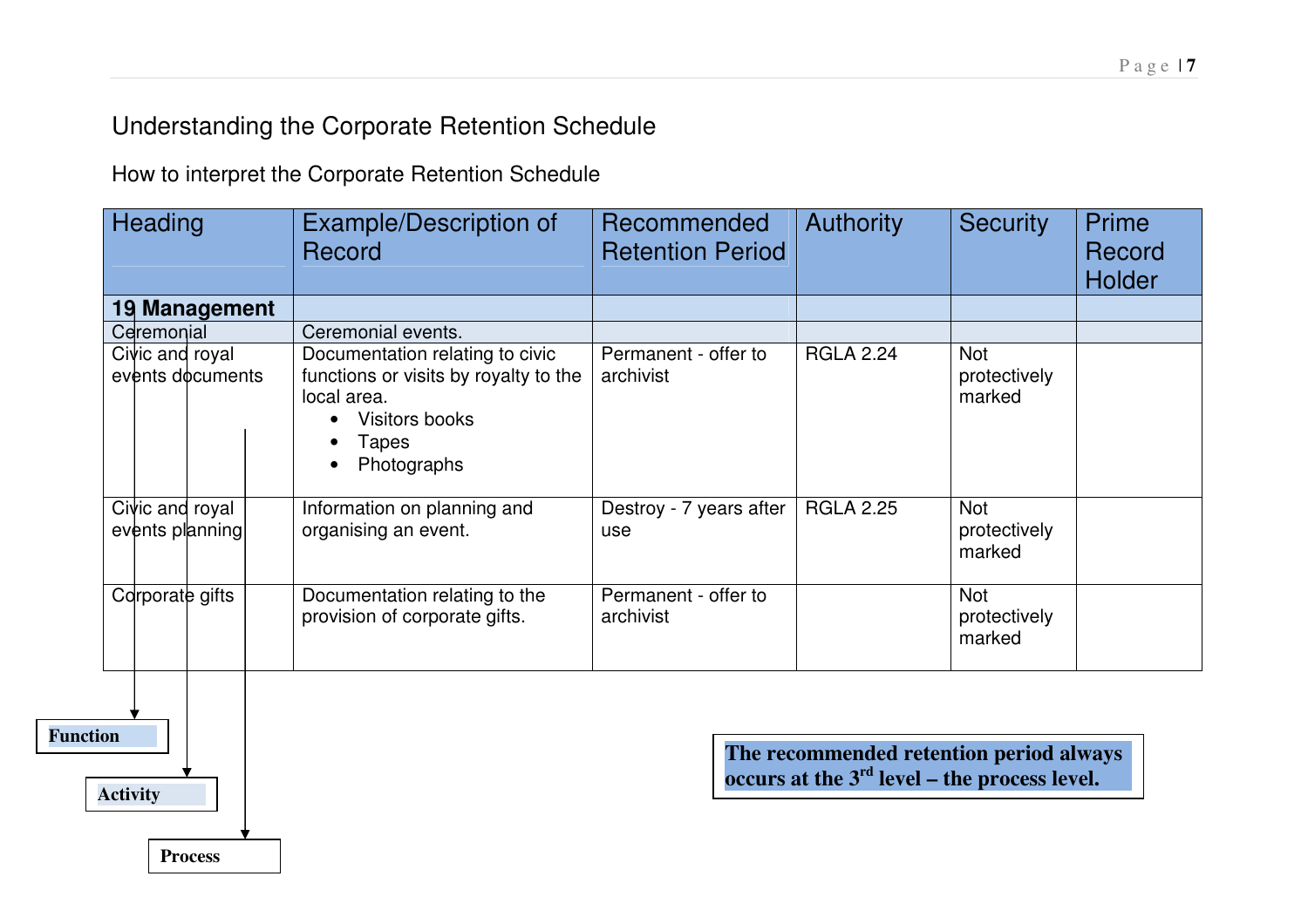## **Heading**

The title of the records based on the LGCS generic (process) heading.

# Example/Description of Record

A description of the records based on the LGCS.

# Recommended Retention Period

The recommended retention period is based on those provided by the LGCS and legal or statutory retention periods. In most cases the trigger for the retention period would be the closure of the file unless <sup>a</sup> specific trigger is listed in the retention schedule.

# Authority

This is the legal, statutory or business need guiding the retention period.

# **Security**

This is based on the protective marking scheme which should be adopted when transferring or storing any information.

# Prime Record Holder

This will hold information where <sup>a</sup> service is the prime record holder for certain records.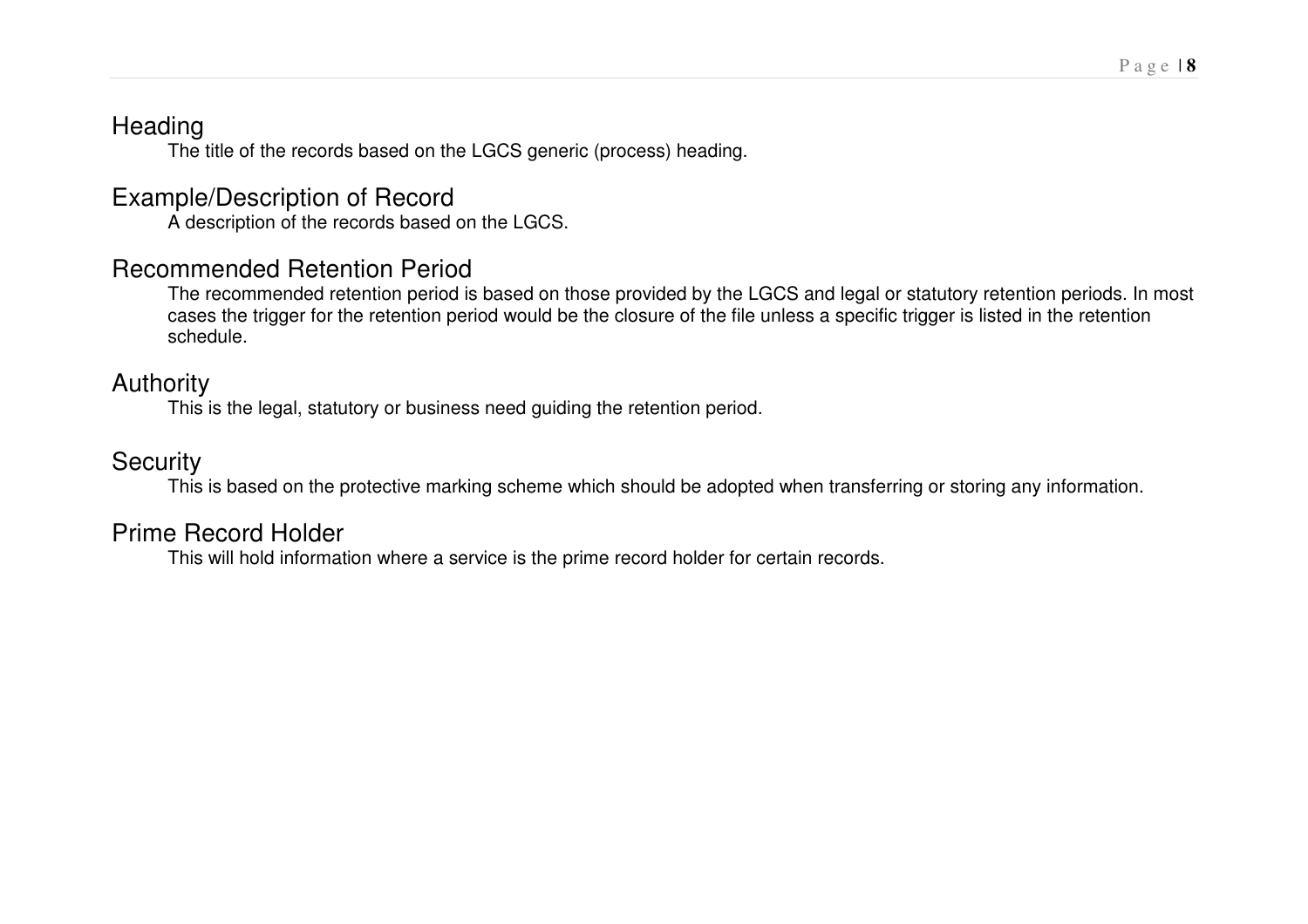# Records which may be routinely destroyed

- $\triangleright$  CC and FYI copies of emails
- Emails that are not the primary record of decisions or transactions (eg the information is recorded in some other way following the email exchange)
- $\triangleright$  Personal records and emails eg social arrangements, personal copies of performance reviews
- $\triangleright$  Rough or early drafts where these do not contain evidence of policy development
- $\triangleright$  Circulated copies of drafts; unaltered drafts
- $\triangleright$  Correspondence filed elsewhere
- $\triangleright$  Stocks of publications that have been superseded
- $\triangleright$  Information retained for reference purposes only (where it is not retained to provide evidence of transactions, but only for its informational value)
- Reference or published materials received from other groups or from external companies/organisations not needed for record purposes eg sales catalogues, brochures, junk mail
- Bookings for internal services such as rooms and equipment where no charges are made
- $\triangleright$  Notes taken during meetings where formal notes/minutes have been prepared
- $\triangleright$  Meeting requests, acceptances and apologies
- $\triangleright$  Corporate notices and circulars (circulated copies ie not the original)
- $\triangleright$  Superseded circulation/contact lists
- Covering transmission documents such as covering letters, fax cover sheets, compliment slips or e-mails accompanying attachments that do not provide additional information to the main document and where evidence of date and time of receipt or dispatch are not required
- Reservations and confirmations of arrangements with third parties, such as joining instructions for conferences or training when invoices have been received
- $\triangleright$  'Snapshot' printouts or extracts from databases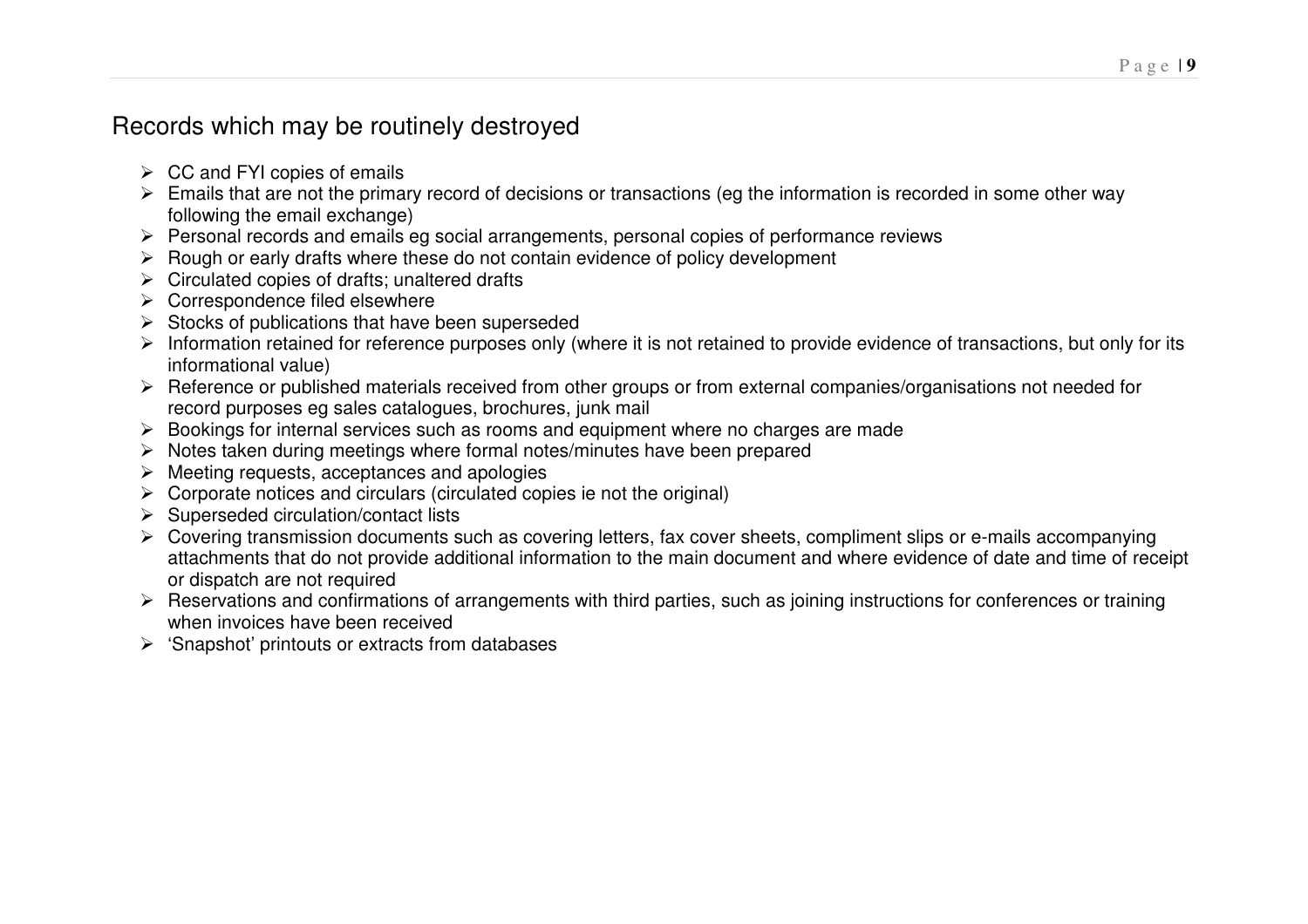# Archives and Local Studies Service

Checklist for identifying material of possible historic/archival value

This list is intended for use in carrying out an initial review of data and information in traditional formats – paper documents, volumes, printed material etc. It does not imply that everything which meets any of these criteria will necessarily be kept as part of the archives, but it means that they should be put aside, and that staff of the Archives and Local Studies service in the Cheshire Record Office should be contacted.

The main criteria for appraisal are **evidence** and **information**. Material selected should either provide **evidence** of decisions and actions by <sup>a</sup> Council or **information** about noteworthy events, people, businesses or organisations in our area.

#### **Keep**

- Minutes (particularly signed ones), agendas and reports
- Annual reports
- Sealed documents
- Top-level accounts (eg annual accounts, balance sheets)
- Press-cuttings
- Publicity and promotional materials
- Photographs
- Records relating to notable or unusual events
- Registers of clients, cases etc (Note: we are allowed to keep records containing personal data for historical research under s33 of the Data Protection Act)
- Audio-visual material: tape recordings, cine film etc
- •Departmental/service manuals
- File lists etc
- Information about major infrastructure projects (railways, roads, bridges, canals etc), organisations, businesses, societies, charities etc in our area e.g. annual reports
- Anything earlier than 1945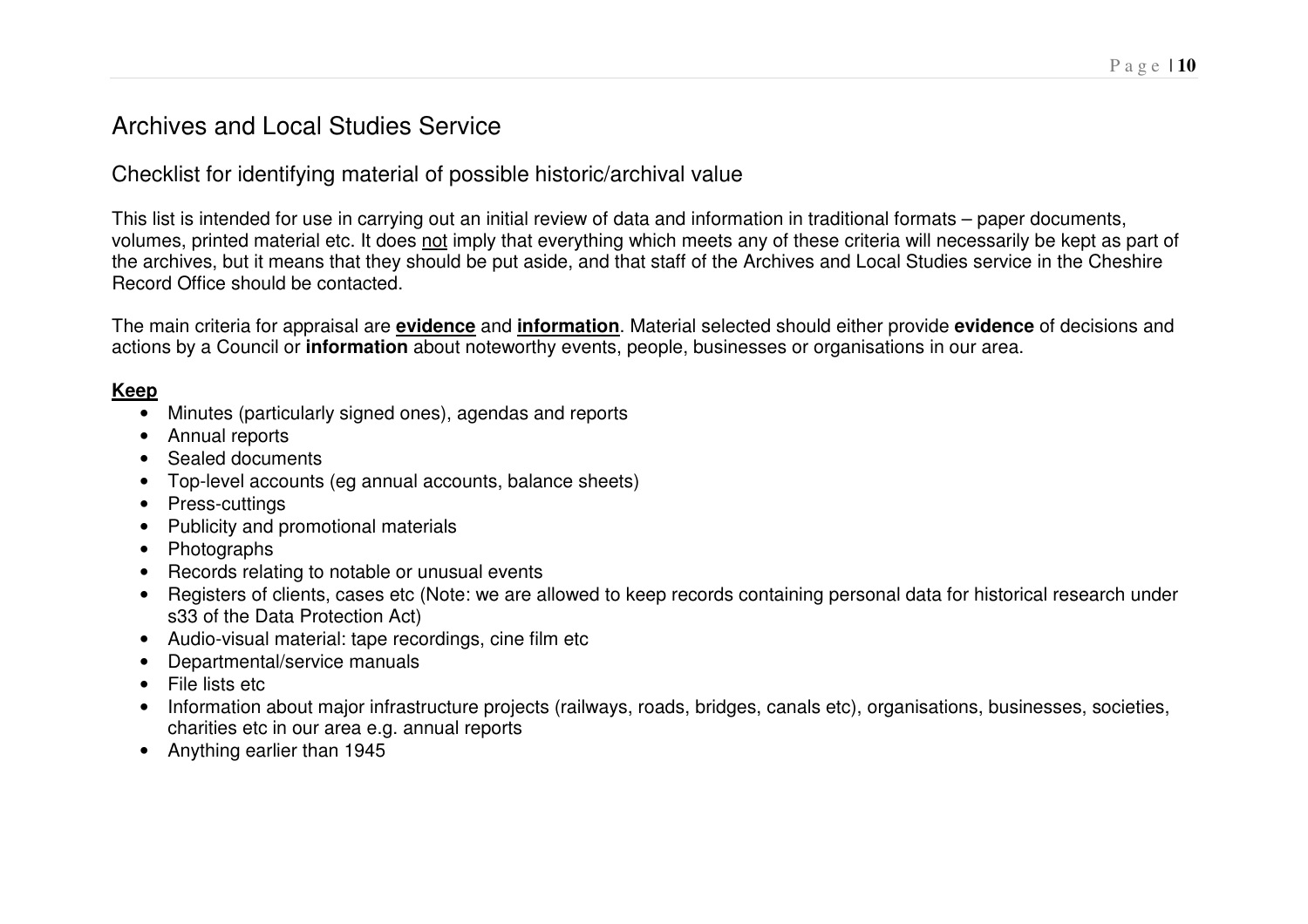#### **Do not keep**

- Low-level financial records (invoices, cheques, bank statements etc)
- Duplicates
- Routine correspondence
- Blank forms

For advice and information, or **if in doubt** contact:

Archives and Local Studies Cheshire Record Office Duke Street **Chester** CH1 1RL Tel: 01244 973017

Email: mailto:recordoffice@cheshiresharedservices.gov.uk

Or visit: <u>http://www.cheshirewestandchester.gov.uk/council\_services/record\_office.aspx</u>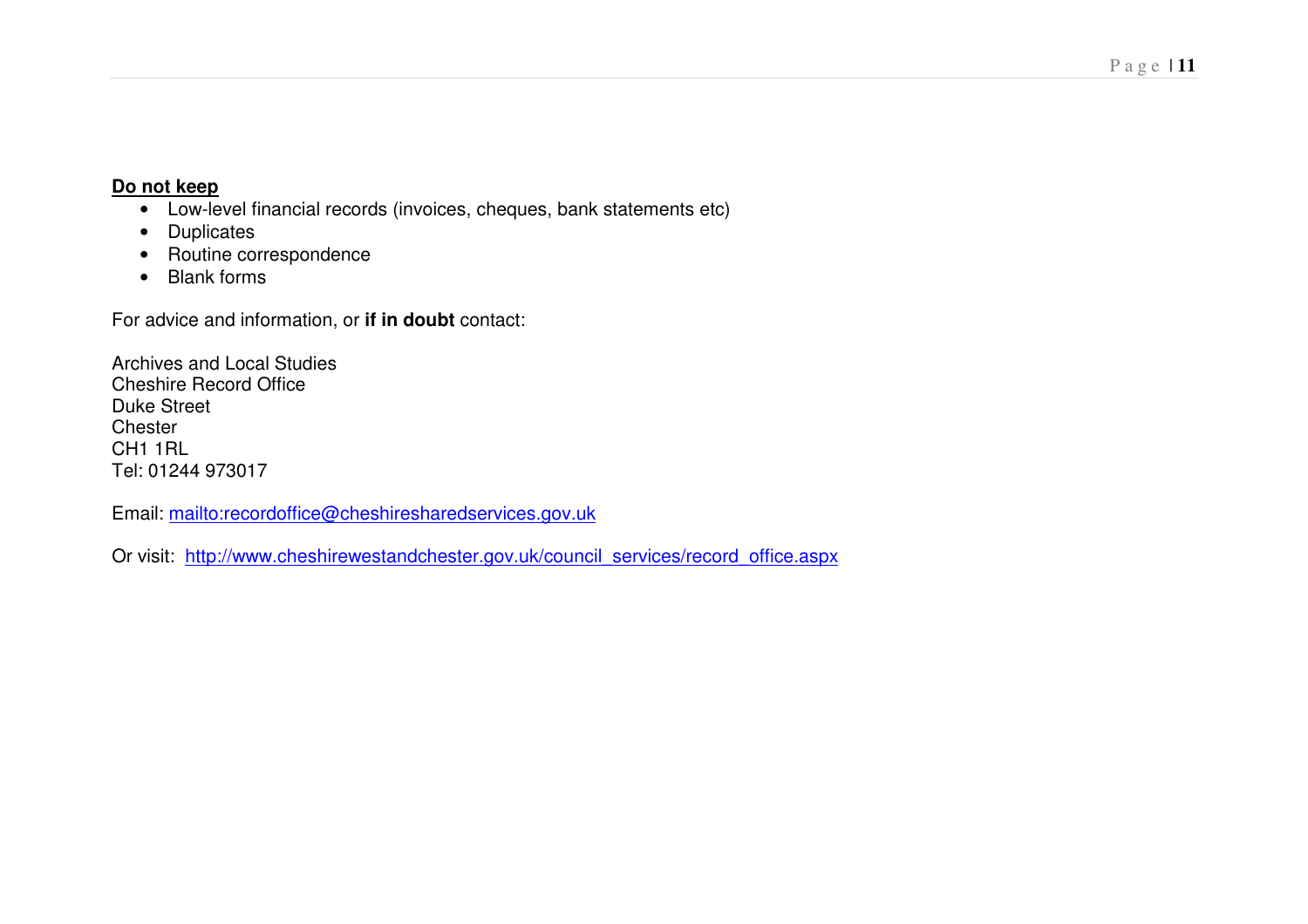# Using the Records Management Service

For advice on using the Records Management Service please contact;

Email: <u>recman@cheshirewestandchester.gov.uk</u>

Or visit: <u>http://iwest.ourcheshire.cccusers.com/WhereweWork/Pages/RecordsManagement.aspx</u>

Or contact:

The Corporate Business Support Compliance & Development Team at

BusinessSupCorp-Compliance&Dev@cheshirewestandchester.gov.uk

**Tim Copley** Information/Project Coordinator

**Andrea Hawes** Team Leader

Carolyn Clifton Team Leader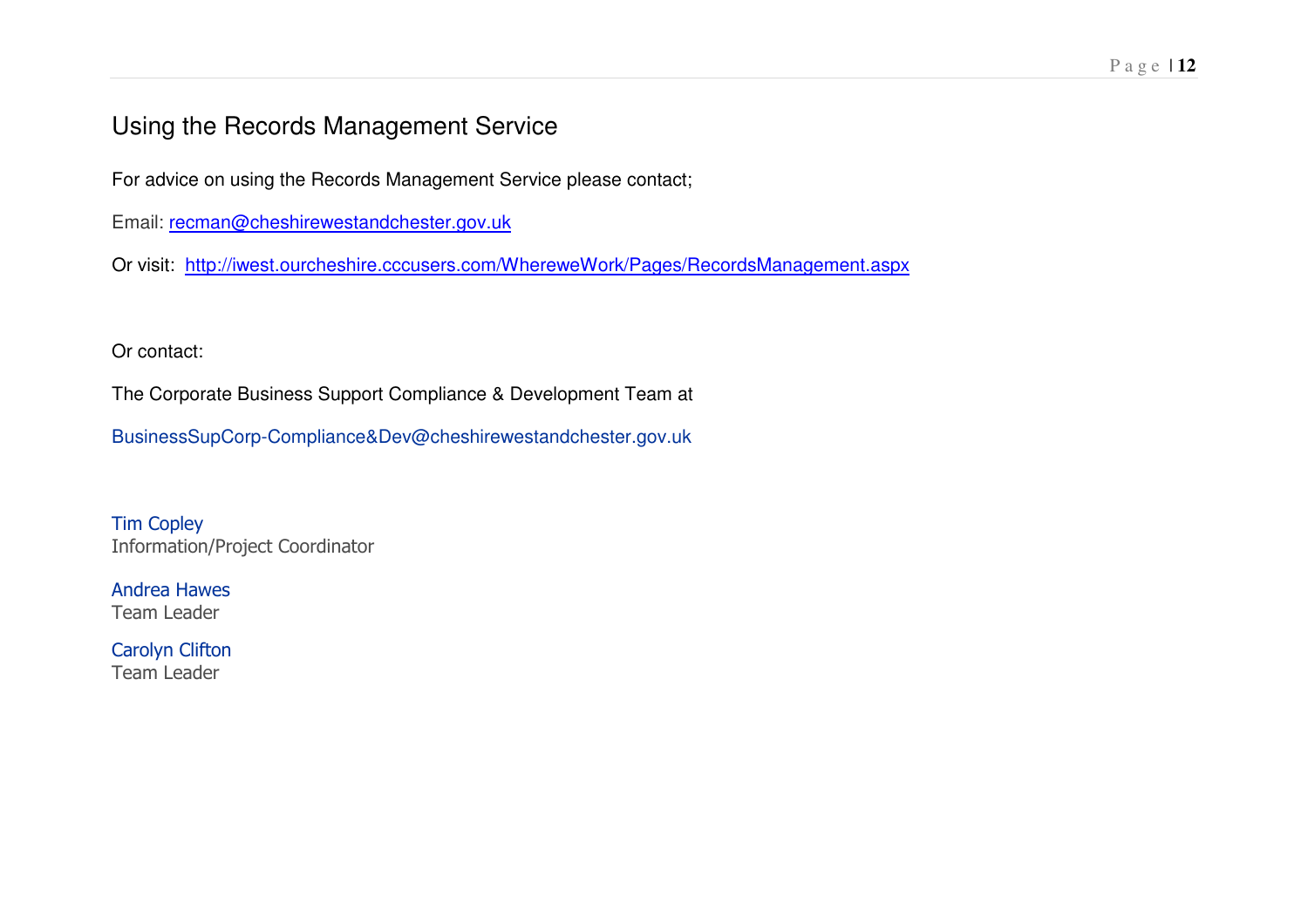# General Glossary of Terms

| <b>Administrative use</b>   | When business use has been ended or the file has been closed.                                                                                                                                                                                                                                                                                                |
|-----------------------------|--------------------------------------------------------------------------------------------------------------------------------------------------------------------------------------------------------------------------------------------------------------------------------------------------------------------------------------------------------------|
| <b>Administrative value</b> | The value of a record to the organisation for the conduct of day to day business.                                                                                                                                                                                                                                                                            |
| <b>Archives</b>             | The term "Archives" has many definitions:<br>1. The non-current/inactive records of an individual, organization, or institution kept for their<br>continuing value.<br>2. The agency or institution responsible for the care of archival materials.<br>3. The building or other depository housing these records.                                            |
| <b>Closure</b>              | A record/file is closed when it ceases to be active. After closure, no new papers/information should be<br>added to the record. Triggers for closure of a file may include: reaching an unmanageable size; covering<br>a period of 'x' years or more; no new records added for a period of time; no action taken on the<br>record/file for a period of time. |
| <b>Current records</b>      | Records which are required for ongoing business purposes and which are frequently referred to.                                                                                                                                                                                                                                                               |
| <b>Document</b>             | A document is taken to be "the smallest unit of filing, generally a single letter, form, report" (Robek,<br>Brown and Stephens 1995)                                                                                                                                                                                                                         |
| <b>Evidential value</b>     | The value of a record that documents the policy and decision-making activities of an organisation.                                                                                                                                                                                                                                                           |
| File plan                   | This is the classification plan or scheme for the physical arrangement, storage, and retrieval of files.                                                                                                                                                                                                                                                     |
| <b>Fiscal value</b>         | The value of records for financial purposes, such as to confirm moneys paid, taxes owing, monetary<br>worth, or outstanding debts.                                                                                                                                                                                                                           |
| <b>Informational value</b>  | The value of a record that provides unique and permanent information for purposes of research.                                                                                                                                                                                                                                                               |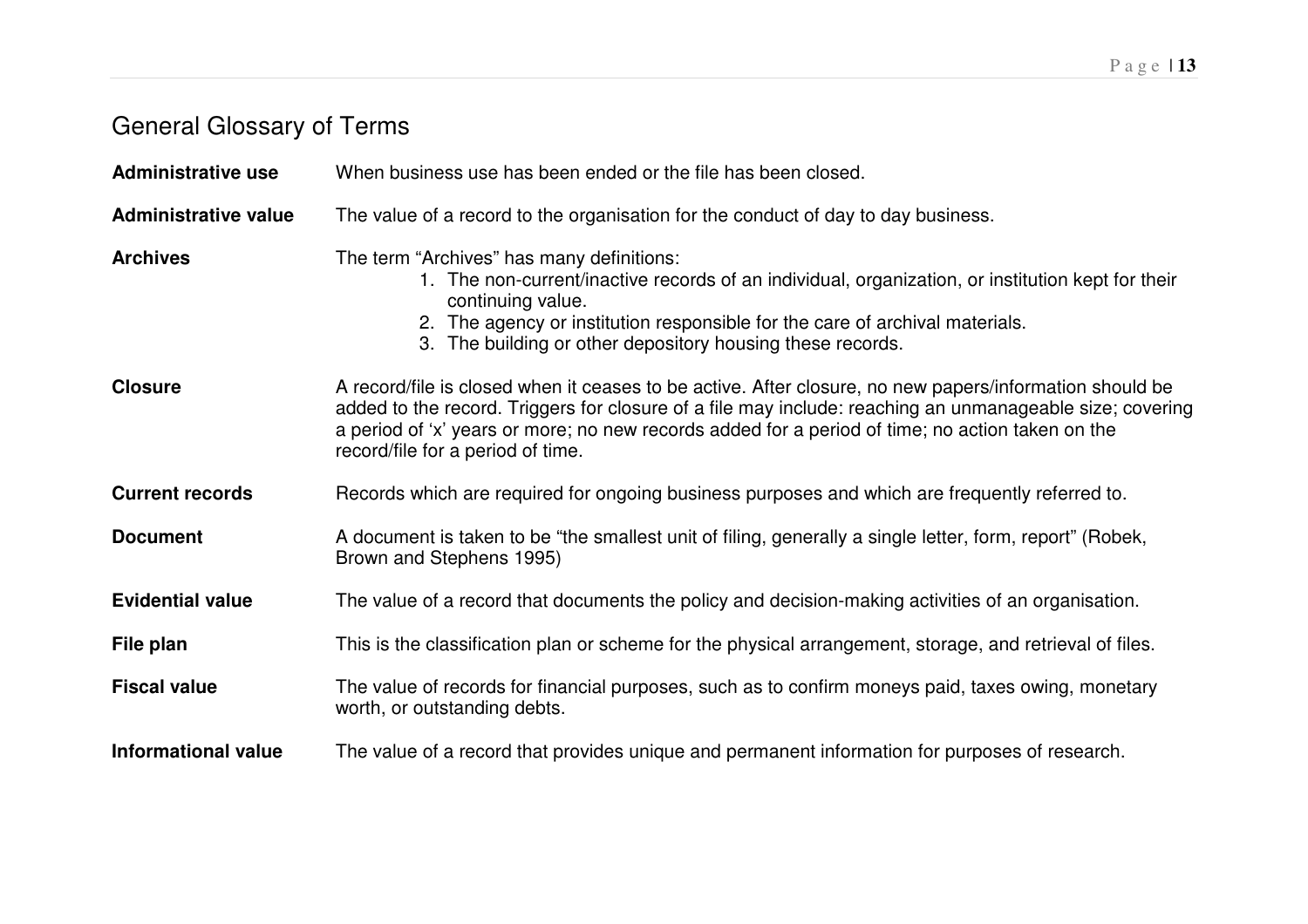| Legal value                          | The value of a record for legal purposes, such as protecting the rights of an organisation and of<br>individuals associated with the organisation.                                                                                                                                                                 |
|--------------------------------------|--------------------------------------------------------------------------------------------------------------------------------------------------------------------------------------------------------------------------------------------------------------------------------------------------------------------|
| Life cycle                           | The life span of a record comprises four stages; creation or receipt; classification; maintenance and use;<br>disposition through destruction or transfer to archives.                                                                                                                                             |
| Non current/                         | Records that are no longer required to carry out the administrative or operational functions for which<br>they                                                                                                                                                                                                     |
| Inactive records                     | were created.                                                                                                                                                                                                                                                                                                      |
| <b>Record</b>                        | A record provides evidence of organisational activity. It can be created or received during or on<br>completion of an activity. For example, completed application forms, invoices and hard copy ledgers are<br>all records.                                                                                       |
| <b>Records retention</b><br>schedule | A timetable that identifies the length of time a record must be retained in active and inactive status<br>before final disposal. This may also be called a records retention and disposal schedule.                                                                                                                |
| <b>Semi-current records</b>          | Semi current records are typically not required for current business use, but are waiting to be appraised<br>for their short or long term value, or disposed of in accordance with retention schedule guidelines.                                                                                                  |
| <b>Vital records</b>                 | Records that are essential to resume or continue an organisation. Often vital records are of a legal<br>and/or financial nature. Vital records are necessary to recreate the legal and financial position,<br>preservation rights of the organisation, its employees, and others associated with the organisation. |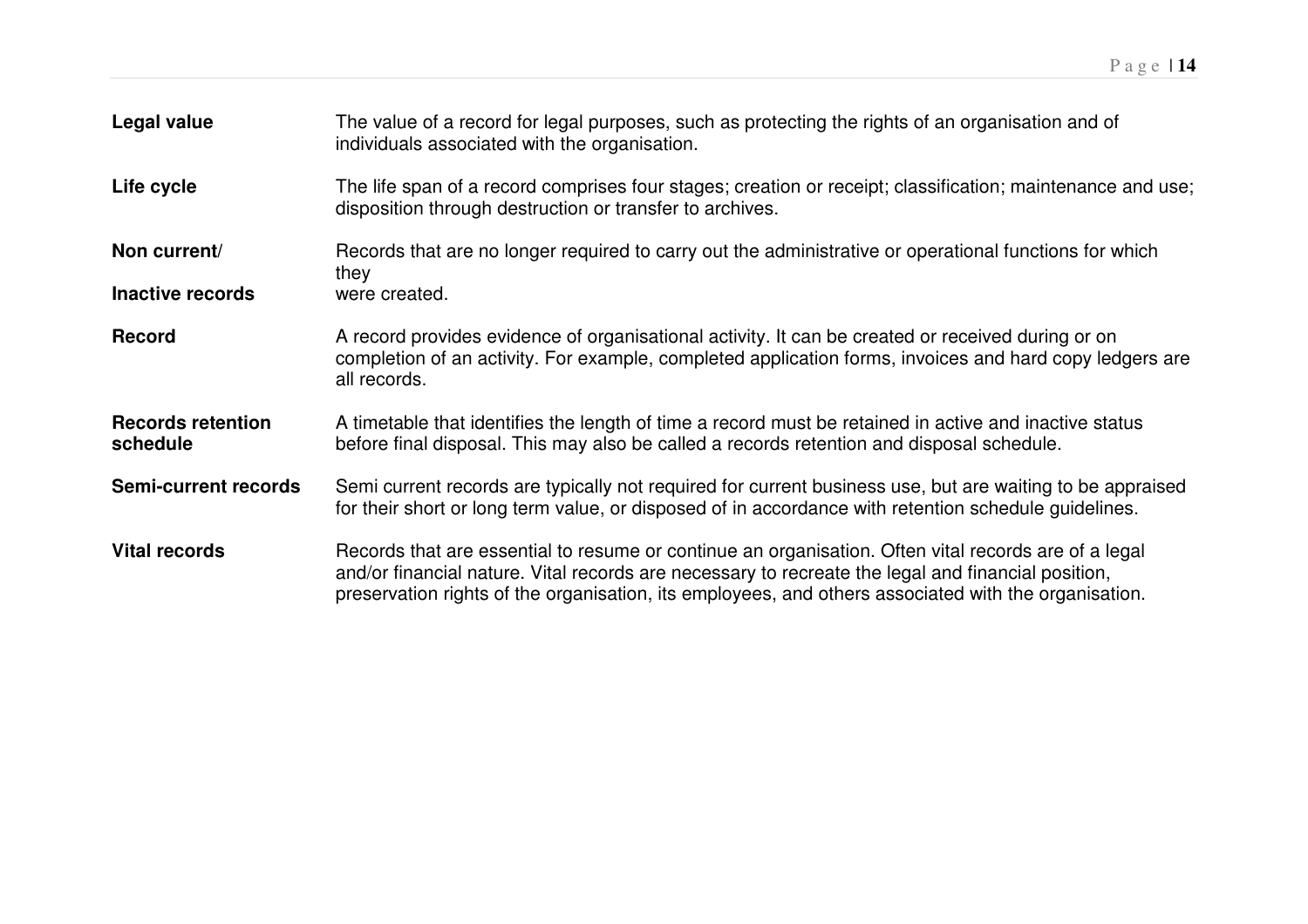# List of Sources

CWAC retention based on good practice through stakeholder negotiation

Data Protection Act 1998

Limitation Act 1980

RGLARetention Guidelines for Local Authorities

RMSRecord Management Society

### Protectively Marked Security Policy

We hold <sup>a</sup> significant amount of information, some of this information is of <sup>a</sup> very sensitive nature. We also work very closely with other public sector partners who also hold very sensitive information. It is important that at any time the level of sensitivity of <sup>a</sup> document can be easily and accurately understood by those handling it; this is achieved by the use of Protective Markings and associated descriptors.

Protective markings enable <sup>a</sup> policy to be set around the document's use and its allowable levels of distribution in all formats. A Protective Marking Policy is under development based on the HMG IA Standard no.1 Business Impact Level Tables.

**Contact** 

**ICT Security and Information Management** Liz Diack Senior Officer Information Management mailto:elizabeth.diack@cheshirewestandchester.gov.uk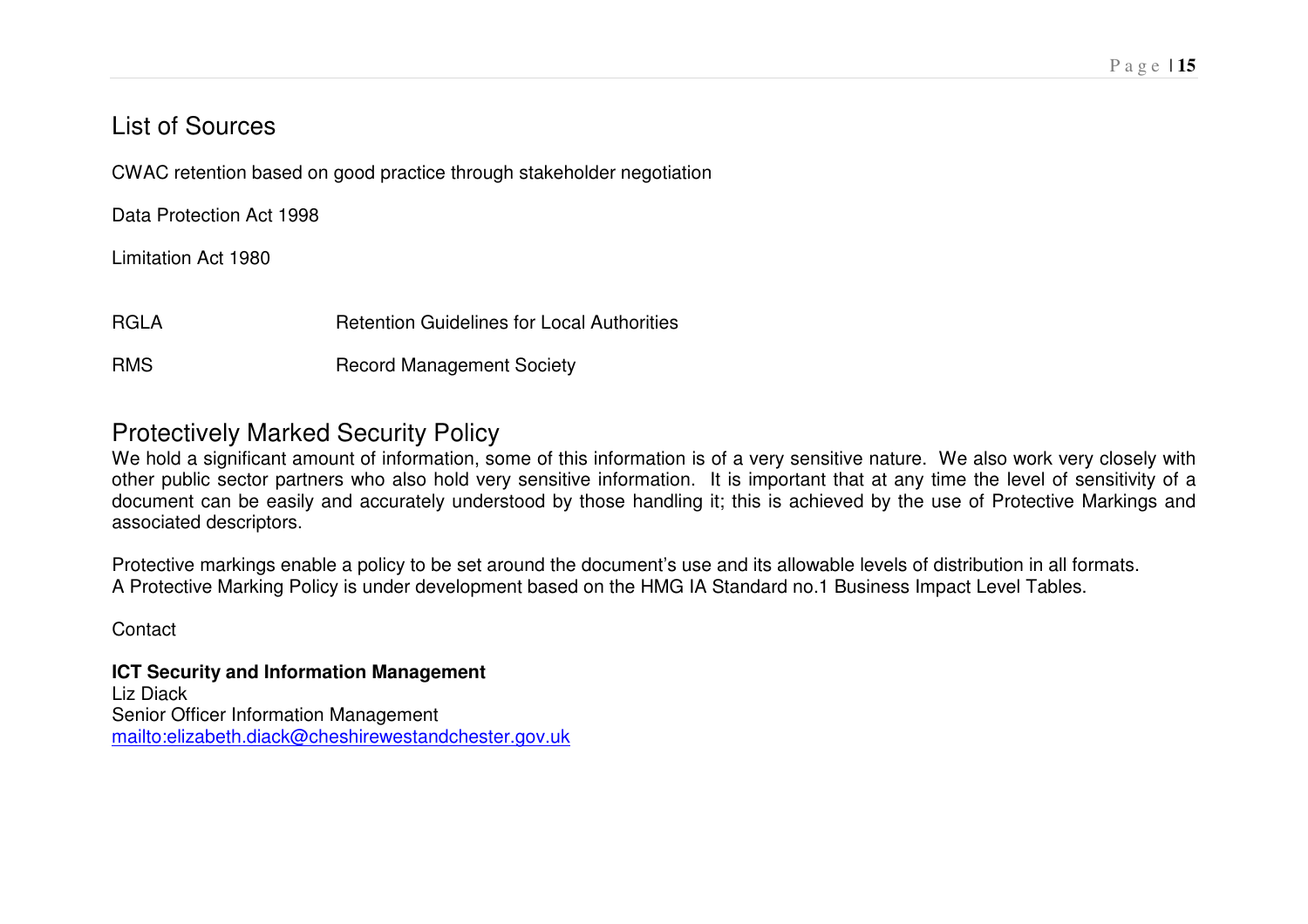### **Contacts**

#### **The Corporate Business Support Compliance & Development Team** at

BusinessSupCorp-Compliance&Dev@cheshirewestandchester.gov.uk

**Tim Copley** Information/Project Coordinator **Andrea Hawes** Team Leader Carolyn Clifton Team Leader

#### **The Records Management Service**

Email: <u>recman@cheshirewestandchester.gov.uk</u>

**Archives and Local Studies** Email: mailto:recordoffice@cheshiresharedservices.gov.uk

#### **ICT Security and Information Management**

Liz Diack Senior Officer Information Management and Security Email: elizabeth.diack@cheshirewestandchester.gov.uk

#### **Data Protection Officer**

Jonathan Pepler, County Archivist Email: <u>jonathan.pepler@cheshiresharedservices.gov.uk</u>

#### **Freedom of Information Officers**

Aleta Steele, Solutions Manager Miriam Wallace, Solutions Officer with FOI/EIR responsibility Caroline Timms, Executive Support Assistant Email: <u>FOI@cheshirewestandchester.gov.uk</u>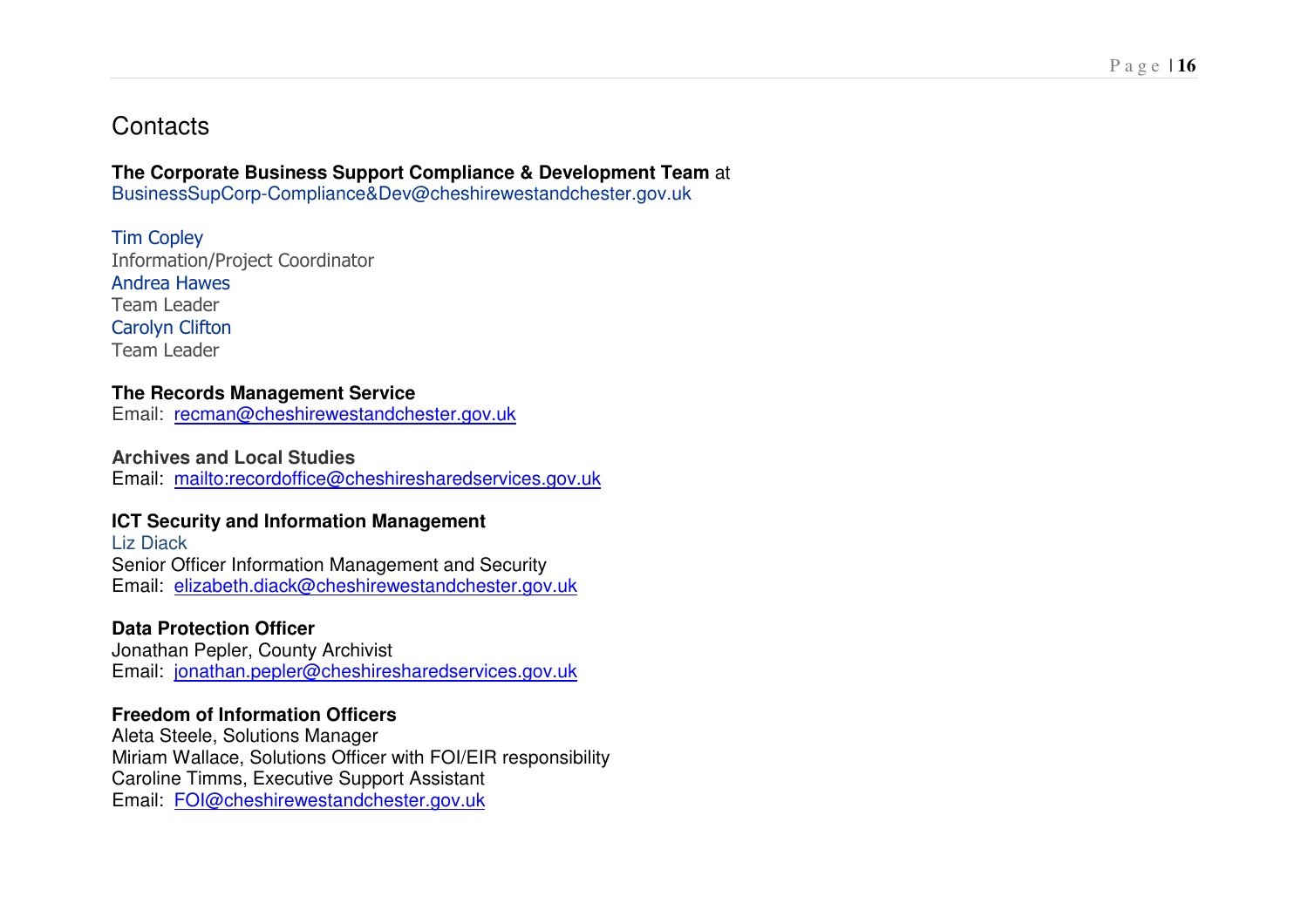# Further guidance on information management

One minutes guides http://iwest.ourcheshire.cccusers.com/OurCouncil/Resources/facilities/BS/Pages/OneMinuteGuides.aspx

One Minute Guide – Local Government Classification System http://iwest.ourcheshire.cccusers.com/WhereweWork/Documents/One%20Minute%20Guide%20to%20Local%20Government%20C lassification%20System.doc

One Minute Guide – Information Management http://iwest.ourcheshire.cccusers.com/WhereweWork/Documents/One%20Minute%20Guide%20to%20Information%20Management.doc

One Minute Guide – ICT Security http://iwest.ourcheshire.cccusers.com/WhereweWork/Documents/One%20Minute%20Guide%20to%20ICT%20Security.doc

Information management – cleansing your paper records http://iwest.ourcheshire.cccusers.com/WhereweWork/Pages/CleansingyourPaperRecords.aspx

These retention periods should be used in conjunction with the document **"Safeguarding Children and Safer Recruitment in Education"** which can be downloaded from www.education.gov.uk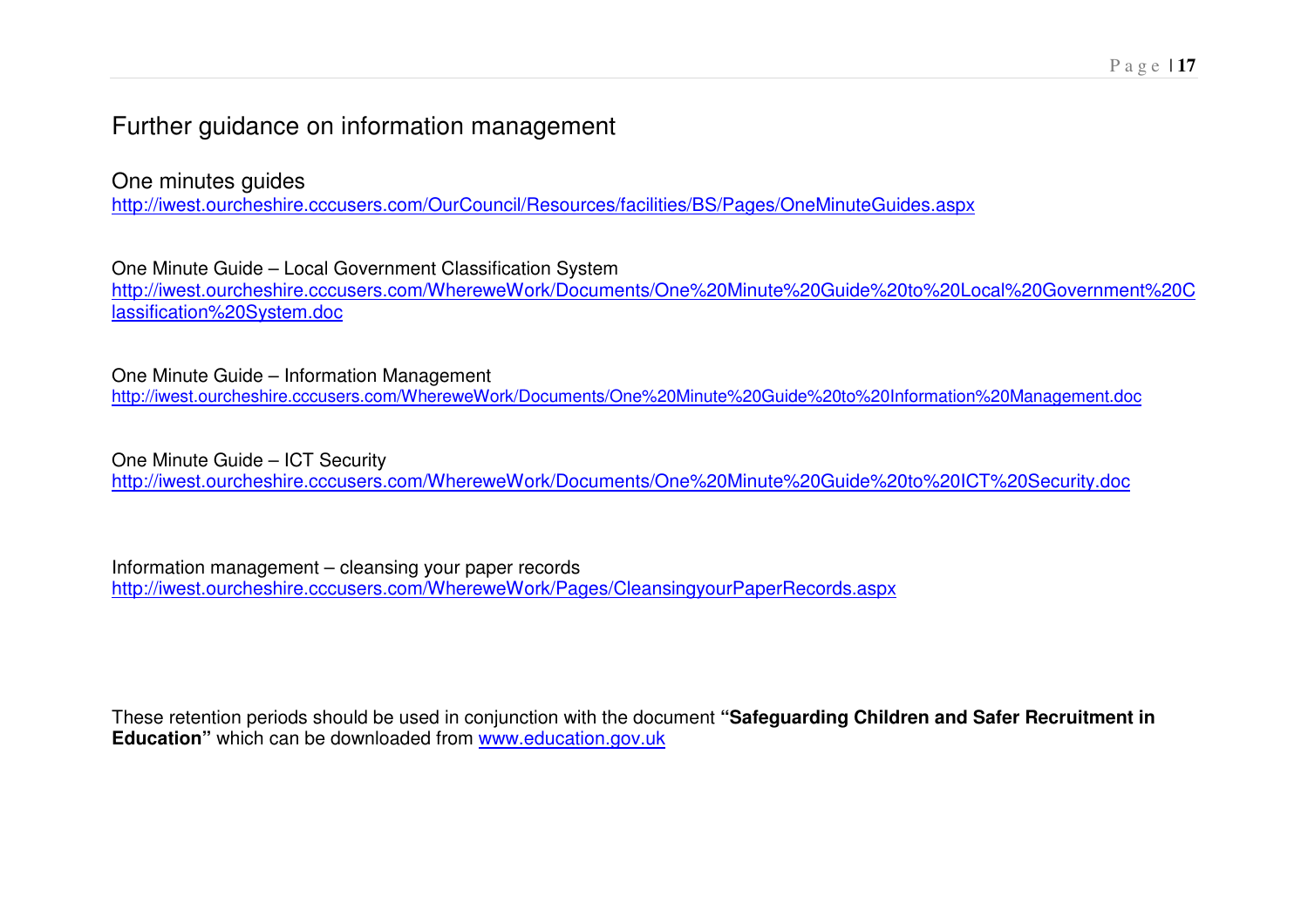| Heading                    | Example/Description of<br>Record                                                                                        | Recommended<br><b>Retention Period</b>                                                                                                              | <b>Authority</b>                                                                                                                                                                                                                                                 | <b>Security</b> | Prime<br>Record<br><b>Holder</b> |
|----------------------------|-------------------------------------------------------------------------------------------------------------------------|-----------------------------------------------------------------------------------------------------------------------------------------------------|------------------------------------------------------------------------------------------------------------------------------------------------------------------------------------------------------------------------------------------------------------------|-----------------|----------------------------------|
| <b>26 Schools</b>          |                                                                                                                         |                                                                                                                                                     |                                                                                                                                                                                                                                                                  |                 |                                  |
| <b>1. Child Protection</b> |                                                                                                                         |                                                                                                                                                     |                                                                                                                                                                                                                                                                  |                 |                                  |
| 1.1 Child Protection Files | <b>Child Protection Files</b>                                                                                           | Destroy $-$ DOB $+$ 25<br>years                                                                                                                     | <b>Education Act</b><br>2002, s175,<br>related guidance<br>"Safeguarding<br>Children in<br>Education",<br>September 2004                                                                                                                                         | Protect         |                                  |
| 1.2 Child Protection Files | Allegation of a child protection<br>nature against a member of staff,<br>including where the allegation is<br>unfounded | Retain until the<br>person's normal<br>retirement age, or 10<br>years from the date of<br>the allegation<br>whichever is the<br>longer then destroy | Employment<br>Practices Code:<br>Supplementary<br>Guidance 2.13.1<br>(Records of<br>Disciplinary and<br>Grievance)<br><b>Education Act</b><br>2002 guidance<br>"Dealing with<br>Allegations of<br>Abuse against<br>Teachers and<br>Other Staff"<br>November 2005 | Protect         |                                  |
| 2. Governors               |                                                                                                                         |                                                                                                                                                     |                                                                                                                                                                                                                                                                  |                 |                                  |
| 2.1a Minutes               | Principal set (signed)<br>If school closes, transfer to LEA or<br>archives                                              | Permanent - Retain in<br>school for 6 years<br>from date of meeting<br>then offer to archivist                                                      | School<br>Retention<br>Guidelines -<br><b>RMS</b>                                                                                                                                                                                                                | Confidential    |                                  |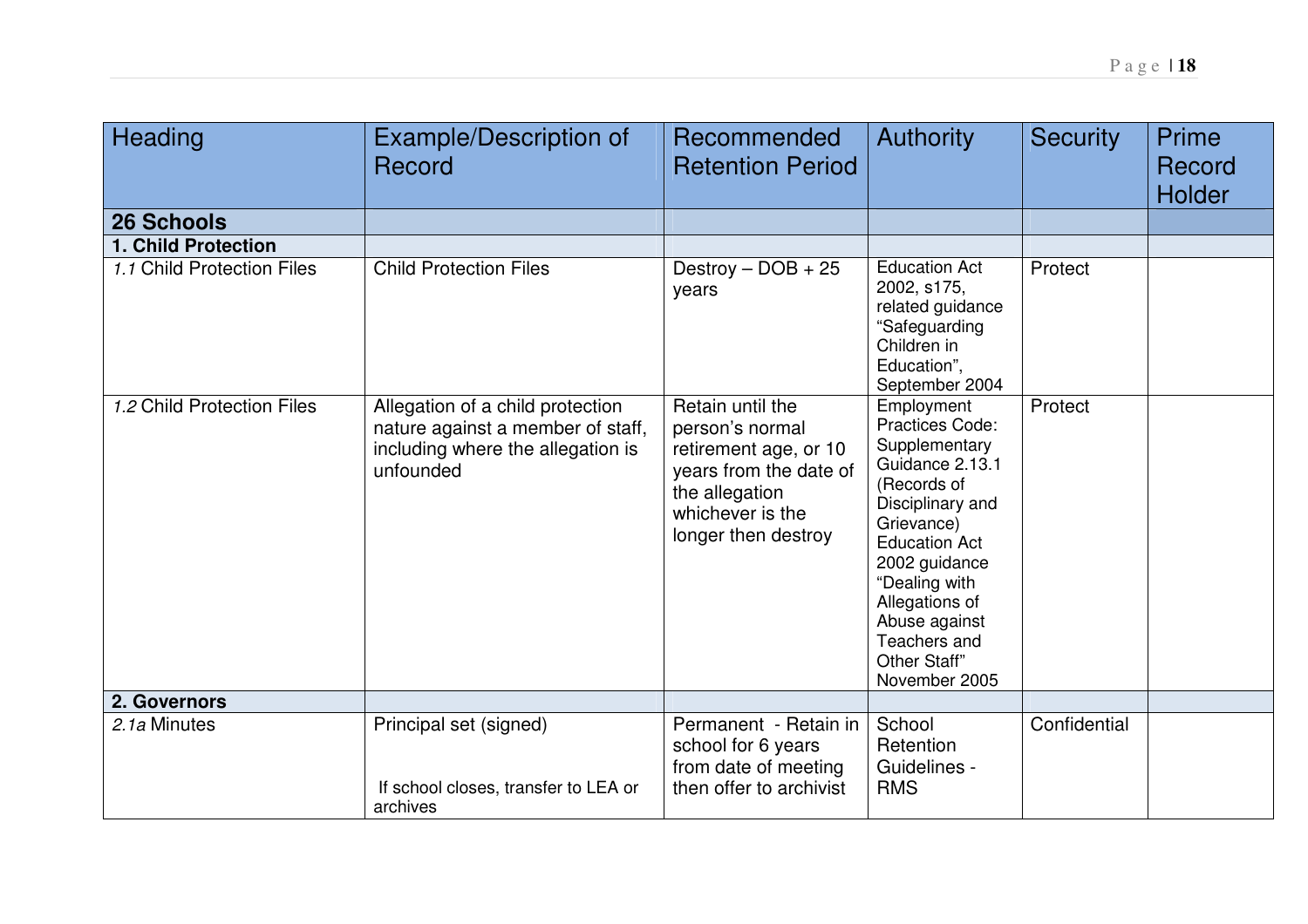| Heading                               | <b>Example/Description of</b><br>Record | Recommended<br><b>Retention Period</b>                                                         | Authority                                         | <b>Security</b>                      | Prime<br>Record<br><b>Holder</b> |
|---------------------------------------|-----------------------------------------|------------------------------------------------------------------------------------------------|---------------------------------------------------|--------------------------------------|----------------------------------|
| 2.1b Minutes                          | <b>Inspection Copies</b>                | Destroy - 3 years after<br>date of meeting                                                     | School<br>Retention<br>Guidelines -<br><b>RMS</b> | Confidential                         |                                  |
| 2.2 Agendas                           |                                         | Destroy after meeting                                                                          | School<br>Retention<br>Guidelines -<br><b>RMS</b> | <b>Not</b><br>Protectively<br>Marked |                                  |
| 2.3 Reports                           |                                         | Permanent - Retain in<br>school for 6 years<br>from date of meeting<br>then offer to archivist | School<br>Retention<br>Guidelines -<br><b>RMS</b> | Confidential                         |                                  |
| 2.4 Annual Parents' meeting<br>papers |                                         | Permanent - Retain in<br>school for 6 years<br>from date of meeting<br>then offer to archivist | School<br>Retention<br>Guidelines -<br><b>RMS</b> | Confidential                         |                                  |
| 2.5 Instruments of<br>Government      |                                         | Permanent - transfer<br>to archives when<br>school has closed                                  | School<br>Retention<br>Guidelines -<br><b>RMS</b> | Confidential                         |                                  |
| 2.6 Trusts and Endowments             |                                         | Permanent - transfer<br>to archives<br>[Retain in school whilst<br>operationally required]     | School<br>Retention<br>Guidelines-<br><b>RMS</b>  | Confidential                         |                                  |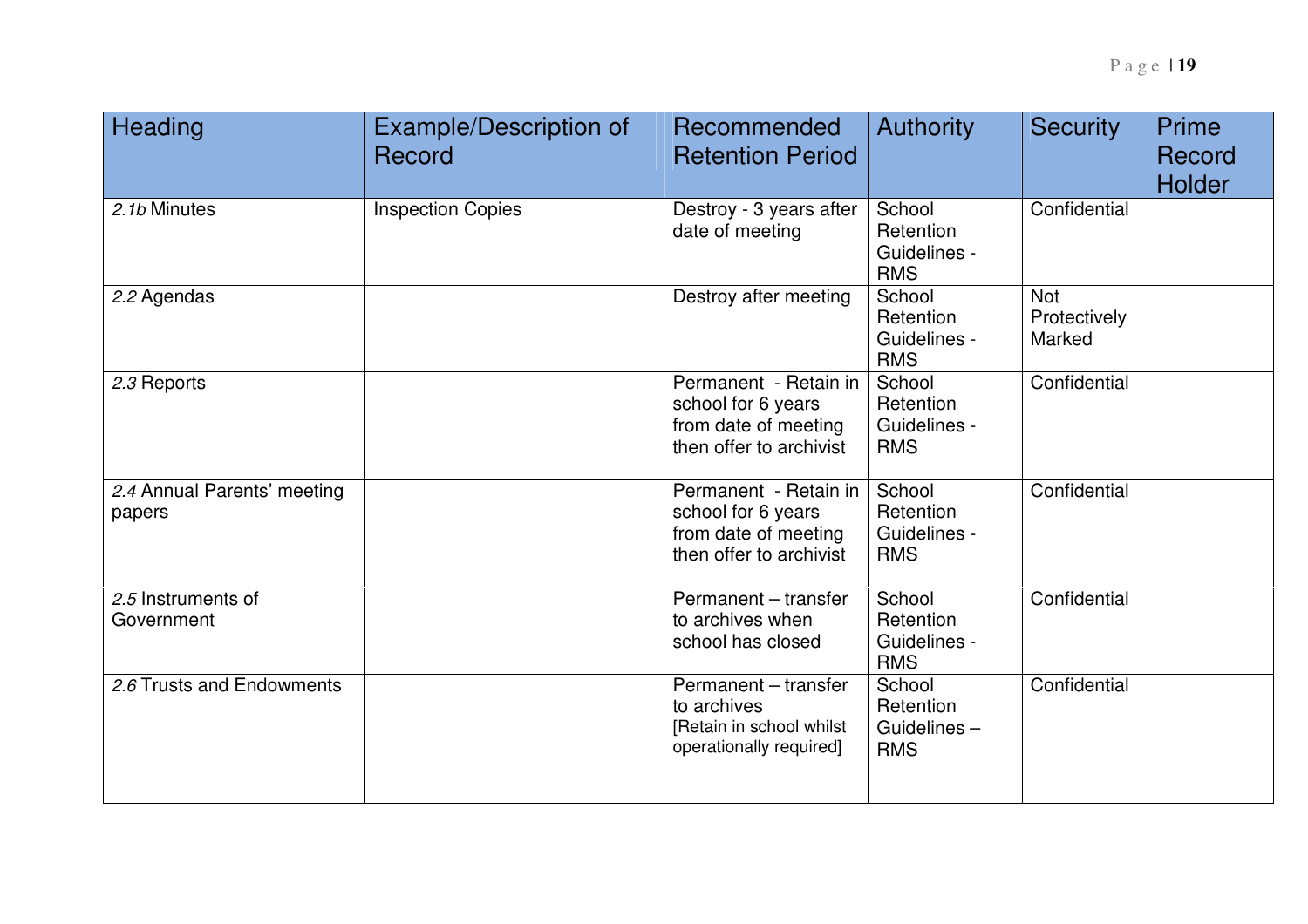| Heading                                                                                           | Example/Description of<br>Record                              | Recommended<br><b>Retention Period</b>                                                                                                                                                    | Authority                                                                                                         | <b>Security</b>                      | Prime<br>Record<br><b>Holder</b> |
|---------------------------------------------------------------------------------------------------|---------------------------------------------------------------|-------------------------------------------------------------------------------------------------------------------------------------------------------------------------------------------|-------------------------------------------------------------------------------------------------------------------|--------------------------------------|----------------------------------|
| 2.7 Action Plans                                                                                  |                                                               | Destroy $-3$ years<br>after date of action<br>plan                                                                                                                                        | School<br>Retention<br>Guidelines -<br><b>RMS</b>                                                                 | <b>Not</b><br>Protectively<br>Marked |                                  |
| 2.8 Policy documents                                                                              |                                                               | Transfer to archives<br>after policy expires                                                                                                                                              | School<br>Retention<br>Guidelines -<br><b>RMS</b>                                                                 | <b>Not</b><br>Protectively<br>Marked |                                  |
| 2.9 Complaints files                                                                              |                                                               | Destroy $-6$ years<br>after date of resolution<br>of complaint<br>[Retain in school for the<br>first six years<br>Review for further<br>retention in the case of<br>contentious disputes] | School<br>Retention<br>Guidelines -<br><b>RMS</b>                                                                 | Protect                              |                                  |
| 2.10 Annual Reports                                                                               | Required by the Department for<br><b>Education and Skills</b> | Offer to archivist - 10<br>years after date of<br>report                                                                                                                                  | Education<br>(Governors'<br>Annual Reports)<br>(England)<br>(Amendment)<br>Regulations<br>2002.SI 2002<br>No 1171 | Confidential                         |                                  |
| 2.11 Proposals for schools to<br>become, or be established as<br><b>Specialist Status schools</b> |                                                               | Current year $+3$ then<br>offer to archivist                                                                                                                                              | School<br>Retention<br>Guidelines -<br><b>RMS</b>                                                                 | Confidential                         |                                  |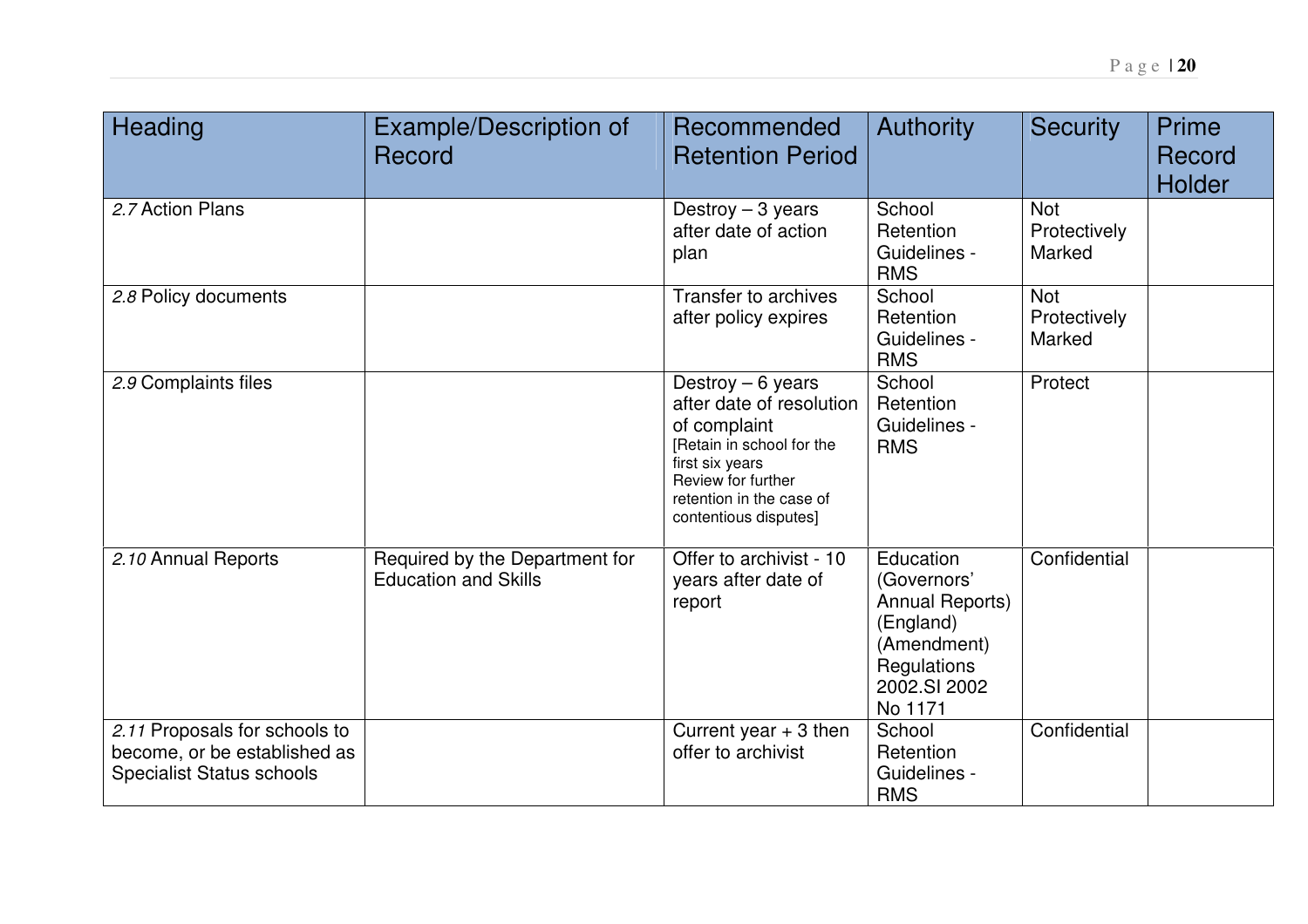| Heading                                                                 | Example/Description of<br>Record                                                                                      | Recommended<br><b>Retention Period</b>                                                                        | <b>Authority</b>                                  | <b>Security</b> | <b>Prime</b><br>Record<br>Holder |
|-------------------------------------------------------------------------|-----------------------------------------------------------------------------------------------------------------------|---------------------------------------------------------------------------------------------------------------|---------------------------------------------------|-----------------|----------------------------------|
| 3. Management                                                           |                                                                                                                       |                                                                                                               |                                                   |                 |                                  |
| 3.1 Log Books                                                           |                                                                                                                       | Offer to archivist $-6$<br>years after date of last<br>entry.<br>Apply same retention to<br>online record     | School<br>Retention<br>Guidelines -<br><b>RMS</b> | Confidential    |                                  |
| 3.2 Minutes of the Senior<br><b>Management Team</b>                     | Plus other internal administrative<br>bodies                                                                          | Offer to archivist $-\overline{5}$<br>years after date of<br>meeting                                          | School<br>Retention<br>Guidelines -<br><b>RMS</b> | Confidential    |                                  |
| 3.3 Reports made by the<br>head teacher or the<br>management team       |                                                                                                                       | Offer to archivist $-3$<br>years after date of<br>report                                                      | School<br>Retention<br>Guidelines -<br><b>RMS</b> | Confidential    |                                  |
| 3.4 Records created by head<br>teachers and deputy head<br>teachers     | Plus records created by heads of<br>year and other members of staff<br>with administrative responsibilities           | Destroy $-6$ years<br>after closure of file<br>Electronic records<br>should be destroyed<br>at the same time. | School<br>Retention<br>Guidelines -<br><b>RMS</b> | Confidential    |                                  |
| 3.5 Correspondence created<br>by head teachers, deputy<br>head teachers | Plus correspondence created by<br>heads of year and other members<br>of staff with administrative<br>responsibilities | Destroy $-3$ years<br>after date of<br>correspondence                                                         | School<br>Retention<br>Guidelines -<br><b>RMS</b> | Confidential    |                                  |
| 3.6 Professional development<br>plans                                   |                                                                                                                       | Destroy $-6$ years<br>after closure                                                                           | School<br>Retention<br>Guidelines-<br><b>RMS</b>  | Confidential    |                                  |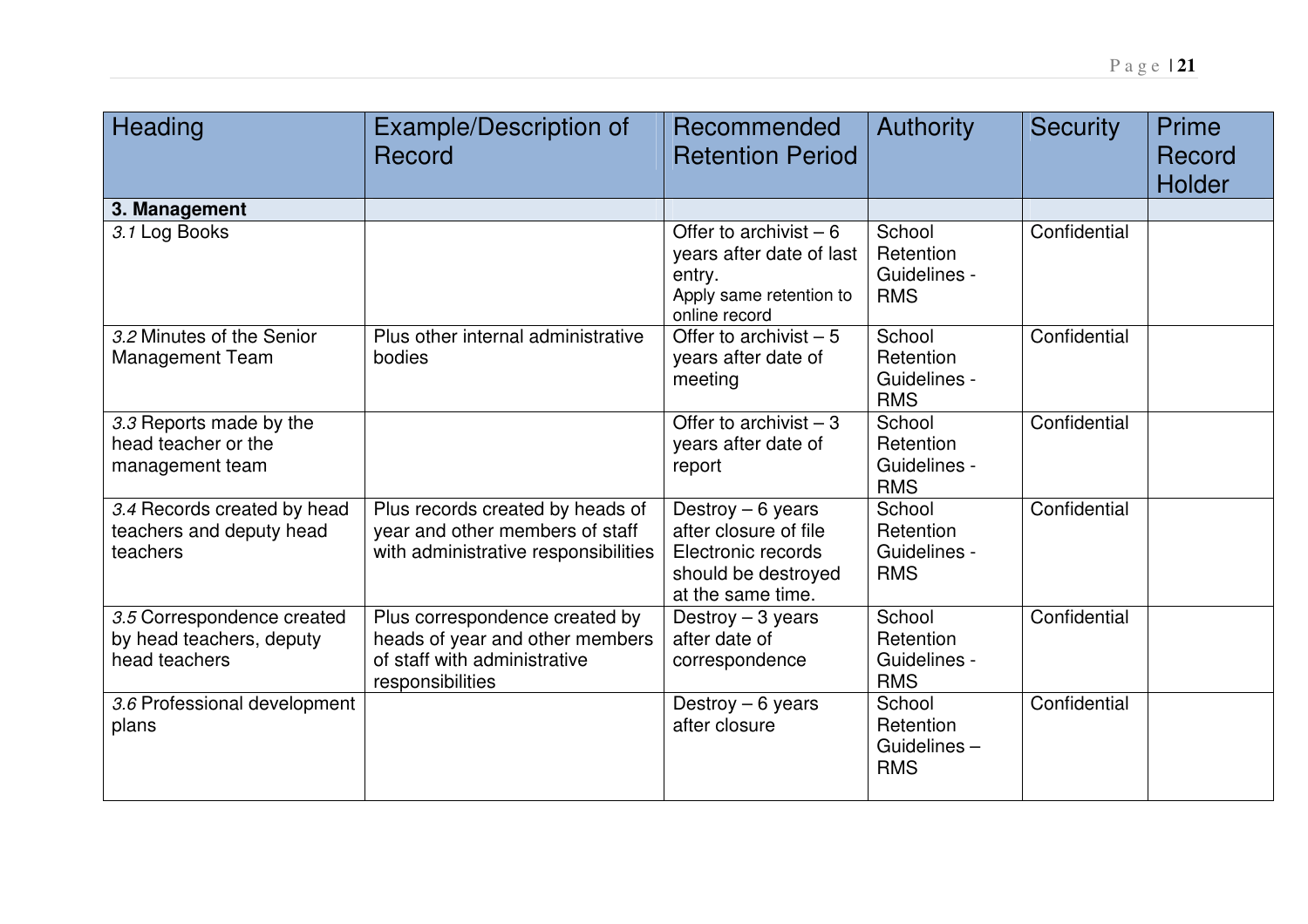| Heading                         | <b>Example/Description of</b><br>Record                  | Recommended<br><b>Retention Period</b>            | <b>Authority</b>                                  | <b>Security</b> | <b>Prime</b><br>Record<br>Holder |
|---------------------------------|----------------------------------------------------------|---------------------------------------------------|---------------------------------------------------|-----------------|----------------------------------|
| 3.7 School development<br>plans |                                                          | Offer to archivist $-6$<br>years after closure    | School<br>Retention<br>Guidelines -<br><b>RMS</b> | Confidential    |                                  |
| 3.8 Admissions                  | If the admission is successful                           | Destroy $-1$ year after<br>admission              | School<br>Retention<br>Guidelines -<br><b>RMS</b> | Confidential    |                                  |
| 3.9 Admissions                  | If the appeal is unsuccessful                            | Destroy $-1$ year after<br>resolution of case     | School<br>Retention<br>Guidelines -<br><b>RMS</b> | Confidential    |                                  |
| 3.10 Admissions                 | Secondary Schools - Casual                               | Destroy $-1$ year after<br>admission              | School<br>Retention<br>Guidelines -<br><b>RMS</b> | Confidential    |                                  |
| 3.11 Proofs of Address          | Supplied by parents as part of the<br>admissions process | Destroy $-1$ year after<br>process completed      | School<br>Retention<br>Guidelines -<br><b>RMS</b> | Confidential    |                                  |
| 4. Pupils                       | Information regarding pupils                             |                                                   |                                                   |                 |                                  |
| 4.1 Admission Registers         |                                                          | Offer to archivist $-6$<br>years after last entry | School<br>Retention<br>Guidelines -<br><b>RMS</b> | Protect         |                                  |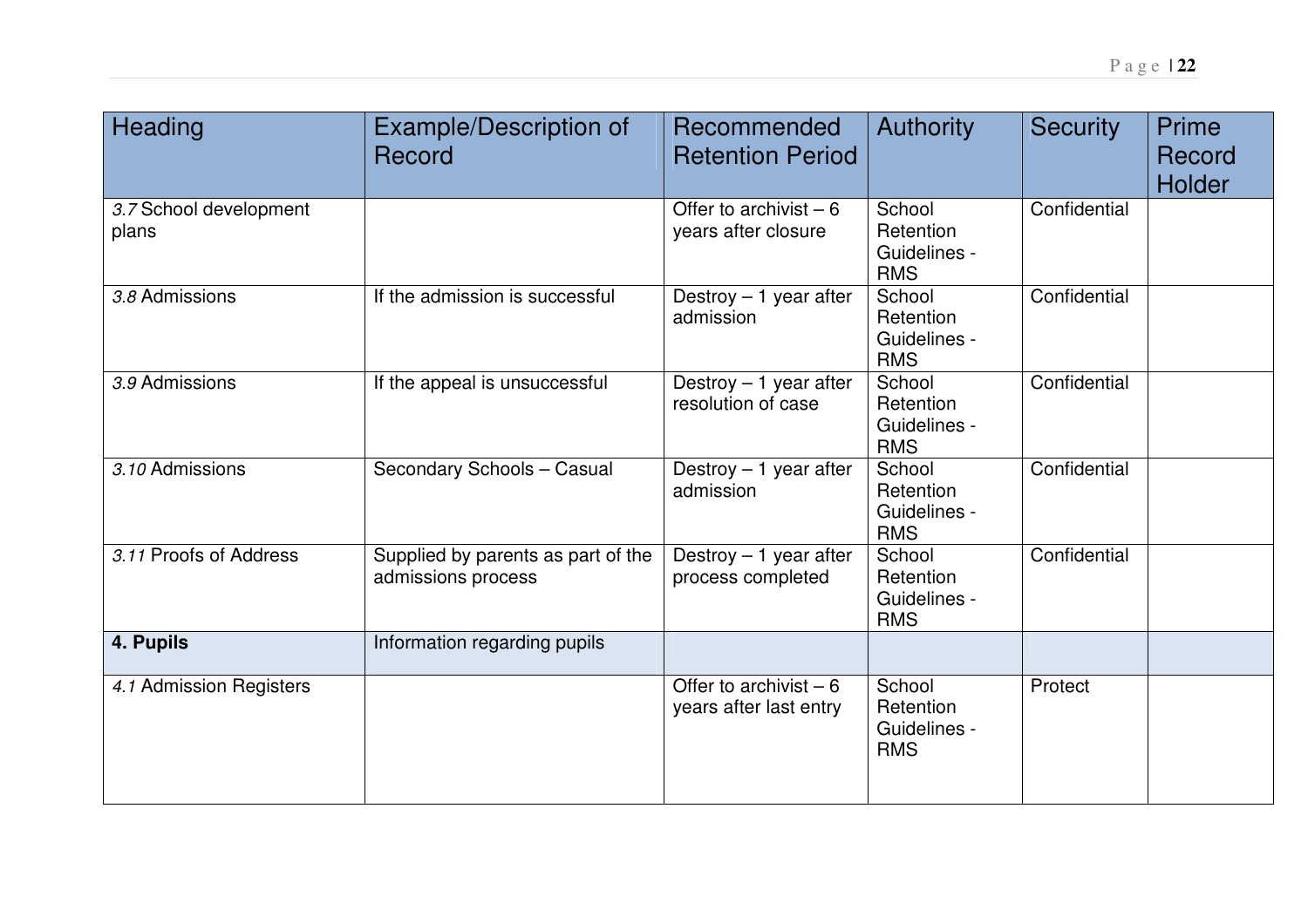| Heading                                                                        | Example/Description of<br>Record                                                                                                                                                                                                                                                                                                                                   | Recommended<br><b>Retention Period</b>                                                                                                                                                                    | <b>Authority</b>                                  | <b>Security</b> | Prime<br>Record<br>Holder |
|--------------------------------------------------------------------------------|--------------------------------------------------------------------------------------------------------------------------------------------------------------------------------------------------------------------------------------------------------------------------------------------------------------------------------------------------------------------|-----------------------------------------------------------------------------------------------------------------------------------------------------------------------------------------------------------|---------------------------------------------------|-----------------|---------------------------|
| 4.2 Attendance Registers                                                       |                                                                                                                                                                                                                                                                                                                                                                    | Offer to archivist $-2$<br>years after date of<br>register                                                                                                                                                | School<br>Retention<br>Guidelines-<br><b>RMS</b>  | Protect         |                           |
| 4.3a Pupil Record Cards*<br>* Please see Appendix 1 for<br>further information | Primary<br>In cases where the child may leave the<br>school and there is a chance they might<br>return, e.g. the child is from a traveller or<br>armed forces family; the school may<br>keep the record cards. The school must<br>not keep data for children over 11. The<br>same applies to any child that has<br>elected to be home educated (see<br>Appendix 1) | Retain for the time<br>which the pupil<br>remains at the primary<br>school. Transfer to<br>the secondary school<br>(or other primary<br>school) within 15 days<br>of when the child<br>leaves the school. | School<br>Retention<br>Guidelines -<br><b>RMS</b> | Protect         |                           |
| 4.3b Pupil Record Cards                                                        | Secondary<br>Exclusion cases should be transferred to<br><b>Behaviour Service</b>                                                                                                                                                                                                                                                                                  | Destroy - DOB of<br>$pupil + 25$ years                                                                                                                                                                    | <b>Limitation Act</b><br>1980                     | Protect         |                           |
| 4.4a Pupil Files                                                               | Primary                                                                                                                                                                                                                                                                                                                                                            | Retain for the time<br>which the pupil<br>remains at the primary<br>school. Transfer to<br>the secondary school<br>(or other primary<br>school) when the child<br>leaves the school.                      | School<br>Retention<br>Guidelines -<br><b>RMS</b> | Protect         |                           |
| 4.4b Pupil Files                                                               | Secondary                                                                                                                                                                                                                                                                                                                                                          | Destroy - DOB of<br>$pupil + 25$ years                                                                                                                                                                    | <b>Limitation Act</b><br>1980                     | Protect         |                           |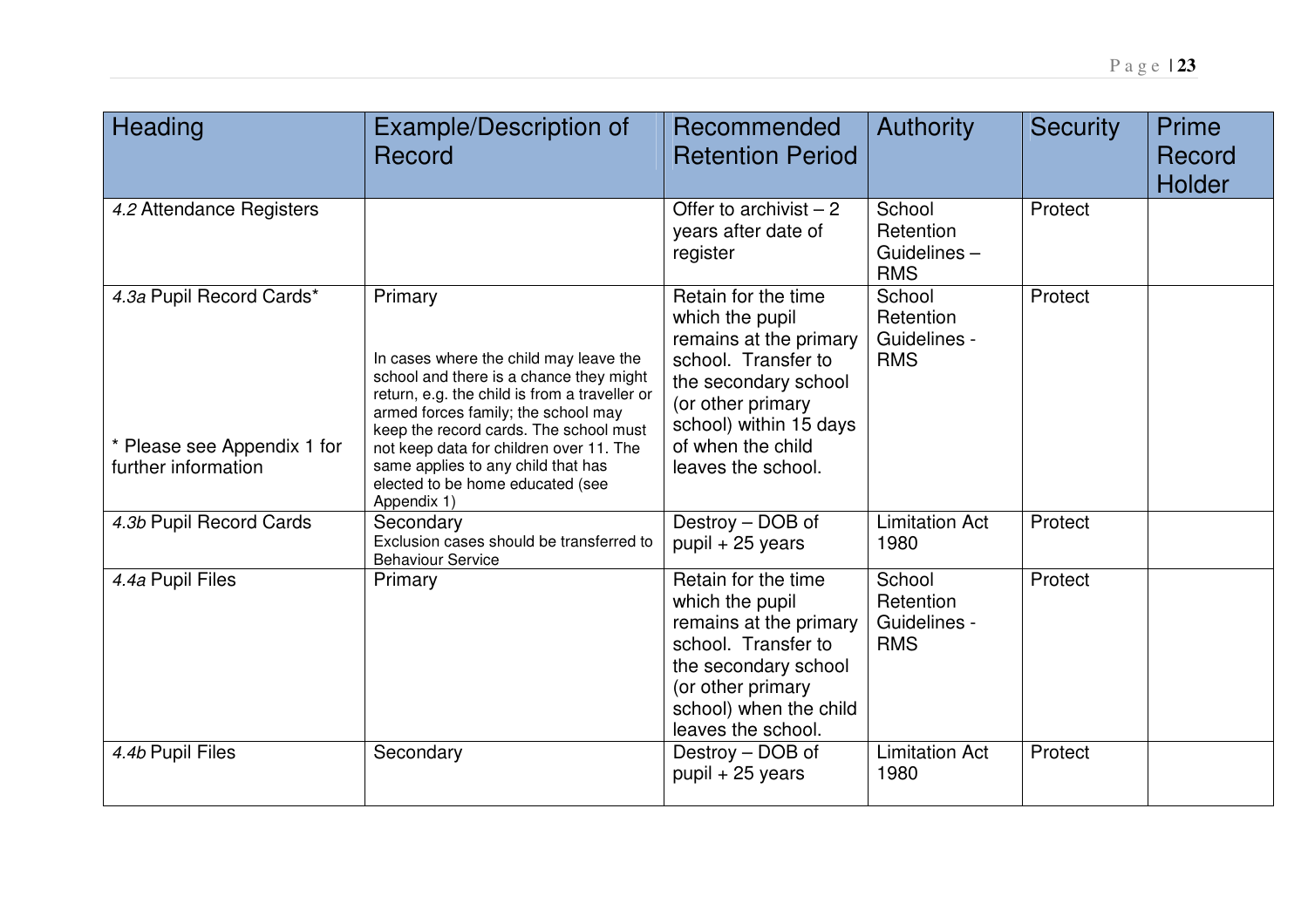| Heading                                                                  | <b>Example/Description of</b><br>Record                 | Recommended<br><b>Retention Period</b>             | Authority                                         | <b>Security</b>                      | <b>Prime</b><br>Record<br>Holder |
|--------------------------------------------------------------------------|---------------------------------------------------------|----------------------------------------------------|---------------------------------------------------|--------------------------------------|----------------------------------|
| 4.5 Special Educational<br><b>Needs</b>                                  | Files, Reviews and Individual<br><b>Education Plans</b> | Destroy - DOB of<br>$pupil + 25$ years             | School<br>Retention<br>Guidelines-<br><b>RMS</b>  | Protect                              |                                  |
| 4.6 Letters authorising<br>absence                                       |                                                         | Destroy $-2$ years<br>after date of absence        | School<br>Retention<br>Guidelines-<br><b>RMS</b>  | Confidential                         |                                  |
| 4.7 Absence books                                                        |                                                         | Destroy - Current<br>$year + 6 years$              | School<br>Retention<br>Guidelines-<br><b>RMS</b>  | Confidential                         |                                  |
| 4.8a Examination results                                                 | Public                                                  | Destroy $-6$ years<br>after year of<br>examination | School<br>Retention<br>Guidelines-<br><b>RMS</b>  | <b>Not</b><br>Protectively<br>Marked |                                  |
| 4.8b Examination results                                                 | <b>Internal Examination Results</b>                     | Destroy - Current<br>$year + 5 years$              | School<br>Retention<br>Guidelines -<br><b>RMS</b> | <b>Not</b><br>Protectively<br>Marked |                                  |
| 4.9 Any other records created<br>in the course of contact with<br>pupils |                                                         | Review - Current year<br>+ 3 years                 | School<br>Retention<br>Guidelines -<br><b>RMS</b> | Protect                              |                                  |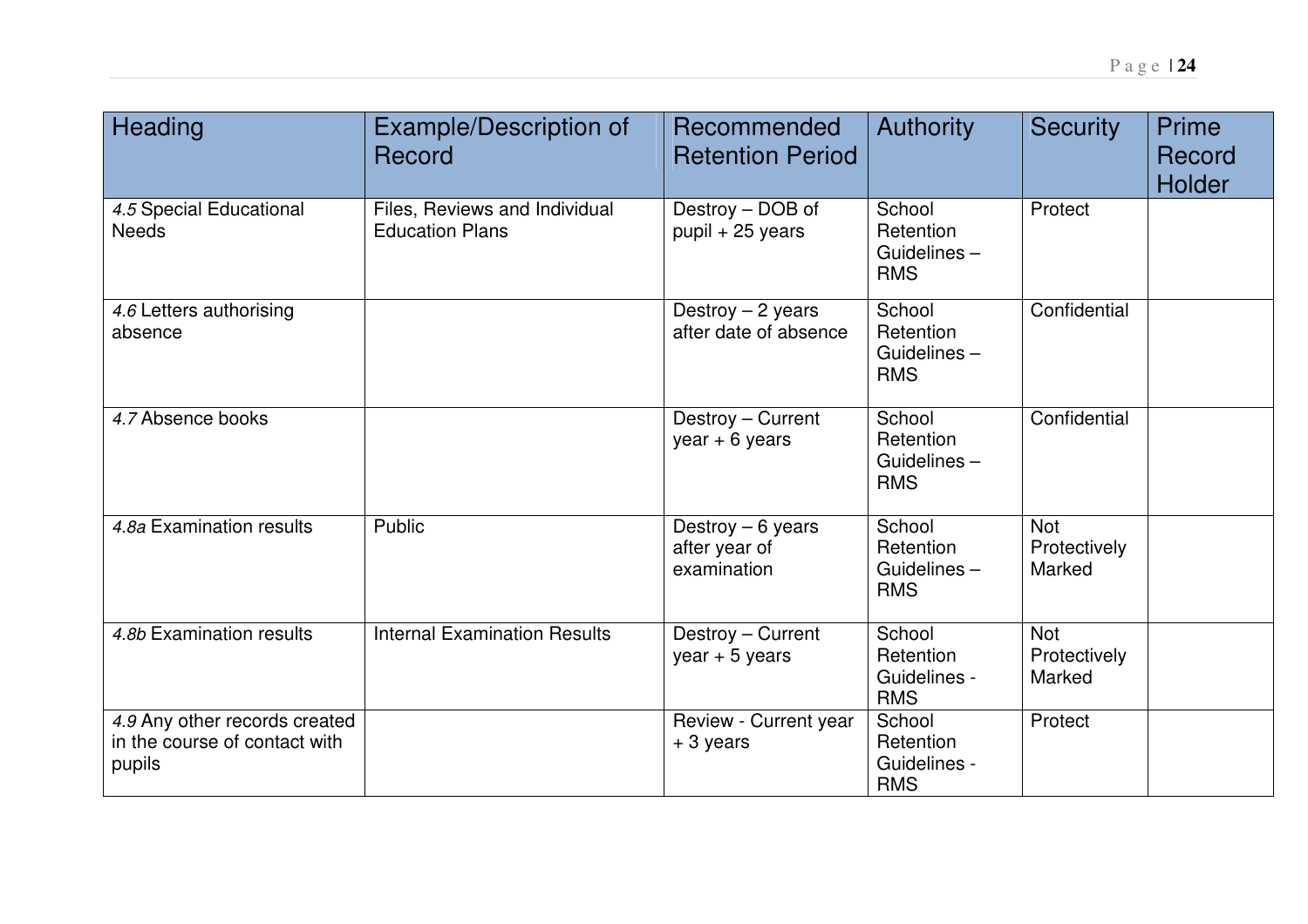| Heading                                                                    | Example/Description of<br>Record | Recommended<br><b>Retention Period</b>                                                                                               | <b>Authority</b>                                                               | <b>Security</b> | Prime<br>Record<br><b>Holder</b> |
|----------------------------------------------------------------------------|----------------------------------|--------------------------------------------------------------------------------------------------------------------------------------|--------------------------------------------------------------------------------|-----------------|----------------------------------|
| 4.10 Statement maintained<br>under The Education Act<br>1996 - Section 324 |                                  | Destroy (unless legal<br>action pending) $-30$<br>years + DOB                                                                        | Special<br>Educational<br>Needs and<br><b>Disability Act</b><br>2001 Section 1 | Protect         |                                  |
| 4.11 Proposed statement or<br>amended statement                            |                                  | Destroy (unless legal<br>action pending) $-30$<br>years + DOB                                                                        | Special<br>Educational<br>Needs and<br><b>Disability Act</b><br>2001 Section 1 | Protect         |                                  |
| 4.12 Advice and information<br>to parents regarding<br>educational needs   |                                  | Destroy (unless legal<br>action pending) - 12<br>years after closure                                                                 | Special<br>Educational<br>Needs and<br><b>Disability Act</b><br>2001 Section 1 | Protect         |                                  |
| 4.13 Accessibility Strategy                                                |                                  | Destroy (unless legal<br>action pending) - 12<br>years after closure                                                                 | Special<br>Educational<br>Needs and<br><b>Disability Act</b><br>2001 Section 1 | Protect         |                                  |
| 4.14 Children's SEN Files                                                  |                                  | DOB of pupil $+25$<br>years then review $-$ it<br>may be appropriate to<br>add an additional<br>retention period in<br>certain cases | School<br>Retention<br>Guidelines -<br><b>RMS</b>                              | Protect         |                                  |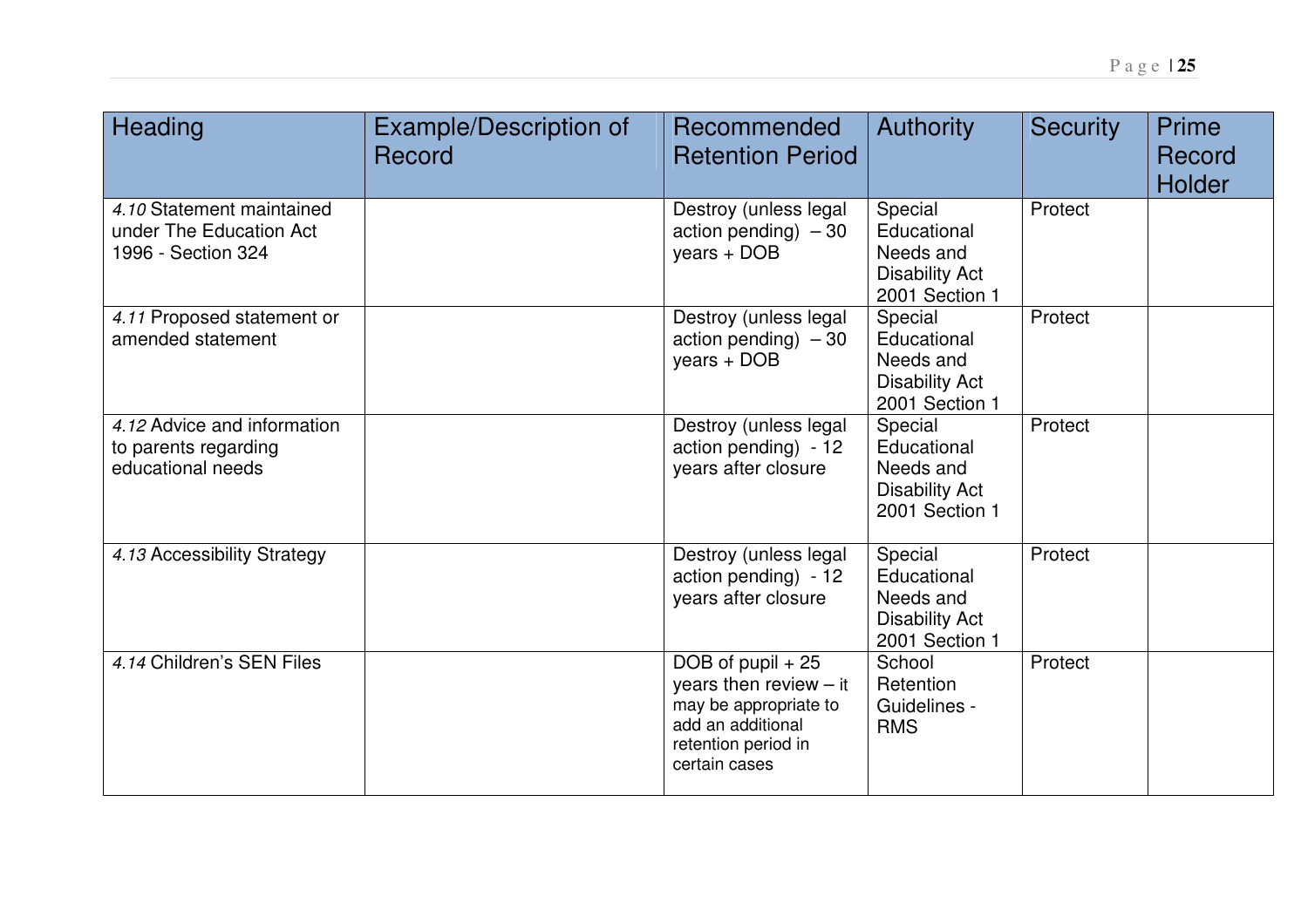| Heading                                                                                                       | Example/Description of<br>Record                           | Recommended<br><b>Retention Period</b>                                                                                                                                                                              | <b>Authority</b>                                                                                                   | <b>Security</b>                      | Prime<br>Record<br>Holder |
|---------------------------------------------------------------------------------------------------------------|------------------------------------------------------------|---------------------------------------------------------------------------------------------------------------------------------------------------------------------------------------------------------------------|--------------------------------------------------------------------------------------------------------------------|--------------------------------------|---------------------------|
| 4.15 School Trip - Parental<br>permission slips                                                               | For school trips where there has<br>been no major incident | Destroy on conclusion<br>of the school trip                                                                                                                                                                         | School<br>Retention<br>Guidelines -<br><b>RMS</b>                                                                  | <b>Not</b><br>Protectively<br>Marked |                           |
| 4.16 School Trip - Parental<br>permission slips                                                               | For school trips where there has<br>been a major incident  | Destroy - DOB of the<br>pupil involved in the<br>incident $+25$ years<br>The permission slips for<br>all pupils on the trip<br>need to be retained to<br>show that the rules had<br>been followed for all<br>pupils | <b>Limitation Act</b><br>1980                                                                                      | <b>Not</b><br>Protectively<br>Marked |                           |
| 4.17 Records created by<br>schools to obtain approval to<br>run an Educational Visit<br>outside the Classroom | <b>Primary Schools</b>                                     | Destroy - 14 years<br>after date of visit                                                                                                                                                                           | 3 part<br>supplement to<br>the Health &<br><b>Safety of Pupils</b><br>on Educational<br>Visits (HASPEV)<br>(1998). | <b>Not</b><br>Protectively<br>Marked |                           |
| 4.18 Records created by<br>schools to obtain approval to<br>run an Educational Visit<br>outside the Classroom | <b>Secondary Schools</b>                                   | Destroy $-10$ years<br>after date of visit                                                                                                                                                                          | 3 part<br>supplement to<br>the Health &<br><b>Safety of Pupils</b><br>on Educational<br>Visits (HASPEV)<br>(1998)  | <b>Not</b><br>Protectively<br>Marked |                           |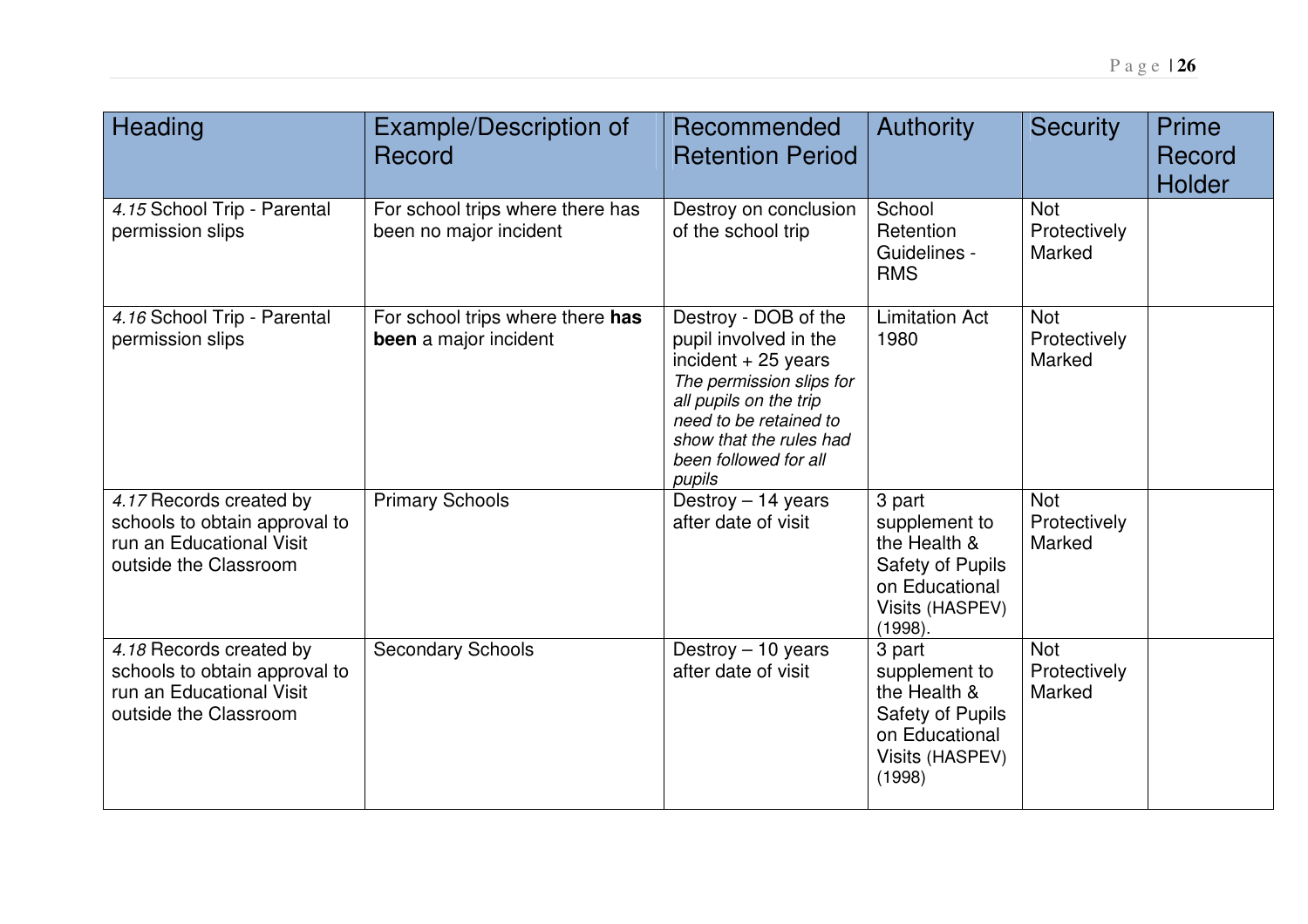| Heading                    | Example/Description of<br>Record | <b>Recommended</b><br><b>Retention Period</b>                                                                  | <b>Authority</b>                                  | <b>Security</b>                      | <b>Prime</b><br>Record<br><b>Holder</b> |
|----------------------------|----------------------------------|----------------------------------------------------------------------------------------------------------------|---------------------------------------------------|--------------------------------------|-----------------------------------------|
| 4.19 Walking Bus registers |                                  | Destroy $-3$ years<br>after date of register.<br>Electronic copies should<br>be destroyed at the<br>same time. | School<br>Retention<br>Guidelines -<br><b>RMS</b> | Confidential                         |                                         |
| 5. Curriculum              |                                  |                                                                                                                |                                                   |                                      |                                         |
| 5.1 Curriculum development |                                  | Destroy - Current<br>$year + 6 years$                                                                          | School<br>Retention<br>Guidelines -<br><b>RMS</b> | <b>Not</b><br>Protectively<br>Marked |                                         |
| 5.2 Curriculum returns     |                                  | Destroy - Current<br>$year + 3 years$                                                                          | School<br>Retention<br>Guidelines -<br><b>RMS</b> | Not<br>Protectively<br>Marked        |                                         |
| 5.3 School syllabus        |                                  | Destroy (or apply<br>another retention<br>date) Current year $+1$<br>year                                      | School<br>Retention<br>Guidelines-<br><b>RMS</b>  | <b>Not</b><br>Protectively<br>Marked |                                         |
| 5.4 Schemes of work        |                                  | Destroy (or apply<br>another retention<br>date) Current year $+1$<br>year                                      | School<br>Retention<br>Guidelines -<br><b>RMS</b> | Not<br>Protectively<br>Marked        |                                         |
| 5.5 Timetable              |                                  | Destroy (or apply)                                                                                             | School                                            | Not                                  |                                         |

another retention date) Current year <sup>+</sup> 1 **School** Retention Guidelines -

Protectively Marked

RMS

year

5 Timetable The Contract of the United States of the Destroy (or apply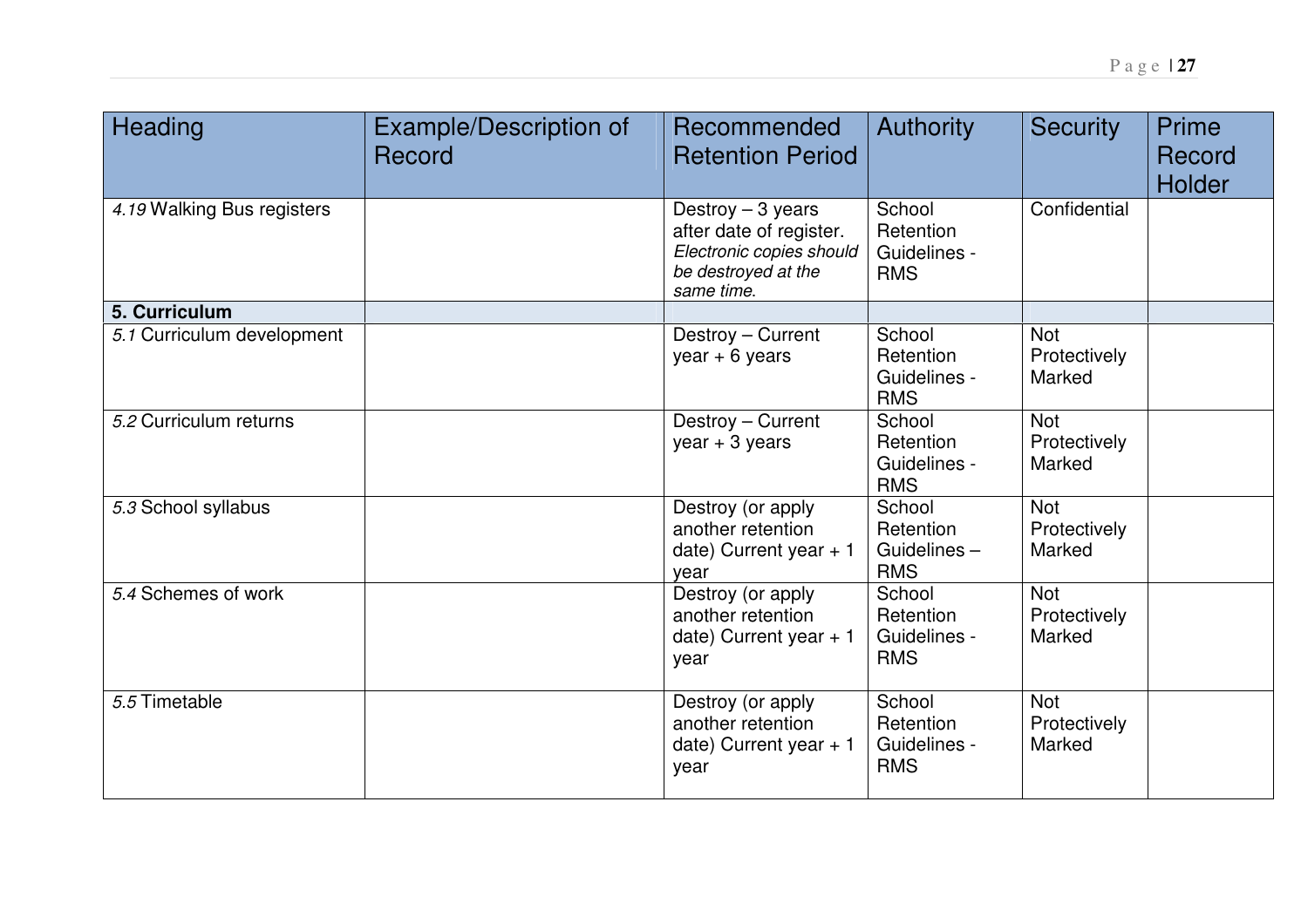| Heading                    | <b>Example/Description of</b><br>Record | Recommended<br><b>Retention Period</b>                                    | <b>Authority</b>                                  | <b>Security</b>                      | <b>Prime</b><br>Record<br><b>Holder</b> |
|----------------------------|-----------------------------------------|---------------------------------------------------------------------------|---------------------------------------------------|--------------------------------------|-----------------------------------------|
| 5.6 Class record books     |                                         | Destroy (or apply<br>another retention<br>date) Current year $+1$<br>year | School<br>Retention<br>Guidelines -<br><b>RMS</b> | Confidential                         |                                         |
| 5.7 Mark Books             |                                         | Destroy (or apply<br>another retention<br>date) Current year $+1$<br>year | School<br>Retention<br>Guidelines -<br><b>RMS</b> | Confidential                         |                                         |
| 5.8 Record of homework set |                                         | Destroy (or apply<br>another retention<br>date) Current year $+1$<br>year | School<br>Retention<br>Guidelines -<br><b>RMS</b> | <b>Not</b><br>Protectively<br>Marked |                                         |
| 5.9 Pupils' work           |                                         | Destroy (or apply<br>another retention<br>date) Current year $+1$<br>year | School<br>Retention<br>Guidelines -<br><b>RMS</b> | <b>Not</b><br>Protectively<br>Marked |                                         |
| 5.10 Examination results   |                                         | Destroy - Current<br>$year + 6 years$                                     | School<br>Retention<br>Guidelines -<br><b>RMS</b> | <b>Not</b><br>Protectively<br>Marked |                                         |
| 5.11 SATS records          |                                         | Destroy - Current<br>$year + 6 years$                                     | School<br>Retention<br>Guidelines -<br><b>RMS</b> | Confidential                         |                                         |
| 5.12 PAN reports           |                                         | Destroy - Current<br>$year + 6 years$                                     | School<br>Retention<br>Guidelines -<br><b>RMS</b> | Confidential                         |                                         |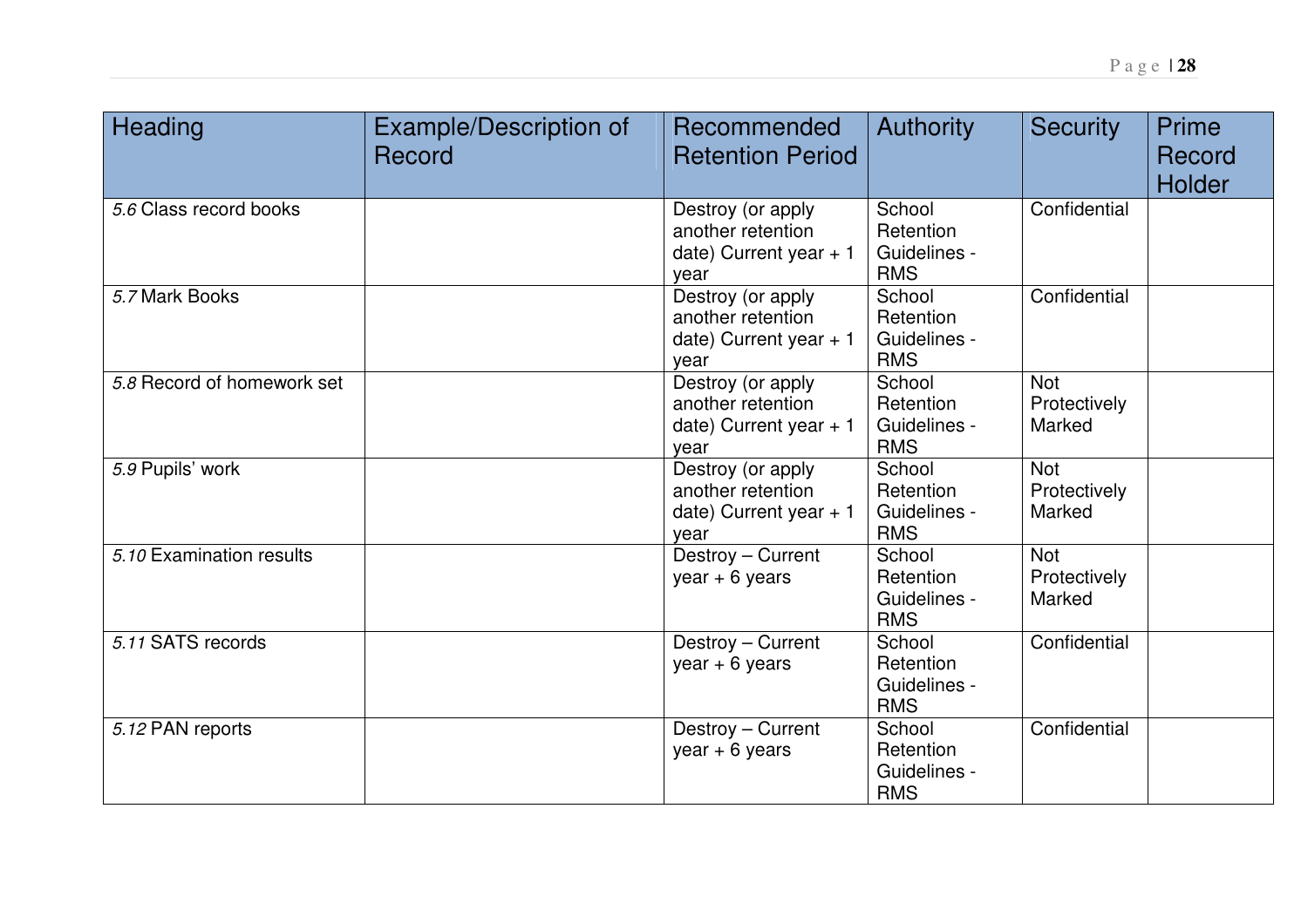| Heading                                        | Example/Description of<br>Record                                                                                                                                                                           | Recommended<br><b>Retention Period</b>                                        | <b>Authority</b>                                  | <b>Security</b>                      | Prime<br>Record<br>Holder |
|------------------------------------------------|------------------------------------------------------------------------------------------------------------------------------------------------------------------------------------------------------------|-------------------------------------------------------------------------------|---------------------------------------------------|--------------------------------------|---------------------------|
| 5.13 Value added records                       |                                                                                                                                                                                                            | Destroy - Current<br>$year + 6 years$                                         | School<br>Retention<br>Guidelines -<br><b>RMS</b> | Confidential                         |                           |
| 6. Personnel Records held<br>in Schools        |                                                                                                                                                                                                            |                                                                               |                                                   |                                      |                           |
| 6.1 Timesheets, sick pay                       |                                                                                                                                                                                                            | Destroy - Current<br>$year + 6 years$                                         | Financial<br>Regulations                          | <b>Not</b><br>Protectively<br>Marked |                           |
| 6.2 Staff Personal files                       |                                                                                                                                                                                                            | Destroy $-7$ years<br>after termination                                       | School<br>Retention<br>Guidelines -<br><b>RMS</b> | Confidential                         |                           |
| 6.3 Interview notes and<br>recruitment records |                                                                                                                                                                                                            | Destroy $-6$ months<br>after date of interview                                | School<br>Retention<br>Guidelines -<br><b>RMS</b> | Confidential                         |                           |
| 6.4 Pre-employment vetting<br>information      | <b>Includes CRB checks</b>                                                                                                                                                                                 | Destroy (by<br>designated member of<br>staff) 6 months after<br>date of check | <b>CRB Guidelines</b>                             | Confidential                         |                           |
| 6.5 Disciplinary proceedings                   | Where the warning relates to child protection issues see 1.2. If the disciplinary proceedings relate to<br>a child protection matter please contact your safeguarding children officer for further advice. |                                                                               |                                                   |                                      |                           |
| 6.5a Disciplinary proceedings                  | Oral warning                                                                                                                                                                                               | Destroy $-6$ months<br>after date of warning                                  | School<br>Retention<br>Guidelines -<br><b>RMS</b> | Protect                              |                           |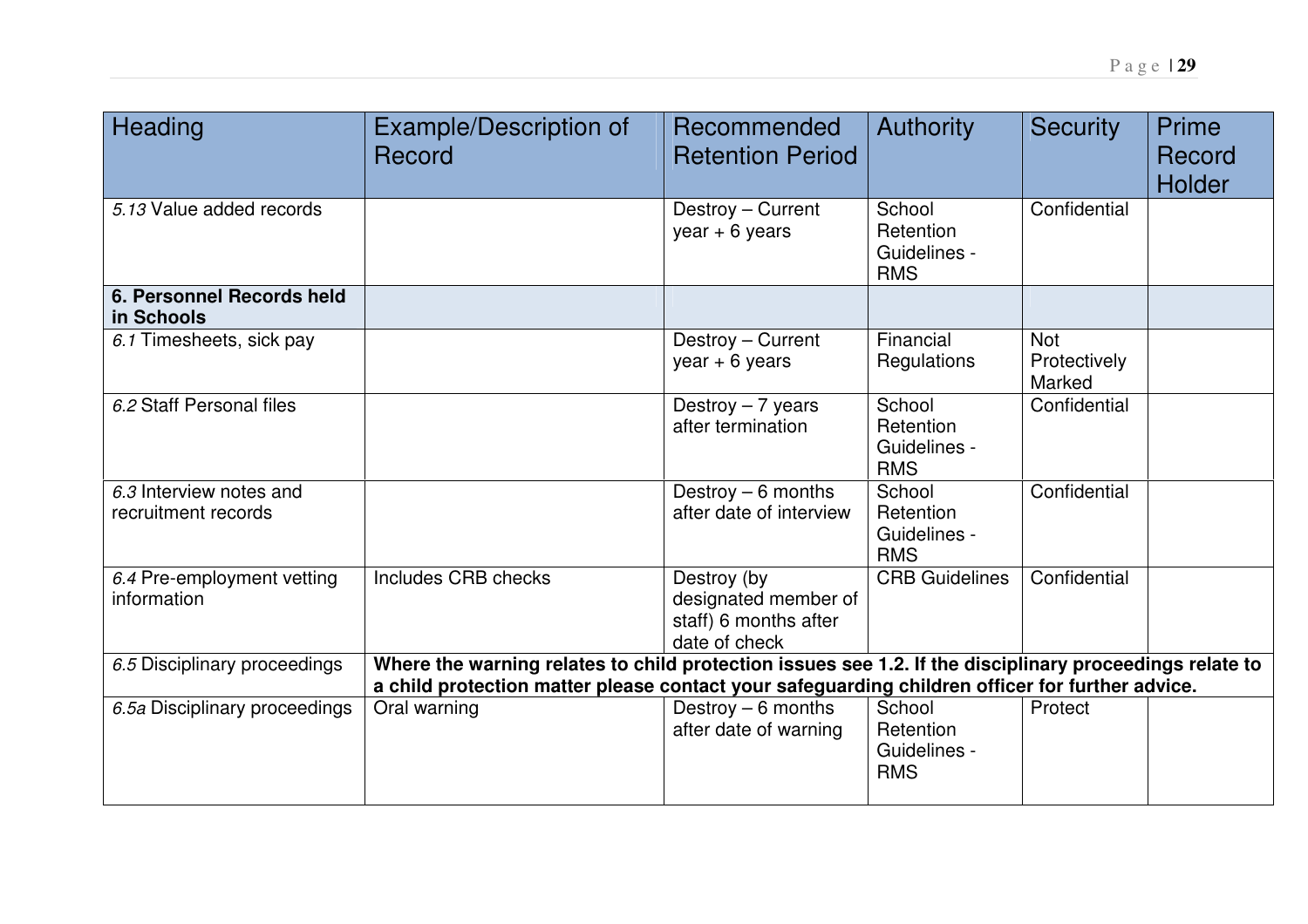| Heading                                            | <b>Example/Description of</b><br>Record | Recommended<br><b>Retention Period</b>                                                                                                                  | <b>Authority</b>                                  | <b>Security</b>                      | Prime<br>Record<br><b>Holder</b> |
|----------------------------------------------------|-----------------------------------------|---------------------------------------------------------------------------------------------------------------------------------------------------------|---------------------------------------------------|--------------------------------------|----------------------------------|
| 6.5b Disciplinary proceedings                      | Written warning - Level 1               | Destroy - 6 months<br>after date of warning                                                                                                             | School<br>Retention<br>Guidelines -<br><b>RMS</b> | Protect                              |                                  |
| 6.5c Disciplinary proceedings                      | Written warning - Level 2               | Destroy $-12$ months<br>after date of warning                                                                                                           | School<br>Retention<br>Guidelines -<br><b>RMS</b> | Protect                              |                                  |
| 6.5d Disciplinary proceedings                      | Final warning                           | Destroy - 18 months<br>after date of warning                                                                                                            | School<br>Retention<br>Guidelines -<br><b>RMS</b> | Protect                              |                                  |
| 6.5e Disciplinary proceedings                      | Case not found                          | If child protection<br>related please see 1.2<br>otherwise shred<br>immediately at the<br>conclusion of the case                                        | School<br>Retention<br>Guidelines -<br><b>RMS</b> | Protect                              |                                  |
| 6.6 Records relating to<br>accident/injury at work |                                         | Destroy - 12 years<br>after the date of the<br>incident<br>In the case of serious<br>accidents a further<br>retention period will<br>need to be applied | School<br>Retention<br>Guidelines -<br><b>RMS</b> | <b>Not</b><br>Protectively<br>Marked |                                  |
| 6.7 Annual<br>appraisal/assessment<br>records      |                                         | Destroy - Current<br>year $+5$ years                                                                                                                    | School<br>Retention<br>Guidelines -<br><b>RMS</b> | Confidential                         |                                  |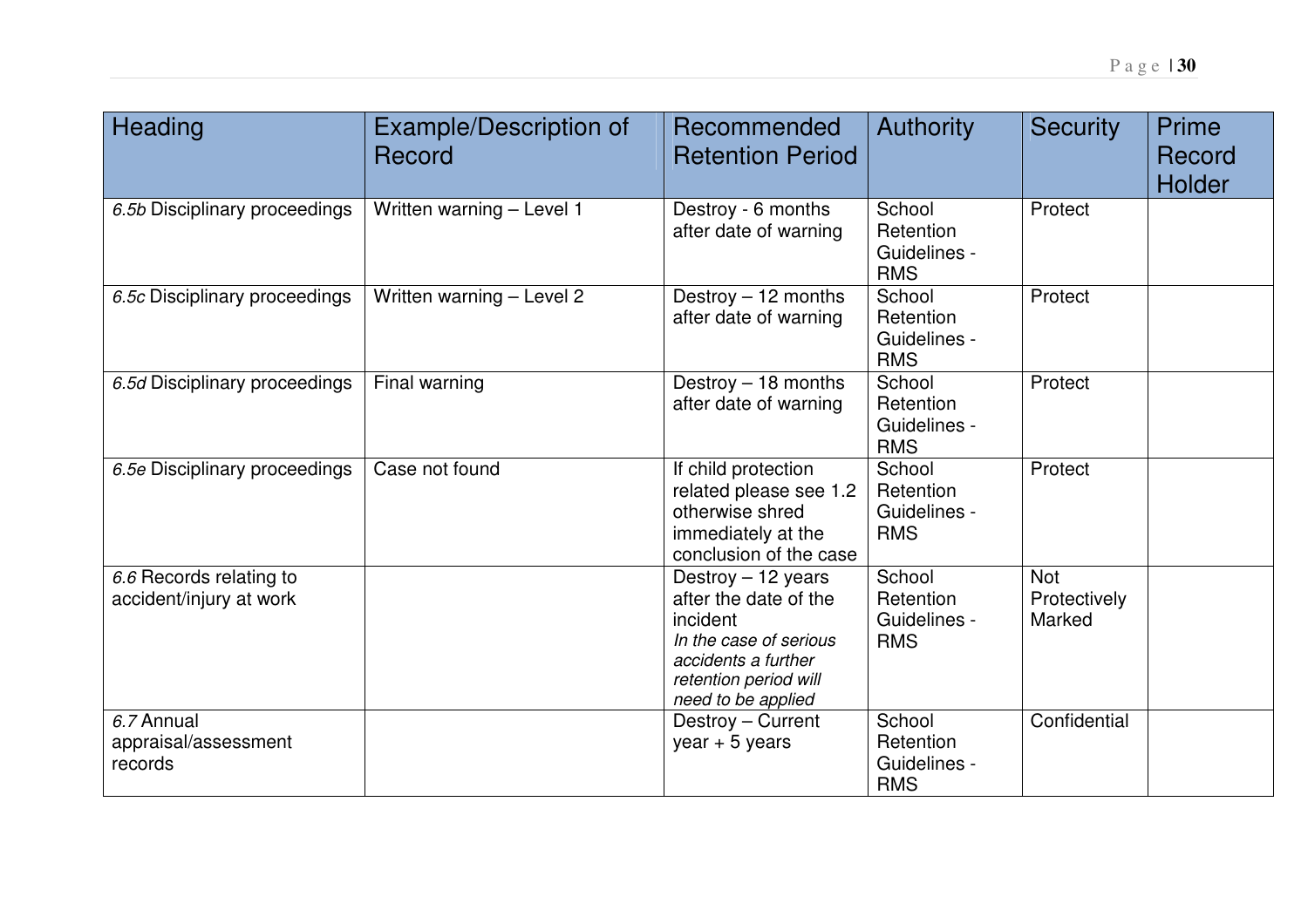| Heading                                                                                                   | Example/Description of<br>Record                                                             | Recommended<br><b>Retention Period</b>                                                                                                                                                                                                              | <b>Authority</b>                                                                                                          | <b>Security</b> | Prime<br>Record<br><b>Holder</b> |
|-----------------------------------------------------------------------------------------------------------|----------------------------------------------------------------------------------------------|-----------------------------------------------------------------------------------------------------------------------------------------------------------------------------------------------------------------------------------------------------|---------------------------------------------------------------------------------------------------------------------------|-----------------|----------------------------------|
| 6.8 Salary cards                                                                                          |                                                                                              | Destroy – Last date of<br>$employment + 85$<br>years                                                                                                                                                                                                | School<br>Retention<br>Guidelines -<br><b>RMS</b>                                                                         | Confidential    |                                  |
| 6.9 Maternity pay records                                                                                 | Records documenting<br>entitlements to, and calculations<br>of Statutory Maternity Pay.      | Destroy - Current<br>$year + 3 years$                                                                                                                                                                                                               | Statutory<br><b>Maternity Pay</b><br>(General)<br>Regulations<br>1986 (SI<br>1986/1960),<br>revised 1999 (SI<br>1999/567) | Confidential    |                                  |
| 6.10 Records held under<br><b>Retirement Benefits</b><br>Schemes (Information<br>Powers) Regulations 1995 |                                                                                              | Destroy - Current<br>$year + 6 years$                                                                                                                                                                                                               | School<br>Retention<br>Guidelines-<br><b>RMS</b>                                                                          | Confidential    |                                  |
| 6.11 Proofs of identity                                                                                   | Collected as part of the process<br>of checking "portable" enhanced<br><b>CRB</b> disclosure | Where possible these<br>should be checked and<br>a note kept of what was<br>seen and what has been<br>checked. If it is felt<br>necessary to keep copy<br>documentation then this<br>should be placed on the<br>member of staff's<br>personal file. | School<br>Retention<br>Guidelines -<br><b>RMS</b>                                                                         | Confidential    |                                  |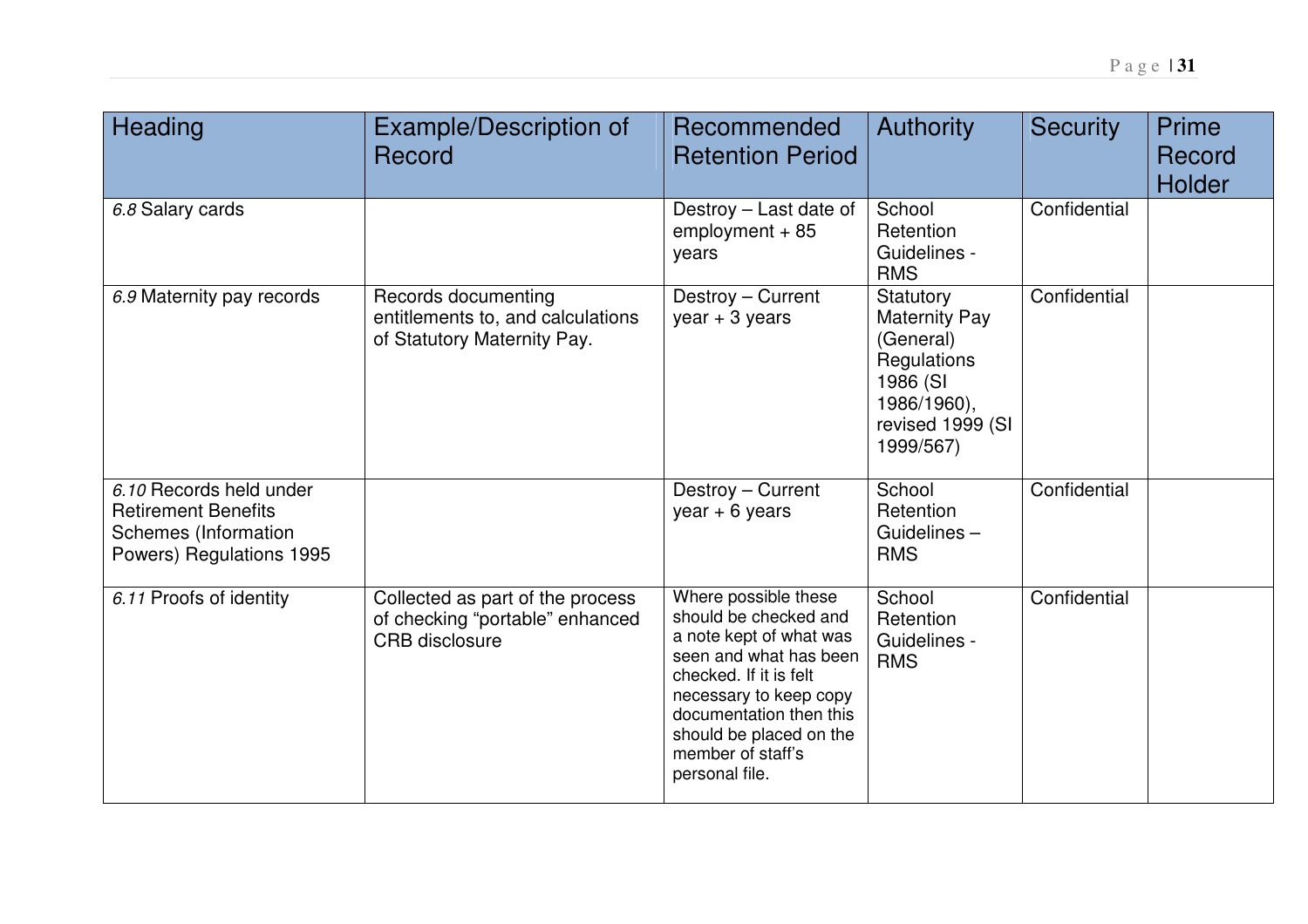| Heading                 | <b>Example/Description of</b><br>Record | Recommended<br><b>Retention Period</b>       | <b>Authority</b>                                                                                                                                                                            | <b>Security</b>                      | <b>Prime</b><br>Record<br>Holder |
|-------------------------|-----------------------------------------|----------------------------------------------|---------------------------------------------------------------------------------------------------------------------------------------------------------------------------------------------|--------------------------------------|----------------------------------|
| 7. Health and Safety    |                                         |                                              |                                                                                                                                                                                             |                                      |                                  |
| 7.1 Accessibility Plans |                                         | Destroy - Current<br>$year + 6 years$        | <b>Disability</b><br><b>Discrimination</b><br>Act                                                                                                                                           | <b>Not</b><br>Protectively<br>Marked |                                  |
| 7.2a Accident Reporting | Adults                                  | Destroy $-7$ years<br>after date of accident | <b>Social Security</b><br>(Claims and<br>Payments)<br>Regulations<br>1979 Regulation<br>25. Social<br>Security<br>Administration<br>Act 1992<br>Section 8.<br><b>Limitation Act</b><br>1980 | <b>Not</b><br>Protectively<br>Marked |                                  |
| 7.2b Accident Reporting | Children                                | Destroy $-25$ years $+$<br>DOB of child      | <b>Social Security</b><br>(Claims and<br>Payments)<br>Regulations<br>1979 Regulation<br>25. Social<br>Security<br>Administration<br>Act 1992<br>Section 8.<br><b>Limitation Act</b><br>1980 | Protect                              |                                  |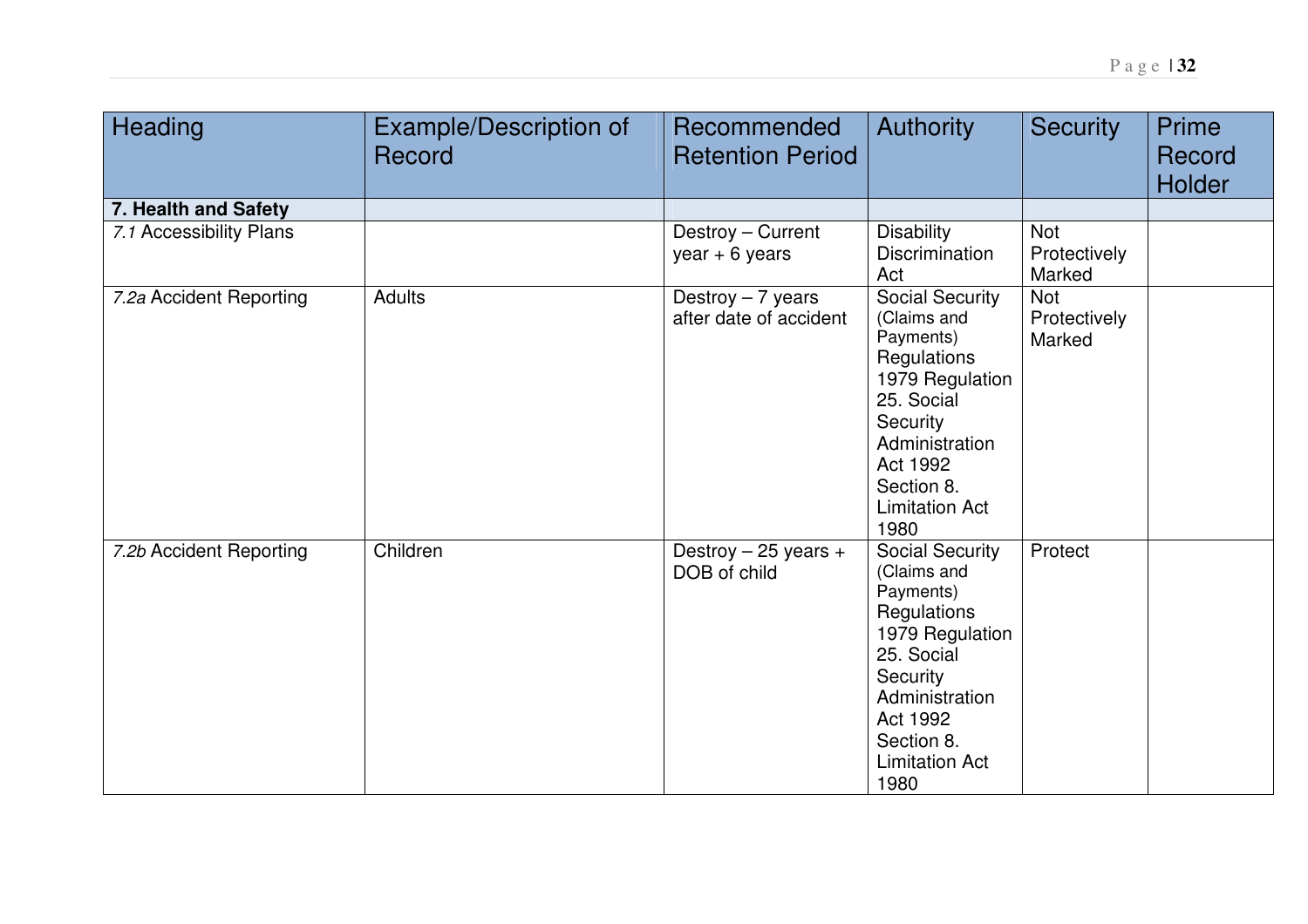| Heading                               | Example/Description of<br>Record                                                      | Recommended<br><b>Retention Period</b>                                                                            | <b>Authority</b>                                    | <b>Security</b>                      | Prime<br>Record<br><b>Holder</b> |
|---------------------------------------|---------------------------------------------------------------------------------------|-------------------------------------------------------------------------------------------------------------------|-----------------------------------------------------|--------------------------------------|----------------------------------|
| 7.3 COSHH                             |                                                                                       | Destroy - Current year<br>+ 10 years [where<br>appropriate an<br>additional retention<br>period may be allocated] | School<br>Retention<br>Guidelines -<br><b>RMS</b>   | <b>Not</b><br>Protectively<br>Marked |                                  |
| 7.4 Incident reports                  |                                                                                       | Destroy - Current<br>year $+20$ years                                                                             | School<br>Retention<br>Guidelines $-$<br><b>RMS</b> | Confidential                         |                                  |
| 7.5 Policy Statements                 |                                                                                       | Destroy $-1$ year after<br>date of expiry                                                                         | School<br>Retention<br>Guidelines -<br><b>RMS</b>   | <b>Not</b><br>Protectively<br>Marked |                                  |
| 7.6 Risk Assessments                  |                                                                                       | Destroy - Current<br>$year + 3 years$                                                                             | School<br>Retention<br>Guidelines -<br><b>RMS</b>   | <b>Not</b><br>Protectively<br>Marked |                                  |
| 7.7 Process of monitoring of<br>areas | Where employees and persons<br>are likely to have become in<br>contact with asbestos  | Destroy $-40$ years<br>after last action                                                                          | School<br>Retention<br>Guidelines-<br><b>RMS</b>    | Protect                              |                                  |
| 7.8 Process of monitoring of<br>areas | Where employees and persons<br>are likely to have become in<br>contact with radiation | Destroy - 50 years<br>after last action                                                                           | School<br>Retention<br>Guidelines-<br><b>RMS</b>    | Protect                              |                                  |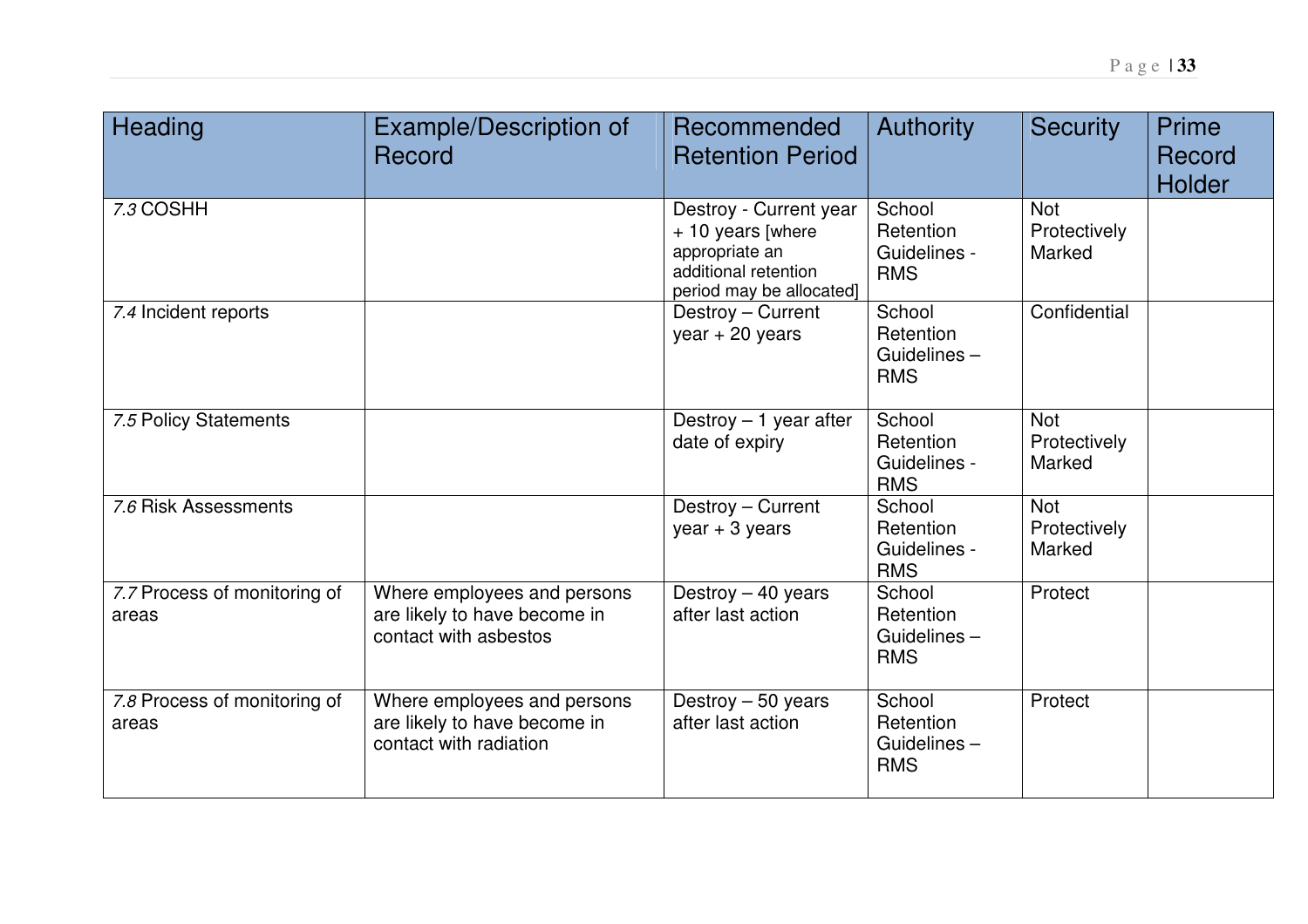| Heading                                       | Example/Description of<br>Record | Recommended<br><b>Retention Period</b>                                                                                 | Authority                                         | <b>Security</b>                      | <b>Prime</b><br>Record<br><b>Holder</b> |
|-----------------------------------------------|----------------------------------|------------------------------------------------------------------------------------------------------------------------|---------------------------------------------------|--------------------------------------|-----------------------------------------|
| 7.9 Fire Precautions                          | Log Books                        | Destroy - Current<br>$year + 6 years$                                                                                  | School<br>Retention<br>Guidelines -<br><b>RMS</b> | <b>Not</b><br>Protectively<br>Marked |                                         |
| 8. Administrative                             |                                  |                                                                                                                        |                                                   |                                      |                                         |
| 8.1 Employer's Liability<br>certificate       |                                  | Destroy - 40 years<br>after closure of school                                                                          | School<br>Retention<br>Guidelines -<br><b>RMS</b> | <b>Not</b><br>Protectively<br>Marked |                                         |
|                                               |                                  | Destroy - Current<br>year $+ 6$ years                                                                                  | School<br>Retention<br>Guidelines -               | <b>Not</b><br>Protectively<br>Marked |                                         |
| 8.2 Inventories of equipment<br>and furniture |                                  |                                                                                                                        | <b>RMS</b>                                        |                                      |                                         |
| 8.3 General file series                       |                                  | Offer to archivist -<br>Current year $+ 6$ years<br>Review to see whether a<br>further retention period<br>is required | School<br>Retention<br>Guidelines -<br><b>RMS</b> | Not<br>Protectively<br>Marked        |                                         |
| 8.4 School brochure or<br>prospectus          |                                  | Offer to archivist -<br>Current year $+3$ years                                                                        | School<br>Retention<br>Guidelines -<br><b>RMS</b> | <b>Not</b><br>Protectively<br>Marked |                                         |
| 8.5 Circulars                                 | staff/parents/pupils             | Destroy - Current<br>year $+1$                                                                                         | School<br>Retention<br>Guidelines-<br><b>RMS</b>  | <b>Not</b><br>Protectively<br>Marked |                                         |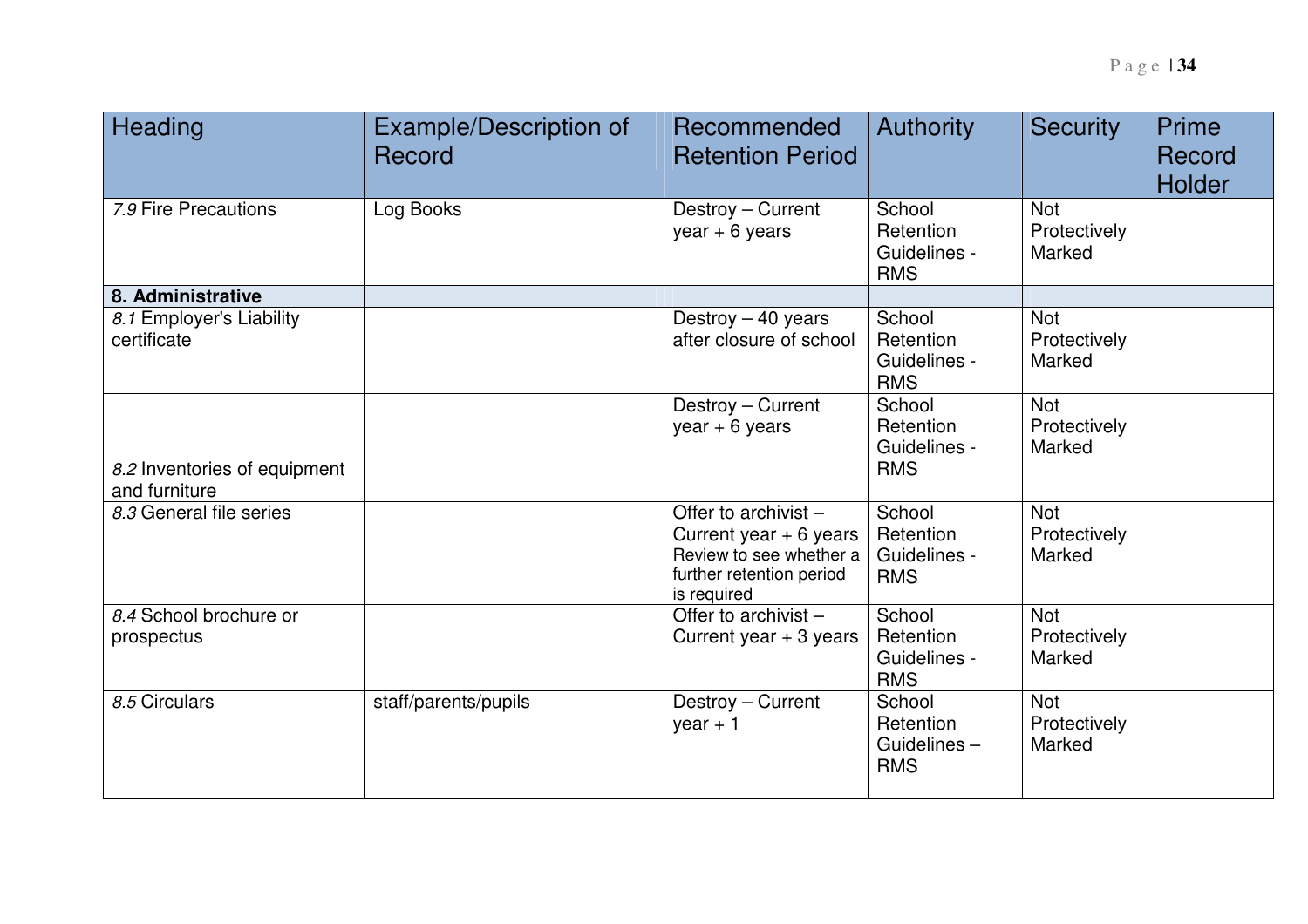| Heading                            | Example/Description of<br>Record               | Recommended<br><b>Retention Period</b>                                                                                                                    | <b>Authority</b>                                  | <b>Security</b>                      | Prime<br>Record<br><b>Holder</b> |
|------------------------------------|------------------------------------------------|-----------------------------------------------------------------------------------------------------------------------------------------------------------|---------------------------------------------------|--------------------------------------|----------------------------------|
| 8.6 Newsletters, ephemera          |                                                | Offer to archivist -<br>Current year $+1$<br>Review to see whether a<br>further retention period<br>is required                                           | School<br>Retention<br>Guidelines -<br><b>RMS</b> | <b>Not</b><br>Protectively<br>Marked |                                  |
| 8.7 Visitors book                  |                                                | Offer to archivist -<br>Current year $+2$<br>Review to see whether a<br>further retention period<br>is required                                           | School<br>Retention<br>Guidelines -<br><b>RMS</b> | <b>Not</b><br>Protectively<br>Marked |                                  |
| 8.8 PTA/Old Pupils<br>Associations |                                                | Offer to archivist -<br>Current year $+ 6$ years<br>Review to see whether<br>a further retention period<br>is required                                    | School<br>Retention<br>Guidelines -<br><b>RMS</b> | <b>Not</b><br>Protectively<br>Marked |                                  |
| 9. Finance                         | Information relating to financial<br>documents |                                                                                                                                                           |                                                   |                                      |                                  |
| 9.1 Annual Accounts                |                                                | Offer to archivist -<br>current year $+ 6$ years                                                                                                          | Financial<br>Regulations                          | <b>Not</b><br>Protectively<br>Marked |                                  |
| 9.2 Loans and grants               |                                                | Offer to archivist -<br>Date of last payment<br>on $\text{loan} + 12 \text{ years}$<br>Review to see whether a<br>further retention period<br>is required | Financial<br>Regulations                          | Confidential                         |                                  |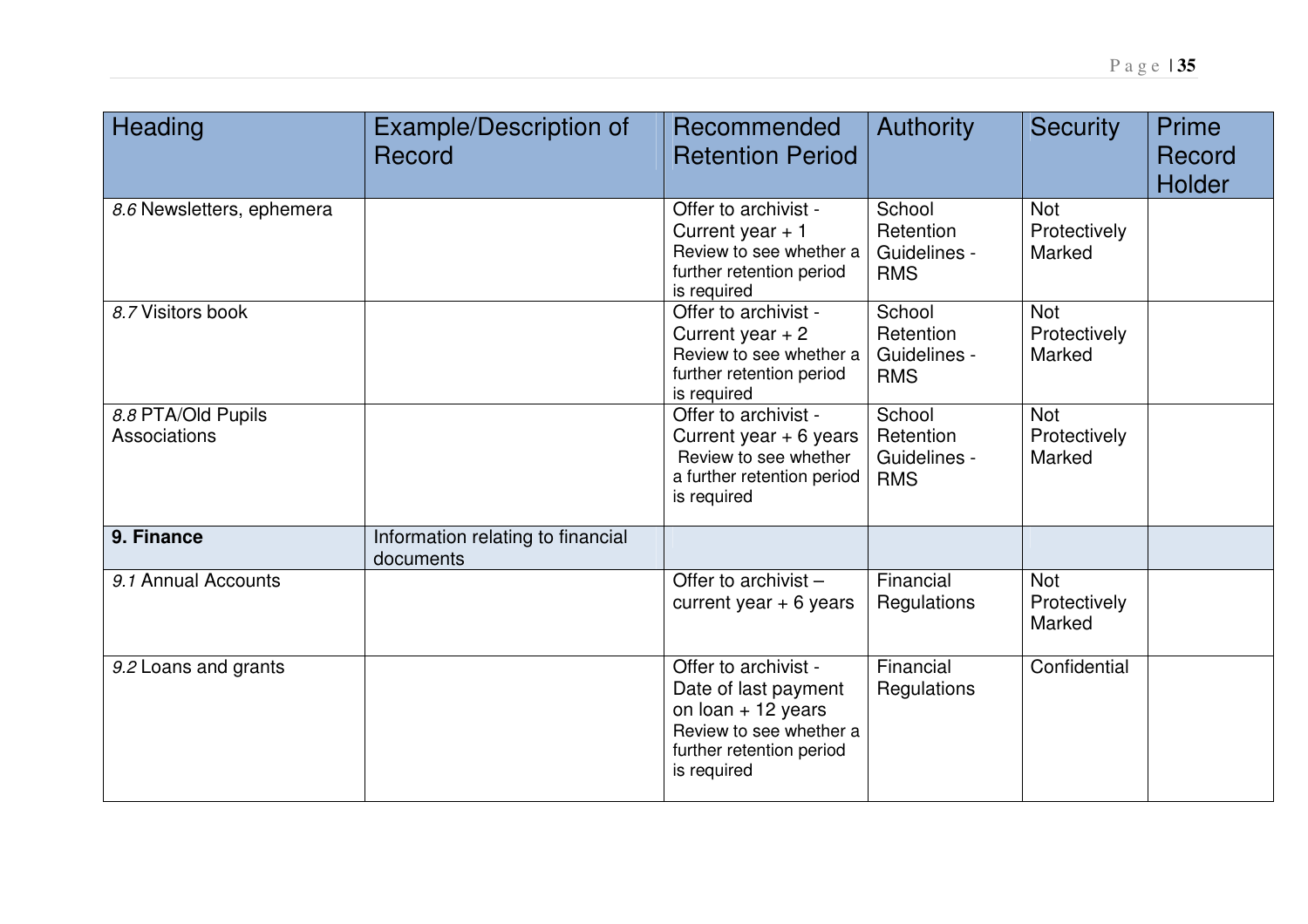| Heading                                    | Example/Description of<br>Record                                  | Recommended<br><b>Retention Period</b>               | <b>Authority</b>                                  | <b>Security</b>                      | <b>Prime</b><br>Record<br><b>Holder</b> |
|--------------------------------------------|-------------------------------------------------------------------|------------------------------------------------------|---------------------------------------------------|--------------------------------------|-----------------------------------------|
| 9.3a Contracts                             | Under seal                                                        | Destroy - Contract<br>completion date $+12$<br>years | School<br>Retention<br>Guidelines -<br><b>RMS</b> | Protect                              |                                         |
| 9.3b Contracts                             | Under signature                                                   | Destroy - Contract<br>completion date $+6$<br>years  | School<br>Retention<br>Guidelines -<br><b>RMS</b> | Confidential                         |                                         |
| 9.3c Contracts                             | Monitoring records                                                | Destroy - Current<br>$year + 2 years$                | School<br>Retention<br>Guidelines -<br><b>RMS</b> | <b>Not</b><br>Protectively<br>Marked |                                         |
| 9.4 Copy orders                            |                                                                   | Destroy - Current<br>$year + 2 years$                | School<br>Retention<br>Guidelines -<br><b>RMS</b> | <b>Not</b><br>Protectively<br>Marked |                                         |
| 9.5 Budget reports                         | <b>Budget monitoring</b>                                          | Destroy - Current year<br>$+3$ years                 | School<br>Retention<br>Guidelines -<br><b>RMS</b> | <b>Not</b><br>Protectively<br>Marked |                                         |
| 9.6 Invoice and receipts                   | Plus other records covered by the<br><b>Financial Regulations</b> | Destroy - Current<br>$year + 6 years$                | <b>Financial Regs</b>                             | <b>Not</b><br>Protectively<br>Marked |                                         |
| 9.7 Annual Budget and<br>background papers |                                                                   | Destroy - Current<br>$year + 6 years$                | School<br>Retention<br>Guidelines-<br><b>RMS</b>  | <b>Not</b><br>Protectively<br>Marked |                                         |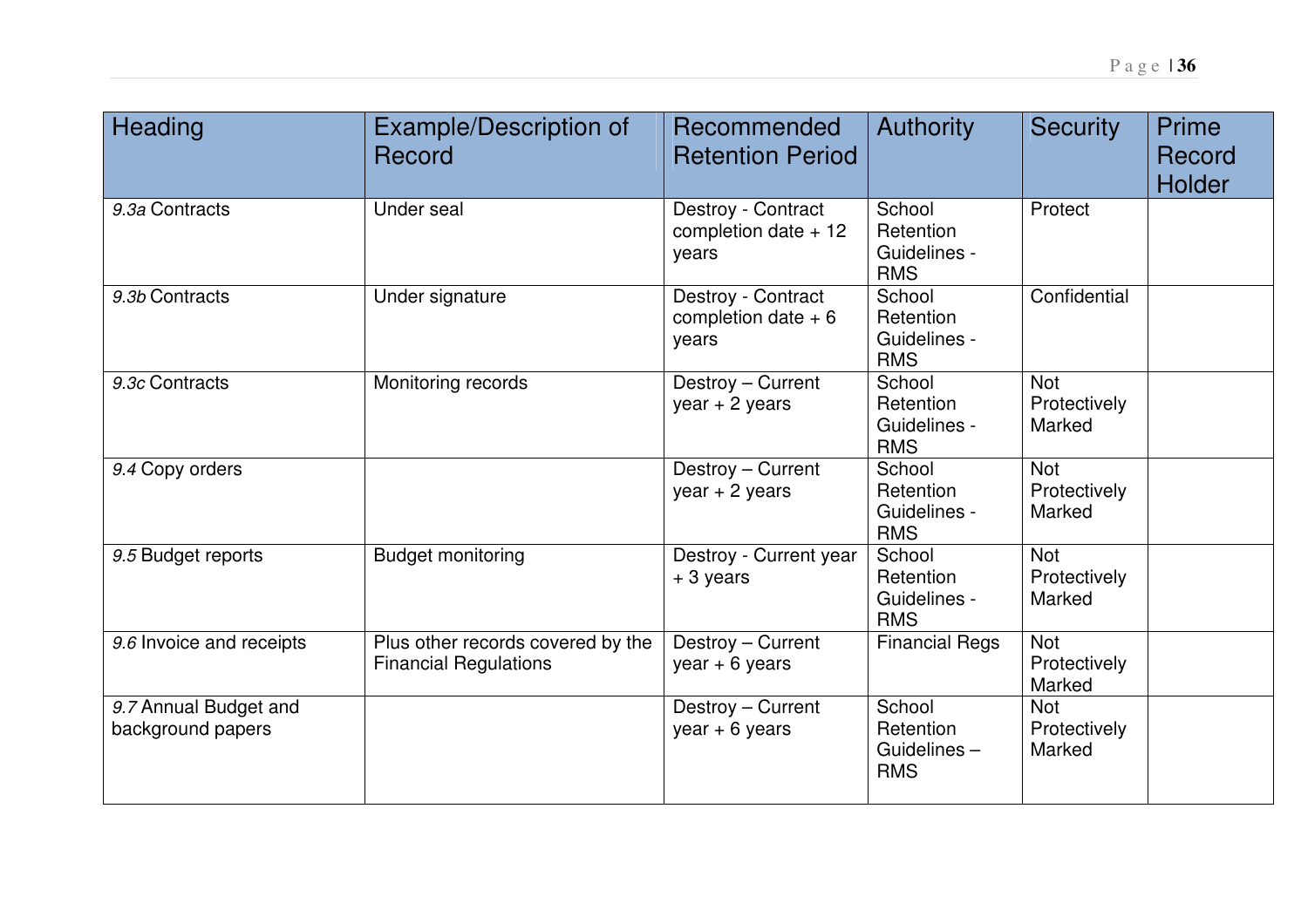| Heading                             | <b>Example/Description of</b><br>Record | Recommended<br><b>Retention Period</b> | Authority                                         | <b>Security</b>                      | <b>Prime</b><br>Record<br><b>Holder</b> |
|-------------------------------------|-----------------------------------------|----------------------------------------|---------------------------------------------------|--------------------------------------|-----------------------------------------|
| 9.8 Order books and<br>requisitions |                                         | Destroy - Current<br>$year + 6 years$  | School<br>Retention<br>Guidelines -<br><b>RMS</b> | <b>Not</b><br>Protectively<br>Marked |                                         |
| 9.9 Delivery Documentation          |                                         | Destroy - Current<br>year $+ 6$ years  | School<br>Retention<br>Guidelines -<br><b>RMS</b> | <b>Not</b><br>Protectively<br>Marked |                                         |
| 9.10 Debtors' Records               |                                         | Destroy - Current<br>$year + 6 years$  | <b>Limitation Act</b><br>1980                     | <b>Not</b><br>Protectively<br>Marked |                                         |
| 9.11 School Fund                    | <b>Cheque Books</b>                     | Destroy - Current<br>$year + 3 years$  | School<br>Retention<br>Guidelines -<br><b>RMS</b> | Not<br>Protectively<br>Marked        |                                         |
| 9.12 School Fund                    | Paying in Books                         | Destroy - Current<br>$year + 6 years$  | School<br>Retention<br>Guidelines -<br><b>RMS</b> | <b>Not</b><br>Protectively<br>Marked |                                         |
| 9.13 School Fund                    | Ledger                                  | Destroy - Current<br>$year + 6 years$  | School<br>Retention<br>Guidelines -<br><b>RMS</b> | <b>Not</b><br>Protectively<br>Marked |                                         |
| 9.14 School Fund                    | Invoices                                | Destroy - Current<br>$year + 6 years$  | School<br>Retention<br>Guidelines-<br><b>RMS</b>  | Not<br>Protectively<br>Marked        |                                         |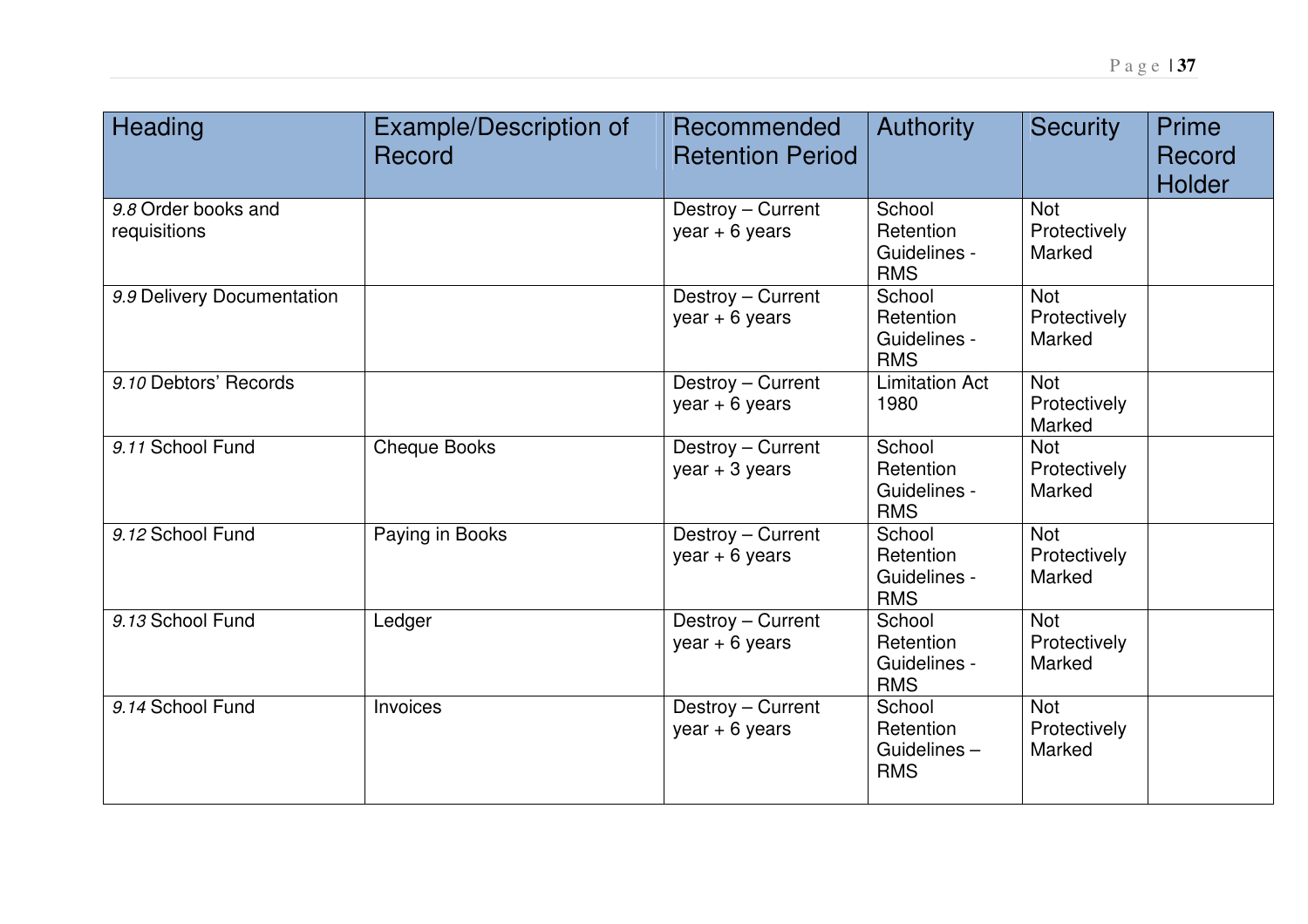| Heading                                                             | Example/Description of<br>Record | Recommended<br><b>Retention Period</b>        | <b>Authority</b>                                  | <b>Security</b>                      | Prime<br>Record<br>Holder |
|---------------------------------------------------------------------|----------------------------------|-----------------------------------------------|---------------------------------------------------|--------------------------------------|---------------------------|
| 9.15 School Fund                                                    | Receipts                         | Destroy - Current<br>$year + 6 years$         | School<br>Retention<br>Guidelines -<br><b>RMS</b> | <b>Not</b><br>Protectively<br>Marked |                           |
| 9.16 School Fund                                                    | <b>Bank Statements</b>           | Destroy - Current<br>$year + 6 years$         | School<br>Retention<br>Guidelines -<br><b>RMS</b> | <b>Not</b><br>Protectively<br>Marked |                           |
| 9.17 School Fund                                                    | <b>School Journey Books</b>      | Destroy - Current<br>$year + 6 years$         | School<br>Retention<br>Guidelines -<br><b>RMS</b> | <b>Not</b><br>Protectively<br>Marked |                           |
| 9.18 Applications for free<br>school meals, travel,<br>uniforms etc |                                  | Retain whilst child at<br>school then destroy | School<br>Retention<br>Guidelines-<br><b>RMS</b>  | Confidential                         |                           |
| 9.19 Student grant<br>applications                                  |                                  | Destroy - Current year<br>$+3$ years          | School<br>Retention<br>Guidelines-<br><b>RMS</b>  | Confidential                         |                           |
| 9.20 Free school meals<br>registers                                 |                                  | Destroy - Current<br>$year + 6 years$         | Financial<br>Regulations                          | Confidential                         |                           |
| 9.21 Petty cash books                                               |                                  | Destroy - Current<br>$year + 6 years$         | Financial<br>Regulations                          | <b>Not</b><br>Protectively<br>Marked |                           |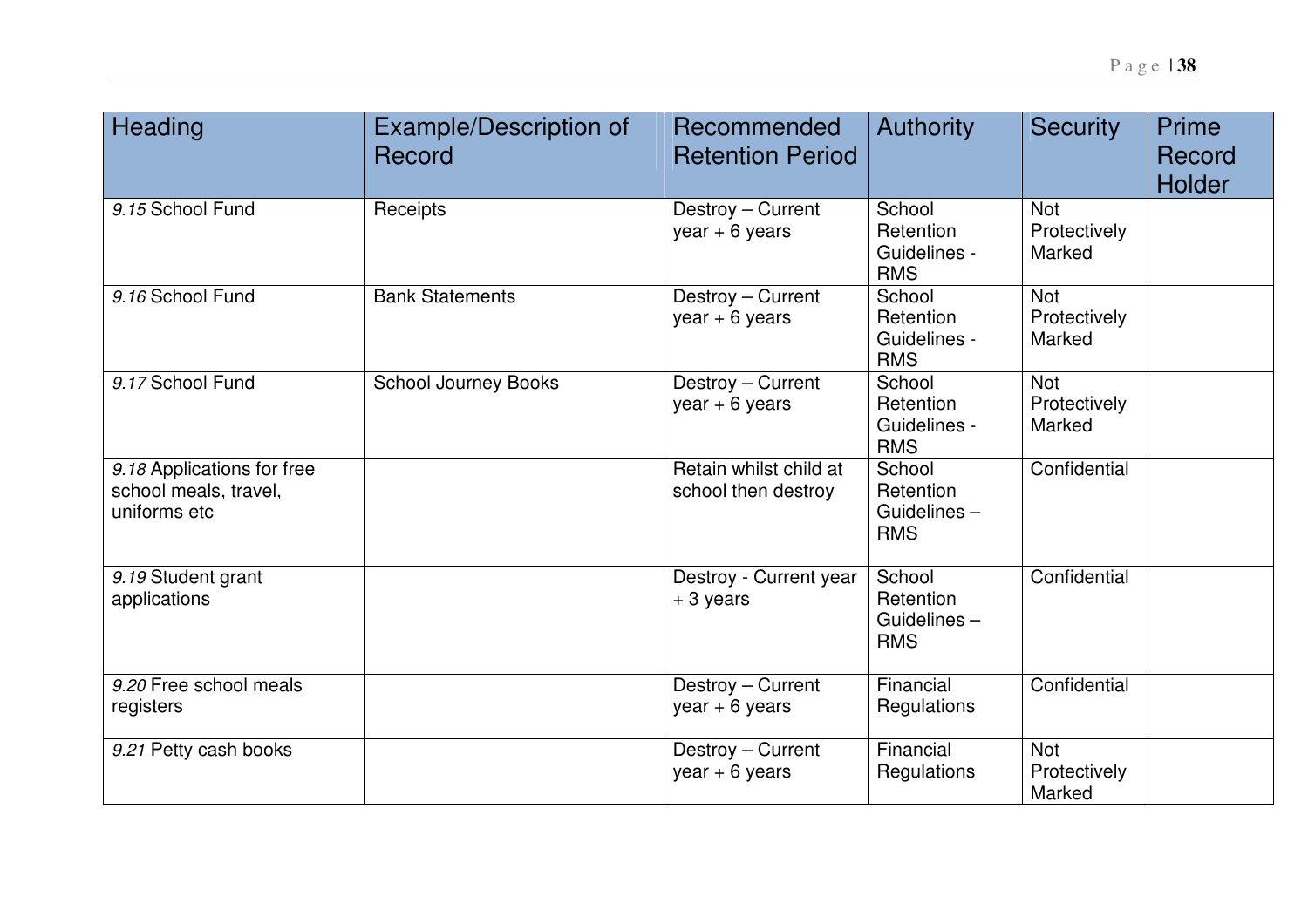| Heading                               | Example/Description of<br>Record                                                                    | Recommended<br><b>Retention Period</b>        | <b>Authority</b>                                  | <b>Security</b>                      | <b>Prime</b><br>Record<br><b>Holder</b> |
|---------------------------------------|-----------------------------------------------------------------------------------------------------|-----------------------------------------------|---------------------------------------------------|--------------------------------------|-----------------------------------------|
| 10. Property                          |                                                                                                     |                                               |                                                   |                                      |                                         |
| 10.1 Title Deeds                      | Deeds should follow the property<br>unless the property has been<br>registered at the Land Registry | Permanent - offer to<br>archivist             | School<br>Retention<br>Guidelines -<br><b>RMS</b> | <b>Not</b><br>Protectively<br>Marked |                                         |
| 10.2 Plans                            | Retain in school whilst operational                                                                 | Permanent - offer to<br>archivist             | School<br>Retention<br>Guidelines -<br><b>RMS</b> | <b>Not</b><br>Protectively<br>Marked |                                         |
| 10.3 Maintenance and<br>contractors   |                                                                                                     | Destroy - Current<br>year $+ 6$ years         | Financial<br>Regulations                          | <b>Not</b><br>Protectively<br>Marked |                                         |
| 10.4 Leases                           |                                                                                                     | Destroy - after expiry<br>of lease $+6$ years | School<br>Retention<br>Guidelines -<br><b>RMS</b> | <b>Not</b><br>Protectively<br>Marked |                                         |
| 10.5 Lettings                         |                                                                                                     | Destroy - Current year<br>$+3$ years          | School<br>Retention<br>Guidelines -<br><b>RMS</b> | <b>Not</b><br>Protectively<br>Marked |                                         |
| 10.6 Burglary, theft and<br>vandalism | <b>Report Forms</b>                                                                                 | Destroy - Current<br>$year + 6 years$         | School<br>Retention<br>Guidelines -<br><b>RMS</b> | <b>Not</b><br>Protectively<br>Marked |                                         |
| 10.7 Maintenance log books            |                                                                                                     | Destroy - 10 years<br>after last entry        | School<br>Retention<br>Guidelines -<br><b>RMS</b> | <b>Not</b><br>Protectively<br>Marked |                                         |

P <sup>a</sup> g <sup>e</sup> | **39**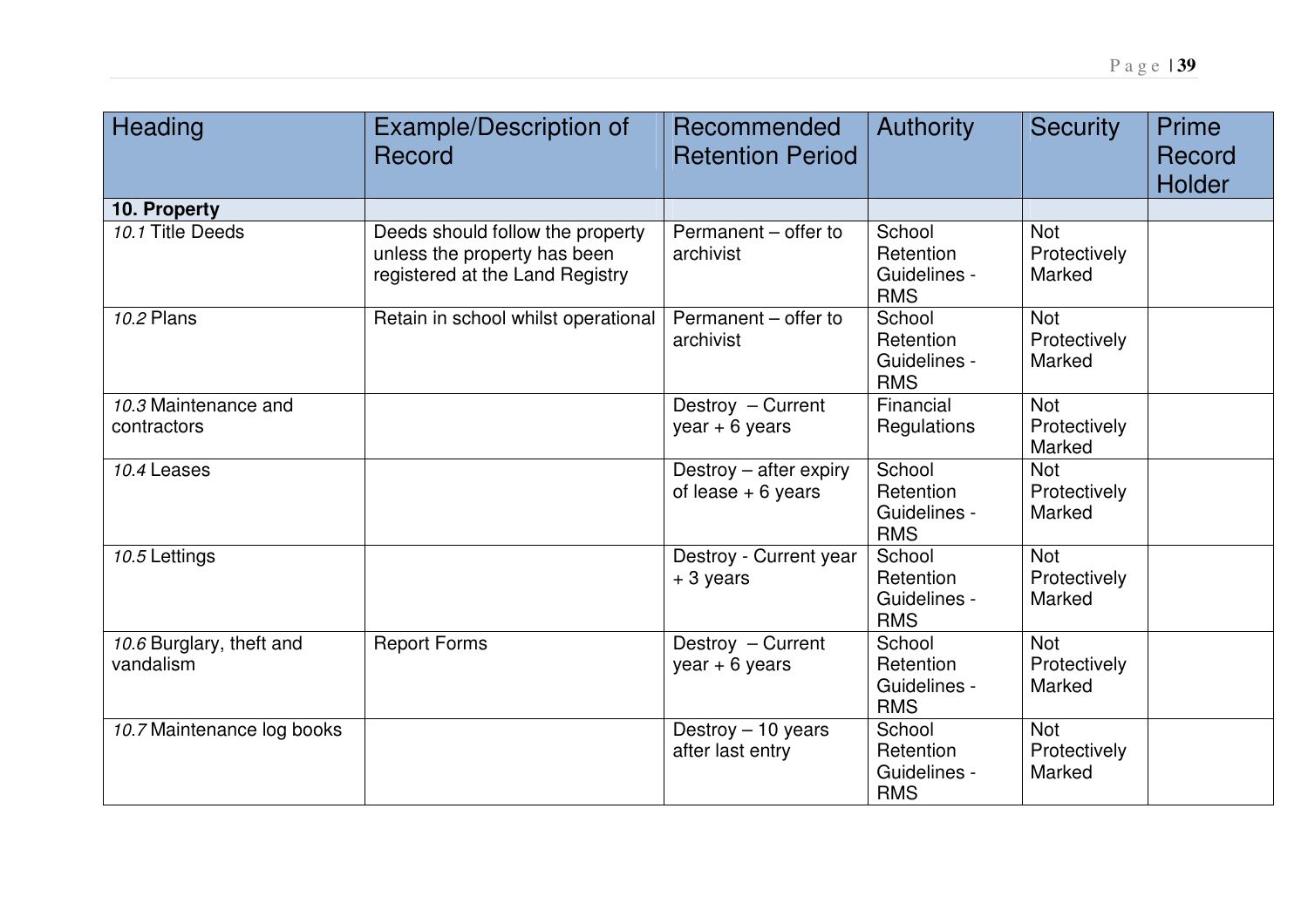| Heading                                                               | Example/Description of<br>Record           | Recommended<br><b>Retention Period</b>                                                                        | <b>Authority</b>                                  | <b>Security</b>                      | Prime<br>Record |
|-----------------------------------------------------------------------|--------------------------------------------|---------------------------------------------------------------------------------------------------------------|---------------------------------------------------|--------------------------------------|-----------------|
|                                                                       |                                            |                                                                                                               |                                                   |                                      | Holder          |
| 10.8 Contractors' Reports                                             |                                            | Destroy - Current<br>$year + 6 years$                                                                         | School<br>Retention<br>Guidelines -<br><b>RMS</b> | <b>Not</b><br>Protectively<br>Marked |                 |
| <b>11. Local Education</b><br><b>Authority</b>                        |                                            |                                                                                                               |                                                   |                                      |                 |
| 11.1 Secondary transfer<br>sheets (Primary)                           |                                            | Destroy - Current<br>$year + 2 years$                                                                         | School<br>Retention<br>Guidelines -<br><b>RMS</b> | Confidential                         |                 |
| 11.2 Attendance returns                                               |                                            | Destroy - Current<br>$year + 1 year$                                                                          | School<br>Retention<br>Guidelines -<br><b>RMS</b> | <b>Not</b><br>Protectively<br>Marked |                 |
| 11.3 Circulars                                                        | From Local Education Authority             | Whilst operationally<br>required - then review<br>to see whether a<br>further retention<br>period is required | School<br>Retention<br>Guidelines -<br><b>RMS</b> | <b>Not</b><br>Protectively<br>Marked |                 |
| 12. Department for<br><b>Children, Schools and</b><br><b>Families</b> |                                            |                                                                                                               |                                                   |                                      |                 |
| 12.1 HMI reports                                                      | These do not need to be kept any<br>longer | Offer to archivist                                                                                            | School<br>Retention<br>Guidelines-<br><b>RMS</b>  | <b>Not</b><br>Protectively<br>Marked |                 |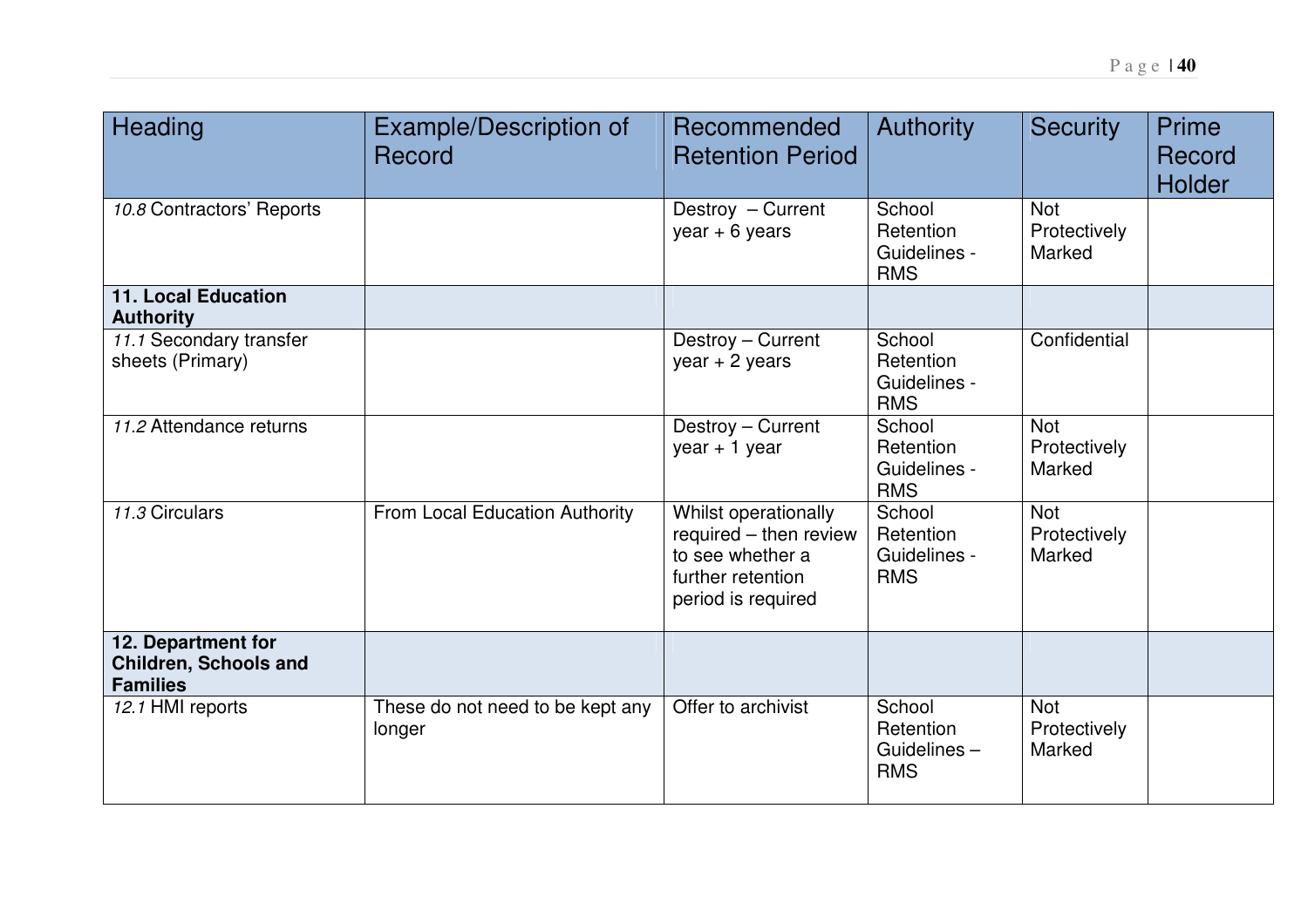| Heading                           | Example/Description of<br>Record                             | Recommended<br><b>Retention Period</b>                                                                                                                             | <b>Authority</b>                                  | <b>Security</b>                      | Prime<br>Record<br><b>Holder</b> |
|-----------------------------------|--------------------------------------------------------------|--------------------------------------------------------------------------------------------------------------------------------------------------------------------|---------------------------------------------------|--------------------------------------|----------------------------------|
| 12.2 OFSTED reports and<br>papers |                                                              | Replace former report<br>with any new<br>inspection report -<br>Review to see<br>whether a further<br>retention period is<br>required then transfer<br>to archives | School<br>Retention<br>Guidelines -<br><b>RMS</b> | <b>Not</b><br>Protectively<br>Marked |                                  |
| 12.3 Returns                      |                                                              | Destroy - Current<br>$year + 6 years$                                                                                                                              | School<br>Retention<br>Guidelines -<br><b>RMS</b> | <b>Not</b><br>Protectively<br>Marked |                                  |
| 12.4 Circulars                    | From Department for Children,<br><b>Schools and Families</b> | Keep while<br>operationally required<br>- Review to see<br>whether a further<br>retention period is<br>required then transfer<br>to archives                       | School<br>Retention<br>Guidelines -<br><b>RMS</b> | <b>Not</b><br>Protectively<br>Marked |                                  |
| <b>13. Connexions</b>             |                                                              |                                                                                                                                                                    |                                                   |                                      |                                  |
| 13.1 Service level<br>agreements  |                                                              | Destroy once<br>superseded                                                                                                                                         | School<br>Retention<br>Guidelines -<br><b>RMS</b> | <b>Not</b><br>Protectively<br>Marked |                                  |
| 13.2 Work Experience<br>agreement |                                                              | Destroy - DOB of<br>child $+$ 18 years                                                                                                                             | School<br>Retention<br>Guidelines -<br><b>RMS</b> | <b>Not</b><br>Protectively<br>Marked |                                  |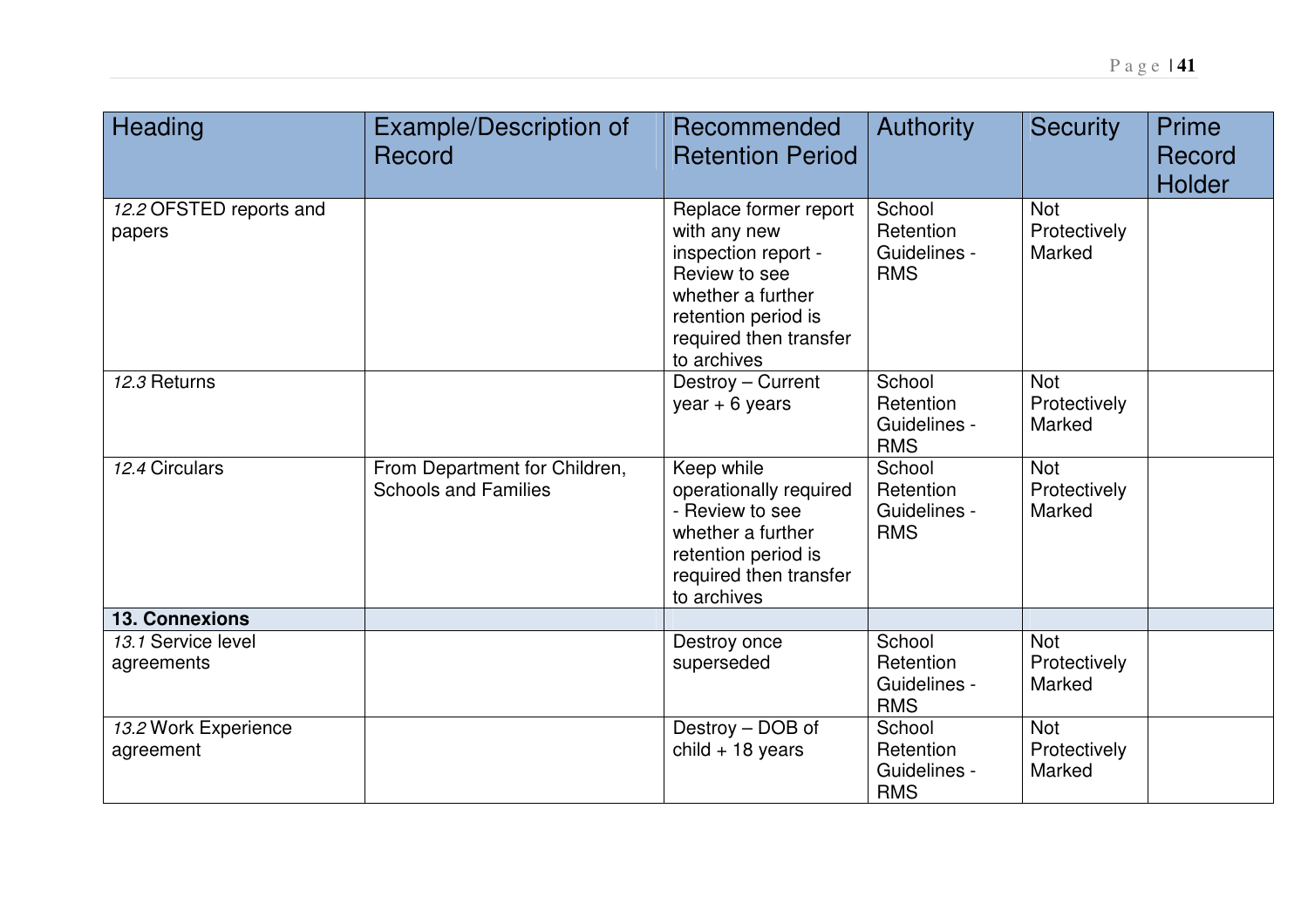| Heading                                                                       | Example/Description of<br>Record                                                        | Recommended<br><b>Retention Period</b>                      | <b>Authority</b>                                  | <b>Security</b>                      | <b>Prime</b><br>Record<br><b>Holder</b> |
|-------------------------------------------------------------------------------|-----------------------------------------------------------------------------------------|-------------------------------------------------------------|---------------------------------------------------|--------------------------------------|-----------------------------------------|
| <b>14. School Meals</b>                                                       |                                                                                         |                                                             |                                                   |                                      |                                         |
| 14.1 Dinner Register                                                          |                                                                                         | Destroy - Current<br>$year + 3 years$                       | School<br>Retention<br>Guidelines -<br><b>RMS</b> | <b>Not</b><br>Protectively<br>Marked |                                         |
| 14.2 School Meals                                                             | <b>Summary Sheets</b>                                                                   | Destroy - Current<br>$year + 3 years$                       | School<br>Retention<br>Guidelines -<br><b>RMS</b> | <b>Not</b><br>Protectively<br>Marked |                                         |
| <b>15. Family Liaison Officers</b><br>and Parent Support<br><b>Assistants</b> |                                                                                         |                                                             |                                                   |                                      |                                         |
| 15.1 Day Books                                                                |                                                                                         | Review after current<br>$year + 2 years$                    | School<br>Retention<br>Guidelines-<br><b>RMS</b>  | Confidential                         |                                         |
| 15.2 Reports for outside<br>agencies                                          | Where the report has been<br>included on the case file created<br>by the outside agency | Whilst the child is<br>attending the school<br>then destroy | School<br>Retention<br>Guidelines-<br><b>RMS</b>  | Confidential                         |                                         |
| 15.3 Referral forms                                                           |                                                                                         | Retain while the<br>referral is current then<br>destroy     | School<br>Retention<br>Guidelines-<br><b>RMS</b>  | Confidential                         |                                         |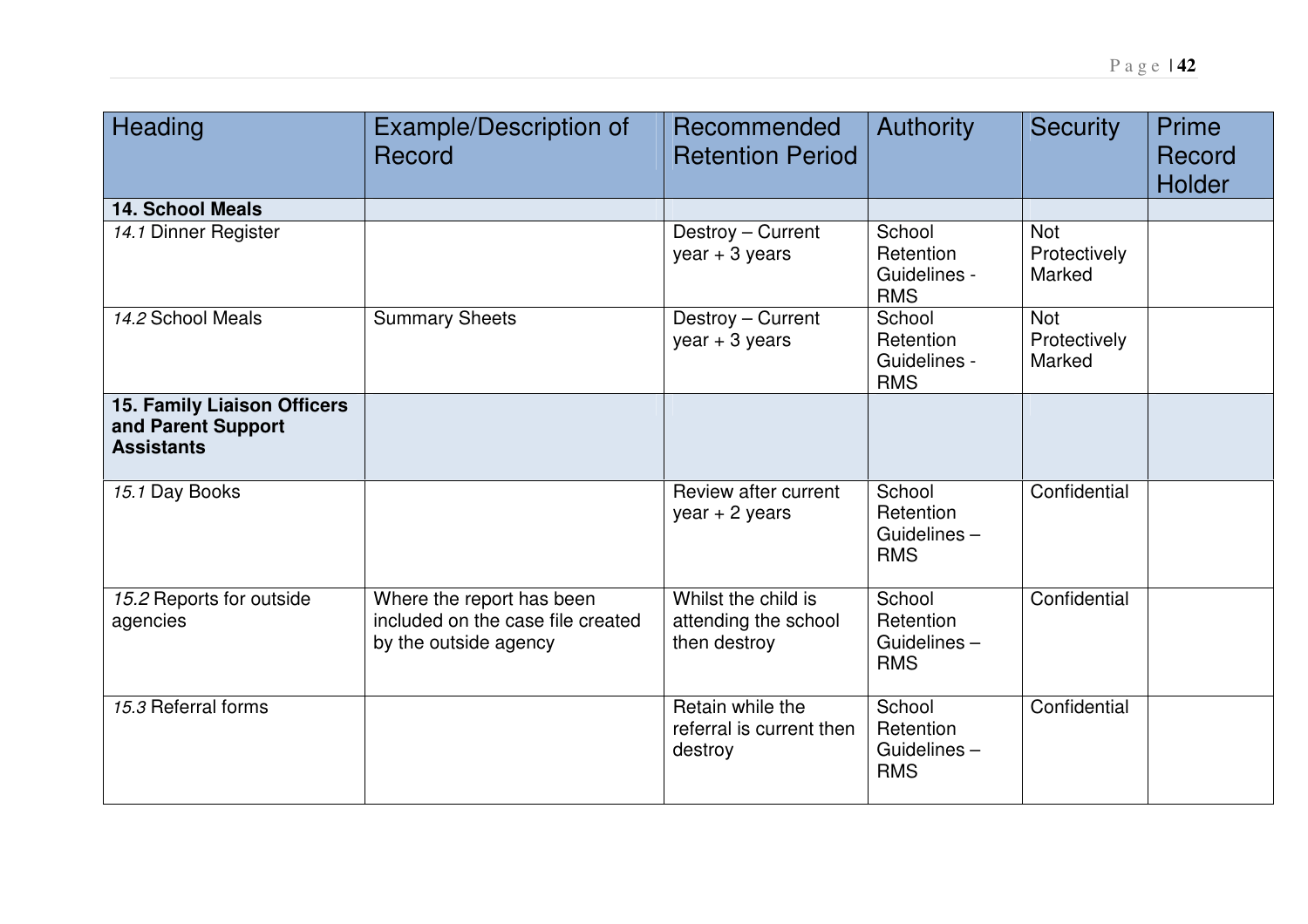| Heading                                                                           | Example/Description of<br>Record                          | Recommended<br><b>Retention Period</b>                                                                                                               | <b>Authority</b>                                 | <b>Security</b> | <b>Prime</b><br>Record<br>Holder |
|-----------------------------------------------------------------------------------|-----------------------------------------------------------|------------------------------------------------------------------------------------------------------------------------------------------------------|--------------------------------------------------|-----------------|----------------------------------|
| 15.4 Contact data sheets                                                          |                                                           | Current year then<br>review (if contact is no<br>longer active then<br>destroy)                                                                      | School<br>Retention<br>Guidelines-<br><b>RMS</b> | Confidential    |                                  |
| 15.5 Contact database<br>entries                                                  |                                                           | Current year then<br>review, if contact is no<br>longer active then<br>destroy/delete                                                                | School<br>Retention<br>Guidelines-<br><b>RMS</b> | Confidential    |                                  |
| 15.6 Group Registers                                                              |                                                           | Destroy - Current<br>year $+2$ years                                                                                                                 | School<br>Retention<br>Guidelines-<br><b>RMS</b> | Confidential    |                                  |
| 16. Early Years Provision                                                         |                                                           |                                                                                                                                                      |                                                  |                 |                                  |
| 16.1.1 The name, home                                                             | 16.1 Records to be kept by Registered Persons - All Cases | Closure of setting $+50$                                                                                                                             | School                                           | Confidential    |                                  |
| address and date of birth of<br>each child who is looked after<br>on the premises |                                                           | years<br>These could be<br>required to show<br>whether or not an<br>individual child attended<br>the setting in a child<br>protection investigation] | Retention<br>Guidelines -<br><b>RMS</b>          |                 |                                  |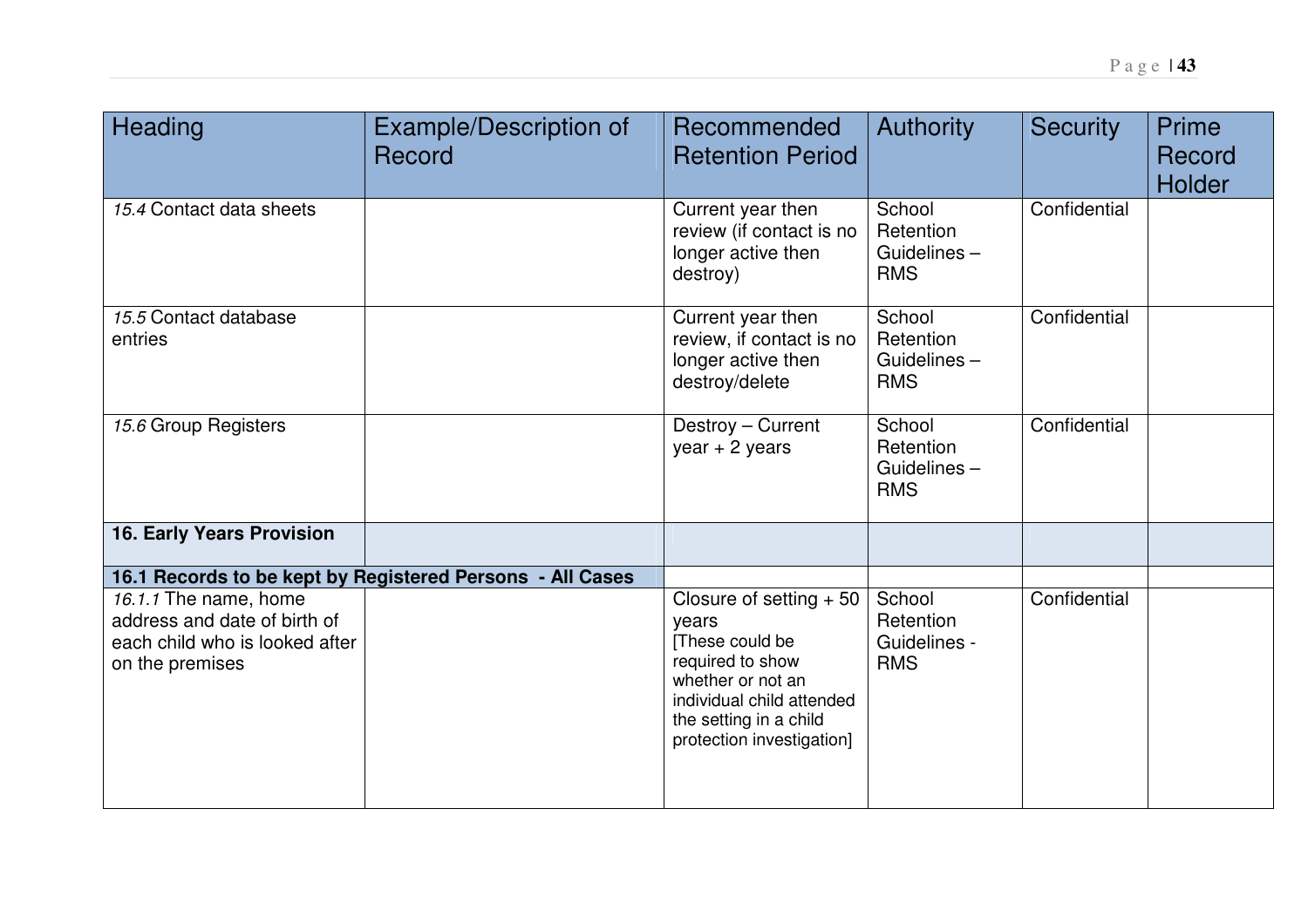| Heading                                                                                                                      | Example/Description of<br>Record                                                                                                                                                                                                                                                                                                        | Recommended<br><b>Retention Period</b>                                                                                                                                                                                                                               | <b>Authority</b>                                                                                 | <b>Security</b> | <b>Prime</b><br>Record<br>Holder |
|------------------------------------------------------------------------------------------------------------------------------|-----------------------------------------------------------------------------------------------------------------------------------------------------------------------------------------------------------------------------------------------------------------------------------------------------------------------------------------|----------------------------------------------------------------------------------------------------------------------------------------------------------------------------------------------------------------------------------------------------------------------|--------------------------------------------------------------------------------------------------|-----------------|----------------------------------|
| 16.1.2 The name, home<br>address and telephone<br>number of a parent of each<br>child who is looked after on<br>the premises | If this information is kept in the<br>same book or on the same form<br>as previous record then the same<br>retention period should be used.<br>If the information is stored<br>separately, then destroy once the<br>child has left the setting (unless<br>the information is collected for<br>anything other than emergency<br>contact) | Closure of setting $+50$<br>years                                                                                                                                                                                                                                    | School<br>Retention<br>Guidelines -<br><b>RMS</b>                                                | Confidential    |                                  |
| 16.1.3 The name, address and<br>telephone number of any<br>person who will be looking<br>after children on the premises      |                                                                                                                                                                                                                                                                                                                                         | Review $-6$ years after<br>termination                                                                                                                                                                                                                               | School<br>Retention<br>Guidelines -<br><b>RMS</b>                                                | Confidential    |                                  |
| 16.1.4 A daily record of the<br>names of children looked<br>after on the premises                                            | Their hours of attendance and the<br>names of the persons who looked<br>after them                                                                                                                                                                                                                                                      | The regulations say<br>that these records<br>should be kept for 2<br>years (SI20031996<br>$7(1b)$ ). If these<br>records are likely to<br>be needed in a child<br>protection setting then<br>the records should be<br>retained for closure of<br>setting $+50$ years | The Day Care<br>and Child<br>Minding<br>(National<br>Standards)<br>(England)<br>Regulations 2003 | Confidential    |                                  |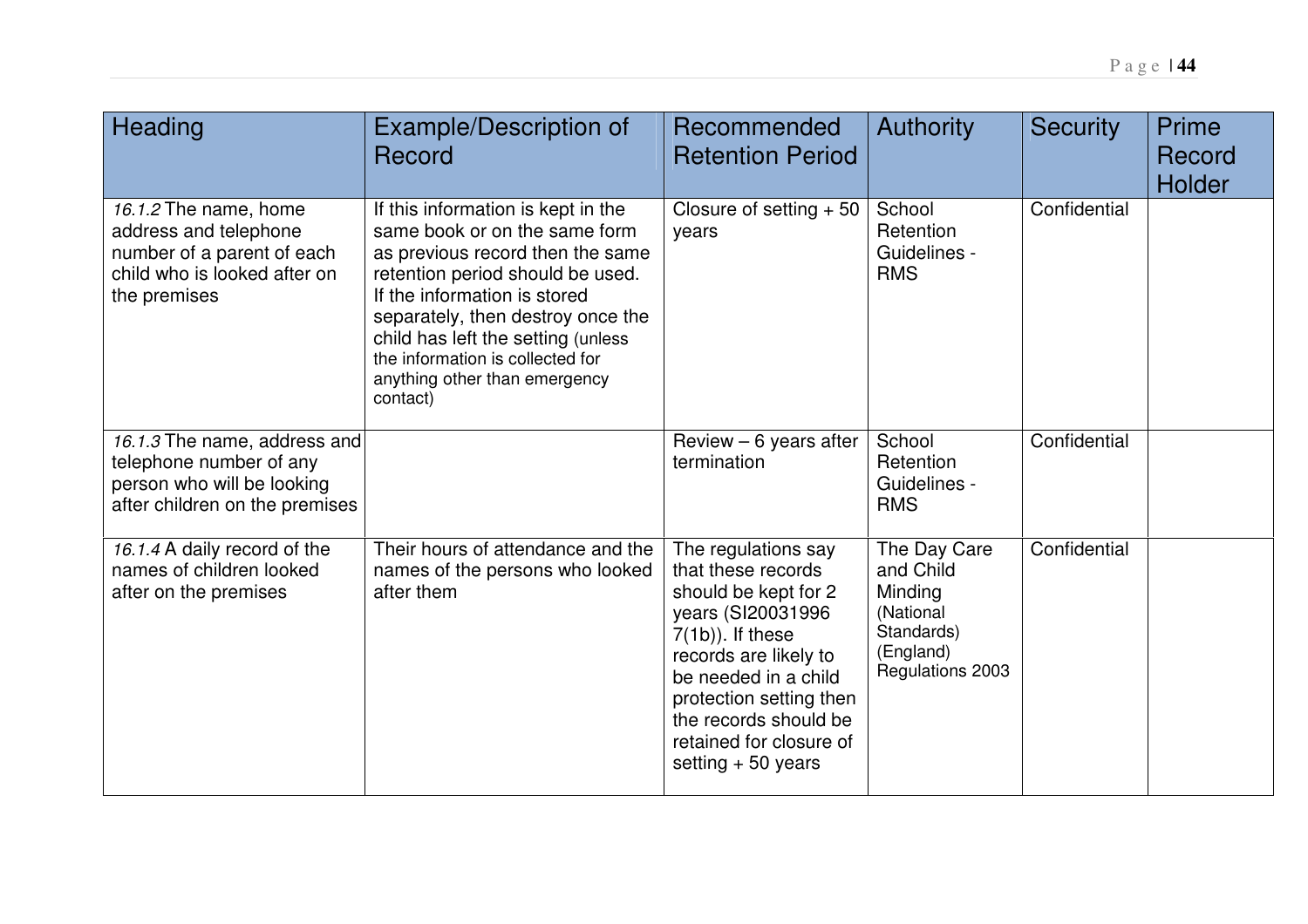| Heading                                                                                     | Example/Description of<br>Record                                                                                                                                                                                                             | Recommended<br><b>Retention Period</b>                                                                                                                                                          | <b>Authority</b>                                                                                 | <b>Security</b> | Prime<br>Record<br>Holder |
|---------------------------------------------------------------------------------------------|----------------------------------------------------------------------------------------------------------------------------------------------------------------------------------------------------------------------------------------------|-------------------------------------------------------------------------------------------------------------------------------------------------------------------------------------------------|--------------------------------------------------------------------------------------------------|-----------------|---------------------------|
| 16.1.5 A record of accidents<br>occurring on the premises                                   | Plus incident books relating to<br>other incidents                                                                                                                                                                                           | DOB of the child<br>involved in the<br>accident or the<br>incident $+25$ years<br>If an adult is injured then<br>the accident book must<br>be kept for 7 years from<br>the date of the incident | The Day Care<br>and Child<br>Minding<br>(National<br>Standards)<br>(England)<br>Regulations 2003 | Confidential    |                           |
| 16.1.6 A record of any<br>medicinal product<br>administered to any child on<br>the premises | Including the date and<br>circumstances of its<br>administration, by whom it was<br>administered, including medicinal<br>products which the child is<br>permitted to administer to himself,<br>together with a record of parent's<br>consent | DOB of the child being<br>given/taking the<br>medicine $+25$ years                                                                                                                              | The Day Care<br>and Child<br>Minding<br>(National<br>Standards)<br>(England)<br>Regulations 2003 | Confidential    |                           |
| 16.1.7 Records of transfer                                                                  |                                                                                                                                                                                                                                              | One copy is to be<br>given to the parents,<br>one copy transferred<br>to the Primary School<br>where the child is<br>going                                                                      | School<br>Retention<br>Guidelines -<br><b>RMS</b>                                                | Confidential    |                           |
| 16.1.8 Portfolio of work                                                                    | Observations etc                                                                                                                                                                                                                             | To be sent home with<br>the child                                                                                                                                                               | School<br>Retention<br>Guidelines -<br><b>RMS</b>                                                | Confidential    |                           |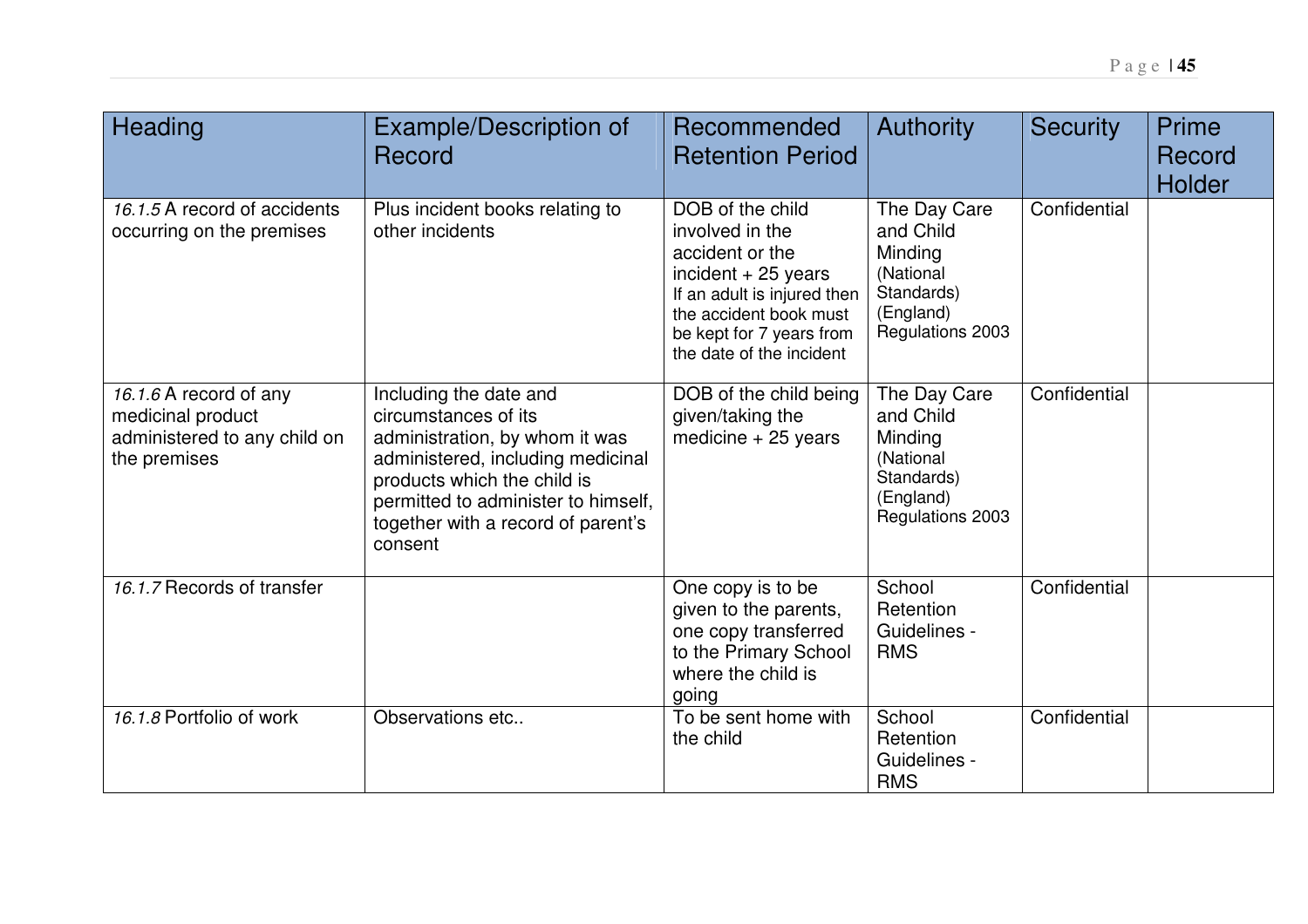| Heading                                                                                                                                                    | Example/Description of<br>Record                                                                                                                    | Recommended<br><b>Retention Period</b>                                    | <b>Authority</b>                                  | <b>Security</b> | <b>Prime</b><br>Record<br><b>Holder</b> |
|------------------------------------------------------------------------------------------------------------------------------------------------------------|-----------------------------------------------------------------------------------------------------------------------------------------------------|---------------------------------------------------------------------------|---------------------------------------------------|-----------------|-----------------------------------------|
| 16.1.9 Birth certificates                                                                                                                                  | Once the setting has had sight of the<br>birth certificate and recorded the<br>necessary information the original<br>can be returned to the parents | There is no<br>requirement to keep a<br>copy of the birth<br>certificate. | School<br>Retention<br>Guidelines -<br><b>RMS</b> | Confidential    |                                         |
| 16.2                                                                                                                                                       | Records to be kept by Registered Persons - Day Care                                                                                                 |                                                                           |                                                   |                 |                                         |
| 16.2.1 The name and address<br>and telephone number of the<br>registered person and every<br>other person living or<br>employed on the premises            |                                                                                                                                                     | See 16.2.4 below                                                          | School<br>Retention<br>Guidelines -<br><b>RMS</b> | Confidential    |                                         |
| 16.2.2 A statement of the<br>procedure to be followed in<br>the event of a fire or accident                                                                |                                                                                                                                                     | Procedure<br>superseded $+ 7$ years                                       | School<br>Retention<br>Guidelines -<br><b>RMS</b> | Confidential    |                                         |
| 16.2.3 A statement of the<br>procedure to be followed in<br>the event of a child being lost<br>or not collected                                            |                                                                                                                                                     | Procedure<br>superseded $+ 7$ years                                       | School<br>Retention<br>Guidelines -<br><b>RMS</b> | Confidential    |                                         |
| 16.2.4 A statement of the<br>procedure to be followed<br>where a parent has a<br>complaint about the service<br>being provided by the<br>registered person |                                                                                                                                                     | Until superseded                                                          | School<br>Retention<br>Guidelines -<br><b>RMS</b> | Confidential    |                                         |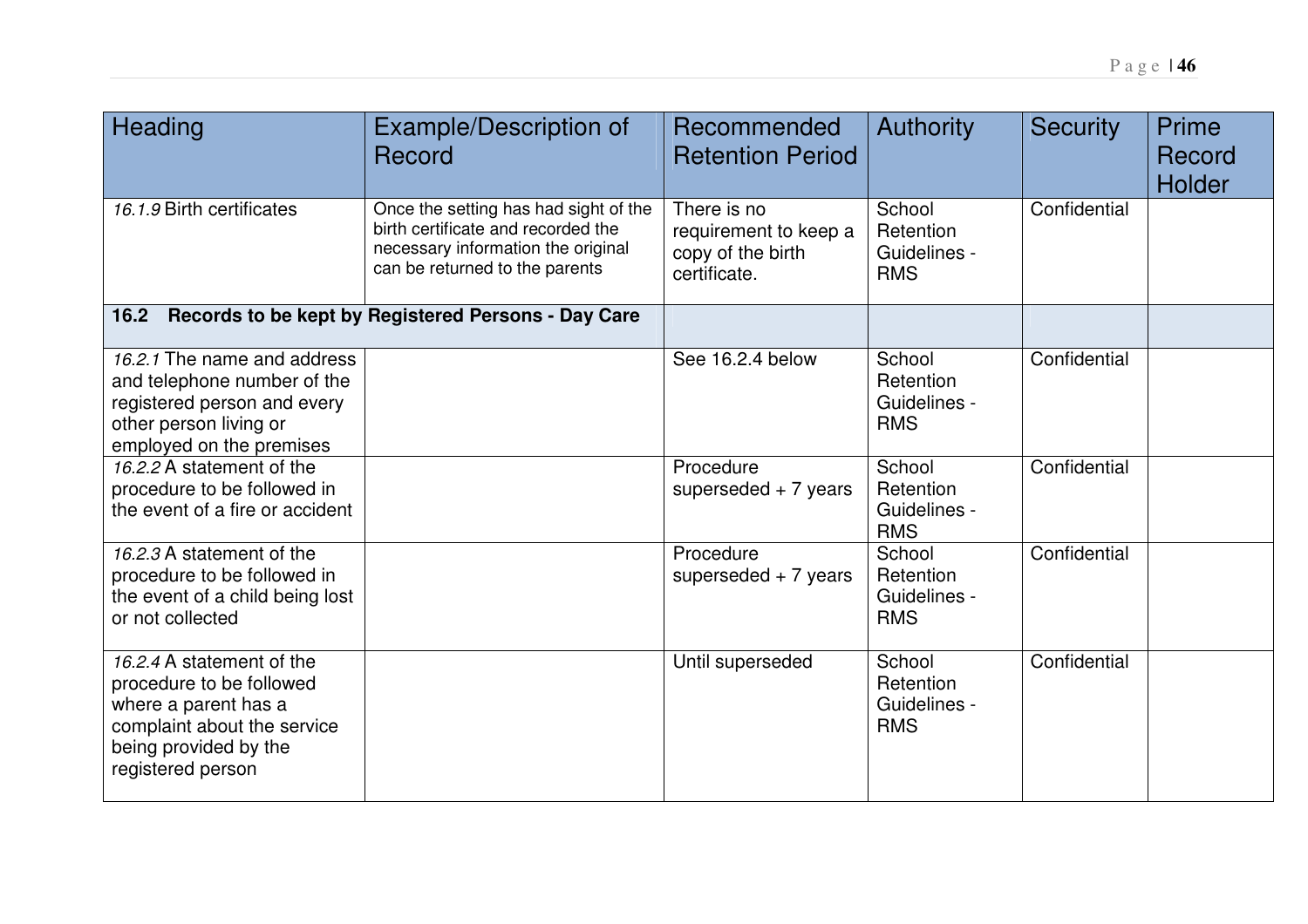| Heading                                                                                                             | Example/Description of                                                                                                                                           | Recommended                                                                                                                                                                       | <b>Authority</b>                                  | <b>Security</b>                      | <b>Prime</b>  |
|---------------------------------------------------------------------------------------------------------------------|------------------------------------------------------------------------------------------------------------------------------------------------------------------|-----------------------------------------------------------------------------------------------------------------------------------------------------------------------------------|---------------------------------------------------|--------------------------------------|---------------|
|                                                                                                                     | Record                                                                                                                                                           | <b>Retention Period</b>                                                                                                                                                           |                                                   |                                      | Record        |
|                                                                                                                     |                                                                                                                                                                  |                                                                                                                                                                                   |                                                   |                                      | <b>Holder</b> |
| 16.2.5 A statement of the<br>arrangements in place for the<br>protection of children                                | Including arrangements to<br>safeguard the children from<br>abuse or neglect and procedures<br>to be followed in the event of<br>allegations of abuse or neglect | Closure of setting $+50$<br>years<br>[These could be<br>required to show<br>whether or not an<br>individual child attended<br>the setting in a child<br>protection investigation] | School<br>Retention<br>Guidelines -<br><b>RMS</b> | Confidential                         |               |
| 16.3                                                                                                                | Records to be kept by Registered Persons - Overnight provision - under 2's                                                                                       |                                                                                                                                                                                   |                                                   |                                      |               |
| 16.3.1 Emergency contact<br>details for appropriate adult<br>to collect the child if<br>necessary                   |                                                                                                                                                                  | Destroy once the child<br>has left the setting<br>(unless the information<br>is collected for anything<br>other than emergency<br>contact)                                        | School<br>Retention<br>Guidelines -<br><b>RMS</b> | Confidential                         |               |
| 16.3.2 Contract, signed by the<br>parent, stating all the relevant<br>details regarding the child<br>and their care | Including the name of the<br>emergency contact and<br>confirmation of their agreement to<br>collect the child during the night                                   | Destroy - Date of birth<br>of the child who is the<br>subject of the contract<br>$+25$ years                                                                                      | School<br>Retention<br>Guidelines -<br><b>RMS</b> | Confidential                         |               |
| <b>Other Records - Administration</b><br>16.4                                                                       |                                                                                                                                                                  |                                                                                                                                                                                   |                                                   |                                      |               |
| <b>Financial records</b>                                                                                            |                                                                                                                                                                  |                                                                                                                                                                                   |                                                   |                                      |               |
| 16.4.1 Financial records                                                                                            | Accounts, statements, invoices,<br>petty cash etc                                                                                                                | Destroy - Current<br>$year + 6 years$                                                                                                                                             | School<br>Retention<br>Guidelines -<br><b>RMS</b> | <b>Not</b><br>Protectively<br>Marked |               |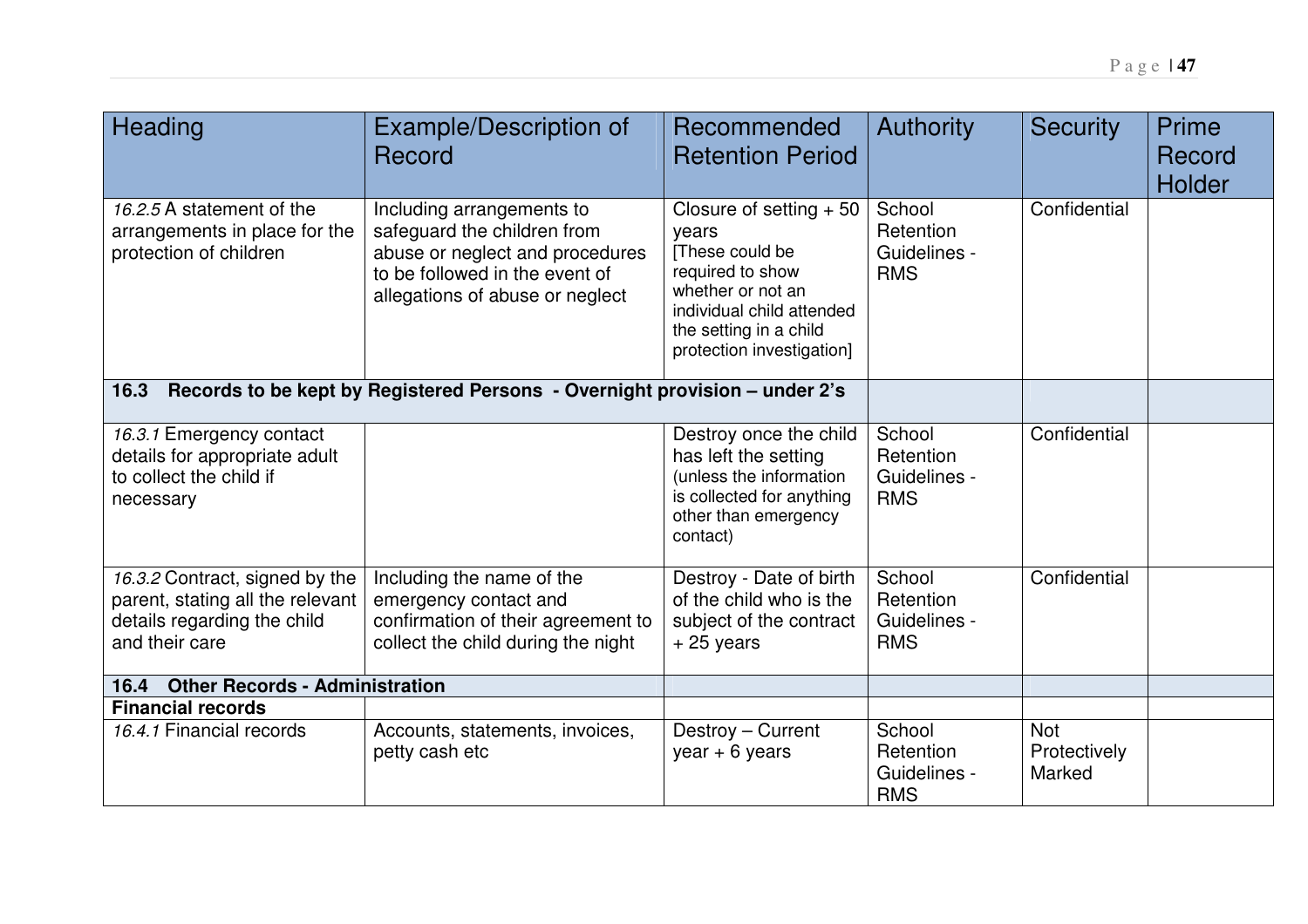| <b>Heading</b>                                   | Example/Description of<br>Record                          | Recommended<br><b>Retention Period</b>                                                                               | <b>Authority</b>                                          | <b>Security</b>                      | <b>Prime</b><br>Record<br>Holder |
|--------------------------------------------------|-----------------------------------------------------------|----------------------------------------------------------------------------------------------------------------------|-----------------------------------------------------------|--------------------------------------|----------------------------------|
| <b>Insurance</b>                                 |                                                           |                                                                                                                      |                                                           |                                      |                                  |
| 16.4.2 Insurance policies                        | <b>Employers Liability</b>                                | The policies are kept<br>for a minimum of 6<br>years and a maximum<br>of 40 years depending<br>on the type of policy | <b>Employers</b><br>Liability<br>Financial<br>Regulations | <b>Not</b><br>Protectively<br>Marked |                                  |
| 16.4.3 Claims made against<br>insurance policies | Damage to property                                        | Destroy $-3$ years<br>after case concluded                                                                           | School<br>Retention<br>Guidelines -<br><b>RMS</b>         | <b>Not</b><br>Protectively<br>Marked |                                  |
| 16.4.4 Claims made against<br>insurance policies | Personal injury                                           | Destroy $-6$ years<br>after case concluded                                                                           | School<br>Retention<br>Guidelines -<br><b>RMS</b>         | <b>Not</b><br>Protectively<br>Marked |                                  |
| <b>Human Resources</b>                           |                                                           |                                                                                                                      |                                                           |                                      |                                  |
| 16.4.5 Personal Files                            | Records relating to an individual's<br>employment history | Review $-6$ years after<br>termination                                                                               | School<br>Retention<br>Guidelines -<br><b>RMS</b>         | Confidential                         |                                  |
| 16.4.6 Pre-employment<br>vetting information     | Including CRB checks                                      | Destroy $-6$ months<br>after date of check                                                                           | School<br>Retention<br>Guidelines -<br><b>RMS</b>         | Confidential                         |                                  |
| 16.4.7 Staff training records                    | General                                                   | Destroy - Current<br>$year + 2 years$                                                                                | School<br>Retention<br>Guidelines-                        | <b>Not</b><br>Protectively<br>Marked |                                  |

RMS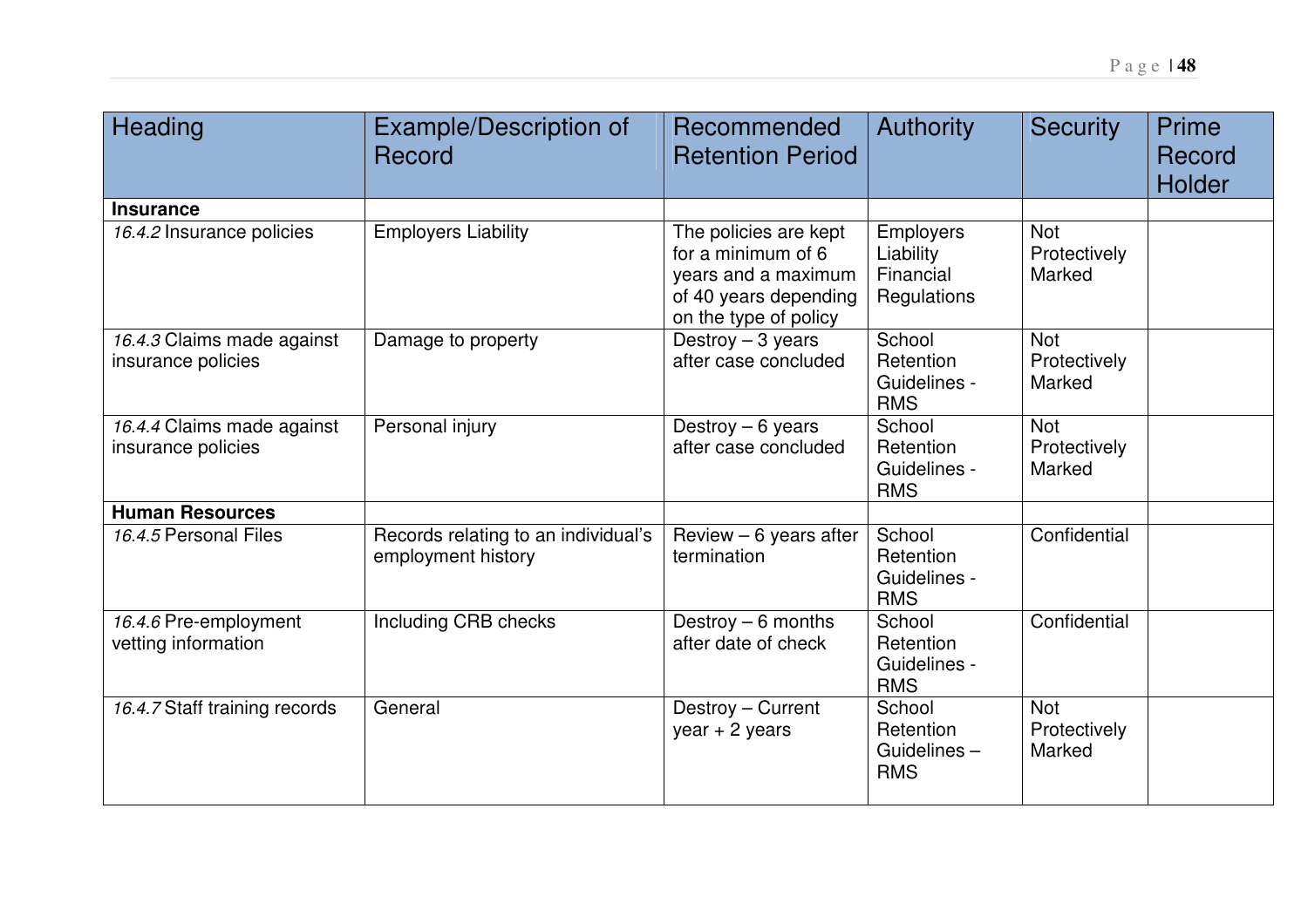| Heading                                                                                   | <b>Example/Description of</b><br>Record | Recommended<br><b>Retention Period</b>                     | Authority                                         | <b>Security</b>                      | Prime<br>Record<br>Holder |
|-------------------------------------------------------------------------------------------|-----------------------------------------|------------------------------------------------------------|---------------------------------------------------|--------------------------------------|---------------------------|
| 16.4.8 Training (proof of<br>completion such as<br>certificates, awards, exam<br>results) |                                         | Destroy $-7$ years<br>after last action                    | School<br>Retention<br>Guidelines -<br><b>RMS</b> | <b>Not</b><br>Protectively<br>Marked |                           |
| <b>Premises and Health and Safety</b>                                                     |                                         |                                                            |                                                   |                                      |                           |
| 16.4.9 Premises files                                                                     | Maintenance related                     | Cessation of use of<br>building $+ 7$ years<br>then review | School<br>Retention<br>Guidelines -<br><b>RMS</b> | <b>Not</b><br>Protectively<br>Marked |                           |
| 16.4.10 Risk Assessments                                                                  |                                         | Destroy - Current<br>$year + 3 years$                      | School<br>Retention<br>Guidelines -<br><b>RMS</b> | <b>Not</b><br>Protectively<br>Marked |                           |